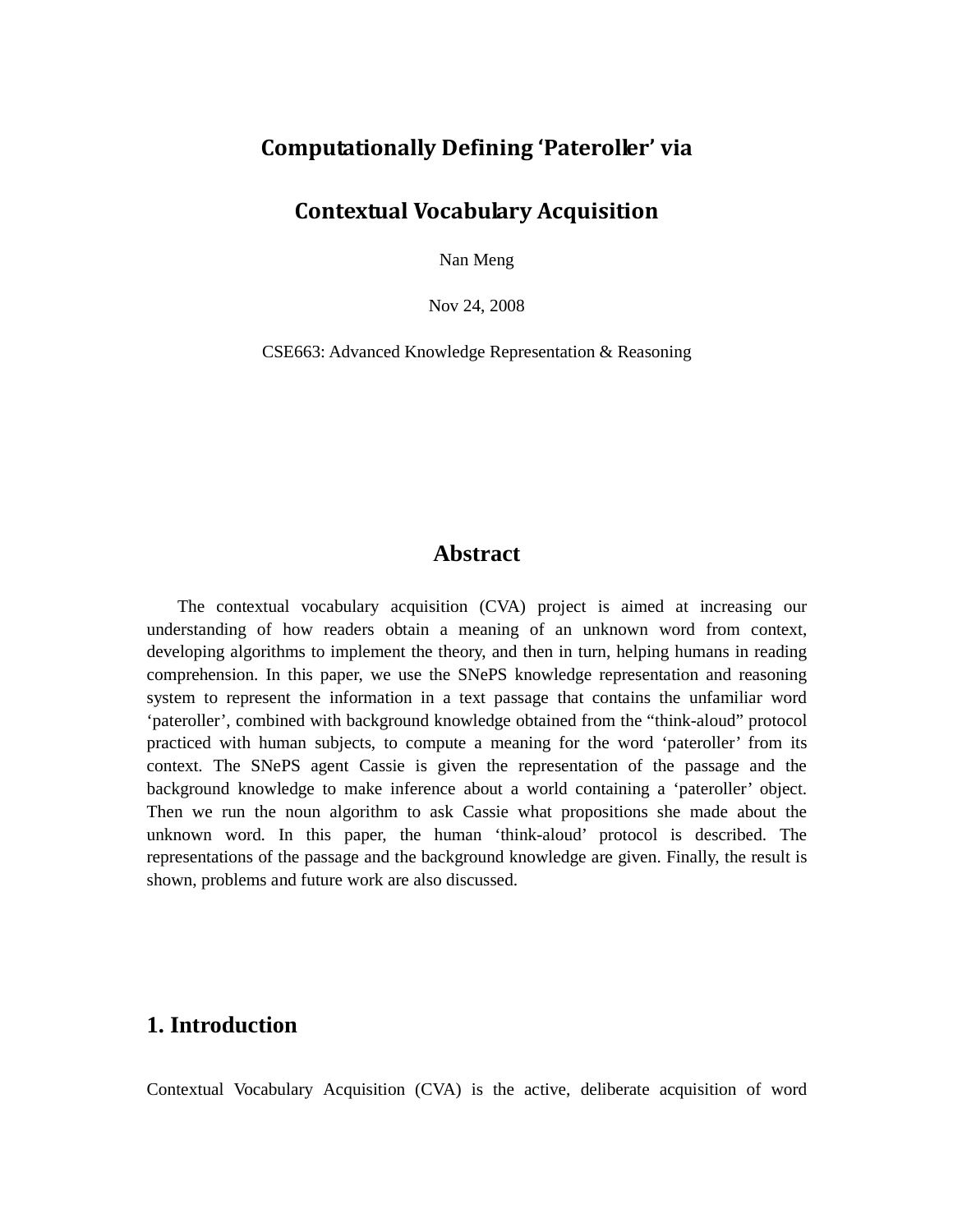meanings from text by reasoning from contextual cues, which include background knowledge, and hypotheses developed from prior encounters with the word, but without external sources of help such as dictionaries or people (Rapaport, 2005). The fact involved in reading and vocabulary acquisition is that people learn most of the words and phrases frequently by making inferences and drawing conclusions from the context, instead of being taught or seeking external sources of help such as dictionaries and other people. In other words, when people encounter an unknown word, they tend to guess a meaning for that word all by themselves in the first place by reasoning from available information they have in their mind. The information includes both the reader's "mental model" of the word's "textual context", which is the information drawn from the surrounding texts of the unknown word, and the reader's prior knowledge, which is the reader's knowledge of the world together with hypotheses developed from prior encounters with the unknown word (Rapaport, 2005). Each time the unknown word is encountered, new inferences are made by adding new information and eliminating inappropriate hypotheses.

The objectives of the CVA project include increasing our understanding of the contextual vocabulary acquisition process, using the observations to form our computational theory of CVA, developing computer programs that implement and test this theory, and developing a curriculum to improve students' abilities to use  $CVA$ . <sup>[1]</sup> The computational implementation of the CVA project is based on the SNePS knowledge representation and reasoning system,

l

<sup>[1]</sup> http://www.cse.buffalo.edu/~rapaport/CVA/cvadescription.html Copyright © 2002 by William J. Rapaport (rapaport@cse.buffalo.edu) title: Contextual Vocabulary Acquisition: description date of last access: Nov/24/2008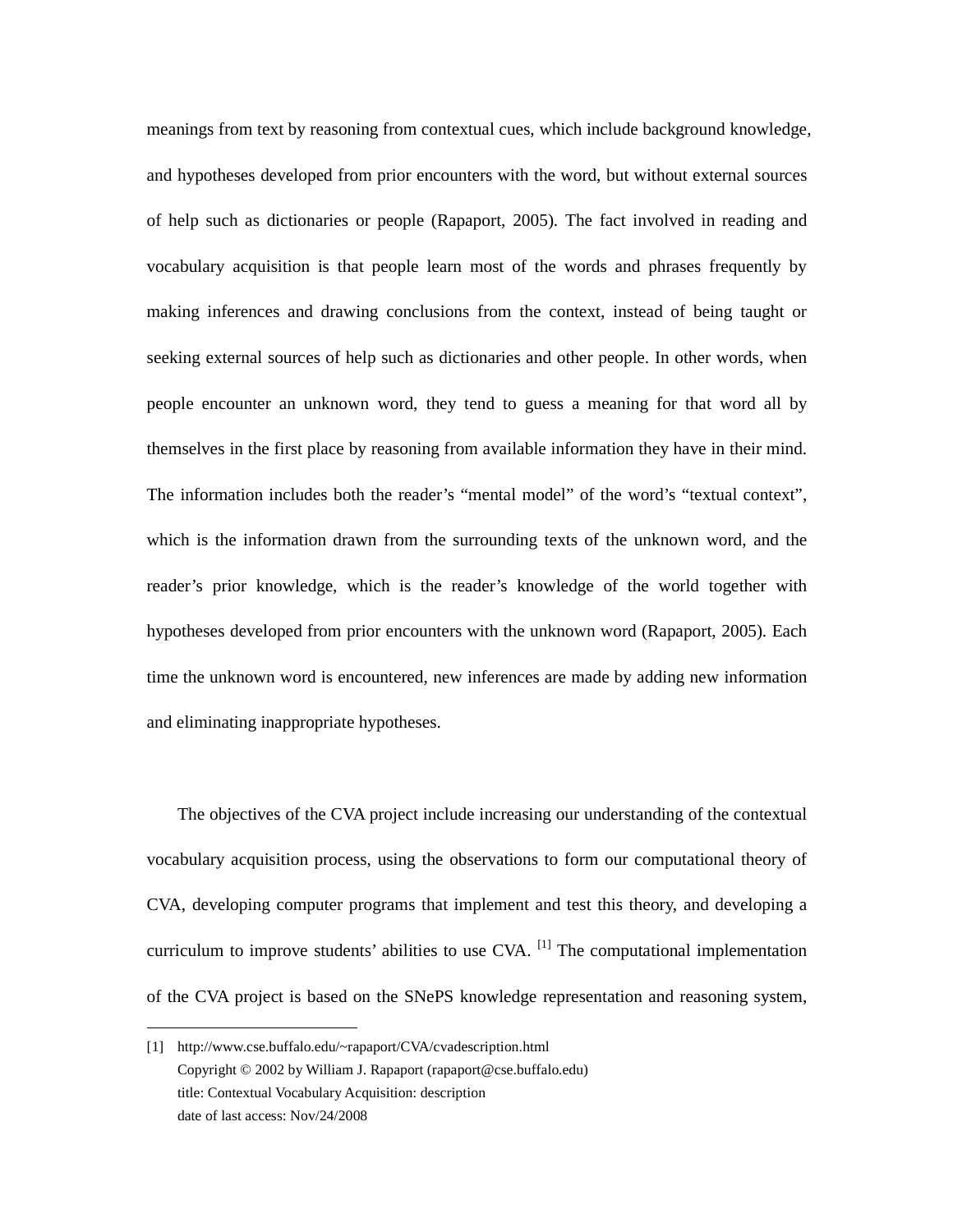which is "a programming language whose primary data structure is semantic network (a labeled directed graph), with commands for building such networks and finding nodes in such a network given arbitrary descriptions" (Shapiro and Rapaport, 1995).

In this particular project, we use SNePSUL, the SNePS user language, to represent our text passage and background knowledge. Then we give our representations as input to the SNePS computational agent named Cassie. By using the SNePSUL standard case frames, which will be described in detail shortly, we can ask Cassie to use the noun algorithm that will then give a dictionary-like definition for the unknown word 'pateroller'. In this paper, we are mainly concerned with finding the different ways of representing information in the text passage and background knowledge in SNePS.

## **2. The Passage and the Unknown Word**

Our passage is provided by Dr. Michael Kibby, and is taken from Morrison, Tony. (1987, 2004). Beloved. New York: Vintage. The original passage is as the following:

"On a riverbank in the cool of a summer evening two women struggle under a shower of silvery blue. They never expected to see each other again in this world and at that moment couldn't care less. But there on a summer night surrounded by blue fern they did something together appropriately and well. A pateroller passing would have sniggered to see two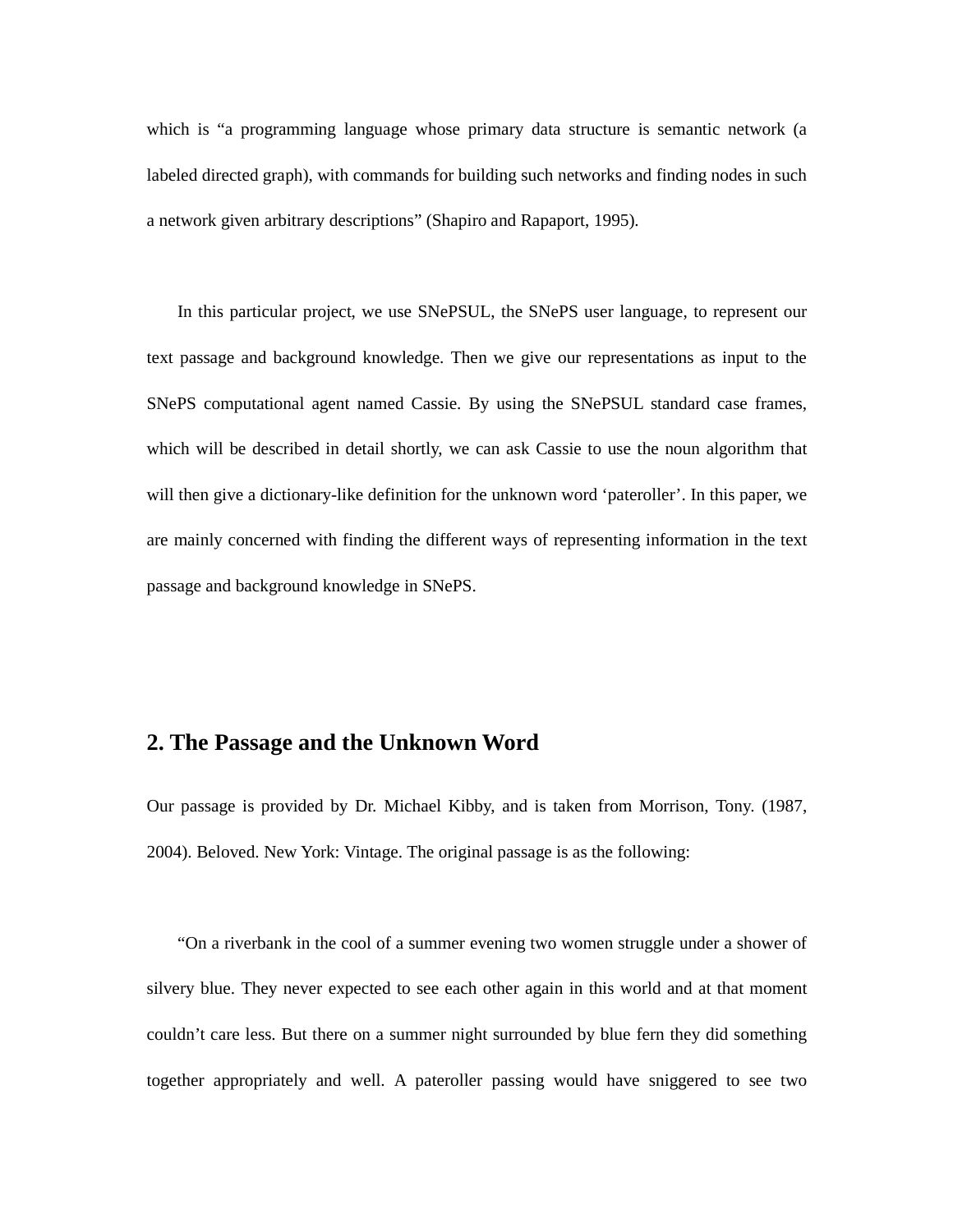throwaway people, two lawless outlaws—a slave and a barefoot white woman with unpinned hair—wrapping a ten-minute-old baby in the rags they wore. But no pateroller came and no preacher. The water sucked and swallowed itself beneath them. There was nothing to disturb them at their work. So they did it appropriately well."

The unknown word within this passage is the noun 'pateroller'. Besides the original passage from the book, additional background information is needed to form a richer context, and is provided by Dr. Michael Kibby as the following statements:

"The story takes place in the South and in Ohio in the pre- and post-Civil War days. Sethe is a runaway, female slave who is about to give birth to her fourth child. The other three children have already escaped are in southern Ohio. Sethe is, of course, very afraid, because if she is caught by the law, not only will she be returned to her master, but she will be beaten, perhaps even crippled so she could not run again.

"As Sethe is running, she meets Amy, a young, white girl also running away from her sharecropping parents' home. She is headed for Boston, in search of velvet. They befriend each other as they walk toward Ohio and, for Sethe, freedom, and for Amy, escape. The slip quietly through the nights in the forests and pastures, shunning roads to avoid being seen by anyone for fear of being caught. After several nights march, they come to the Ohio river and steal a boat to cross the river. Minutes before they reach the Ohio shore, Sethe—with Amy's help—gives birth to her baby. This scene is ten minutes later, and they have just reached the Ohio shore and tied up to a tree."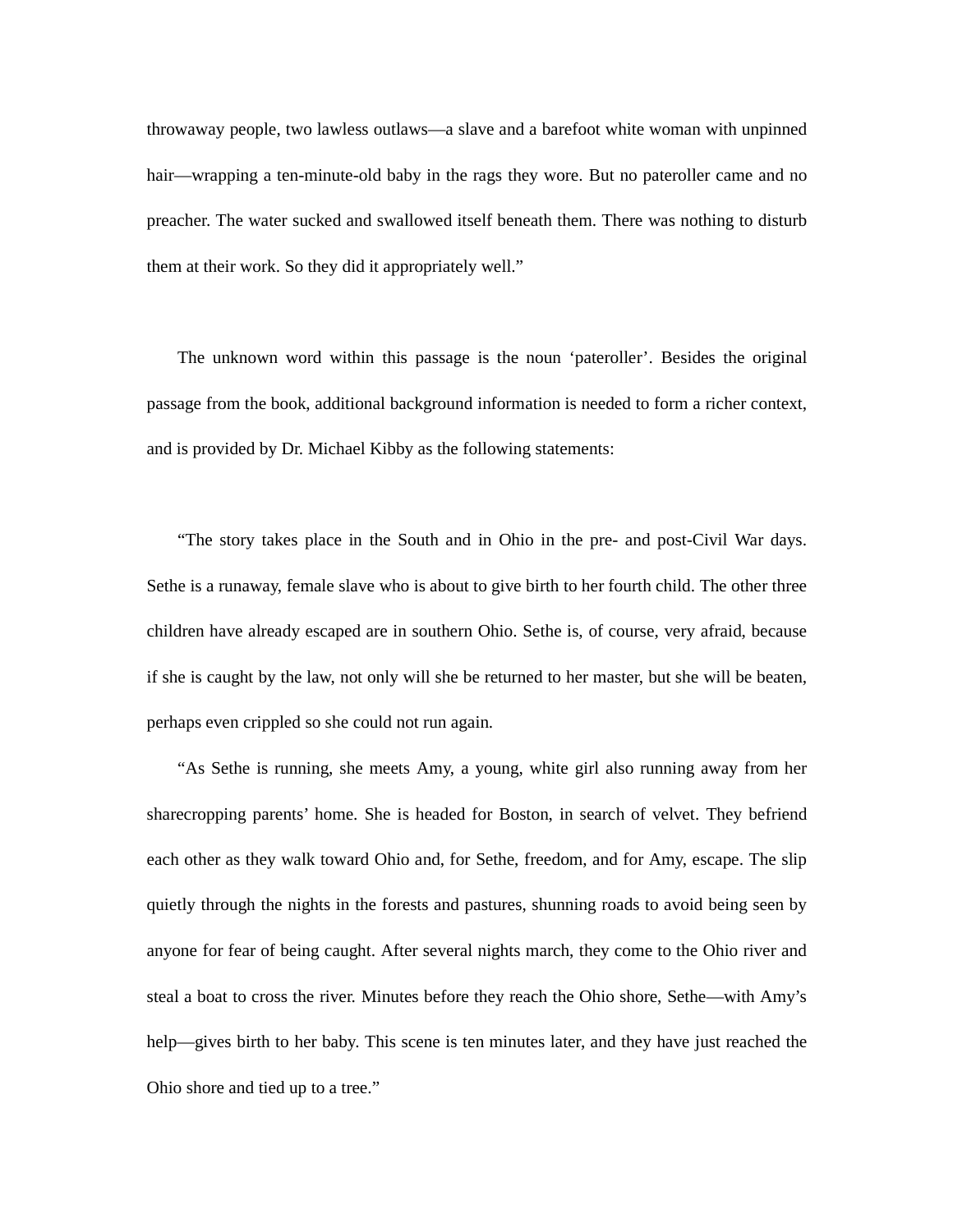It is hard to find the definition of the noun "pateroller" in a formal dictionary, but the definition can be found on the Internet, given as follows: 'pateroller' is a term derived from the word 'patrollers', a reference to the men who patrolled the highways and byways in search of runaway slaves.<sup>[1]</sup>

# **3. The Human Protocol**

-

To acquire the background knowledge needed for reasoning about the meaning of the unknown word, experiments are carried out first with human subjects, who don't know the meaning of that word presumably, by showing them the passage and asking them to figure out a meaning for that word, and then tell all the information (i.e. background knowledge and contextual information) they used in order to get that meaning. We keep a record of everything piece of information they used. In this experiment, all the information the human subjects used to understand the unknown word is called the 'think-aloud' protocol. In our project, two people participate in the experiment; one of them (subject A) is a 19-year-old female college student, the other one (subject B) is a 50-year-old male lawyer who has a lot of reading experience. The following are their 'think-aloud' protocols.

<sup>[1]</sup> http://www.geocities.com/Heartland/Woods/3501/19th.htm authors: Dan and Nathan Lee, Southeast Louisiana Living History Association title: 19th Century Amusements: Games & Toys date of last access: Nov/25/2008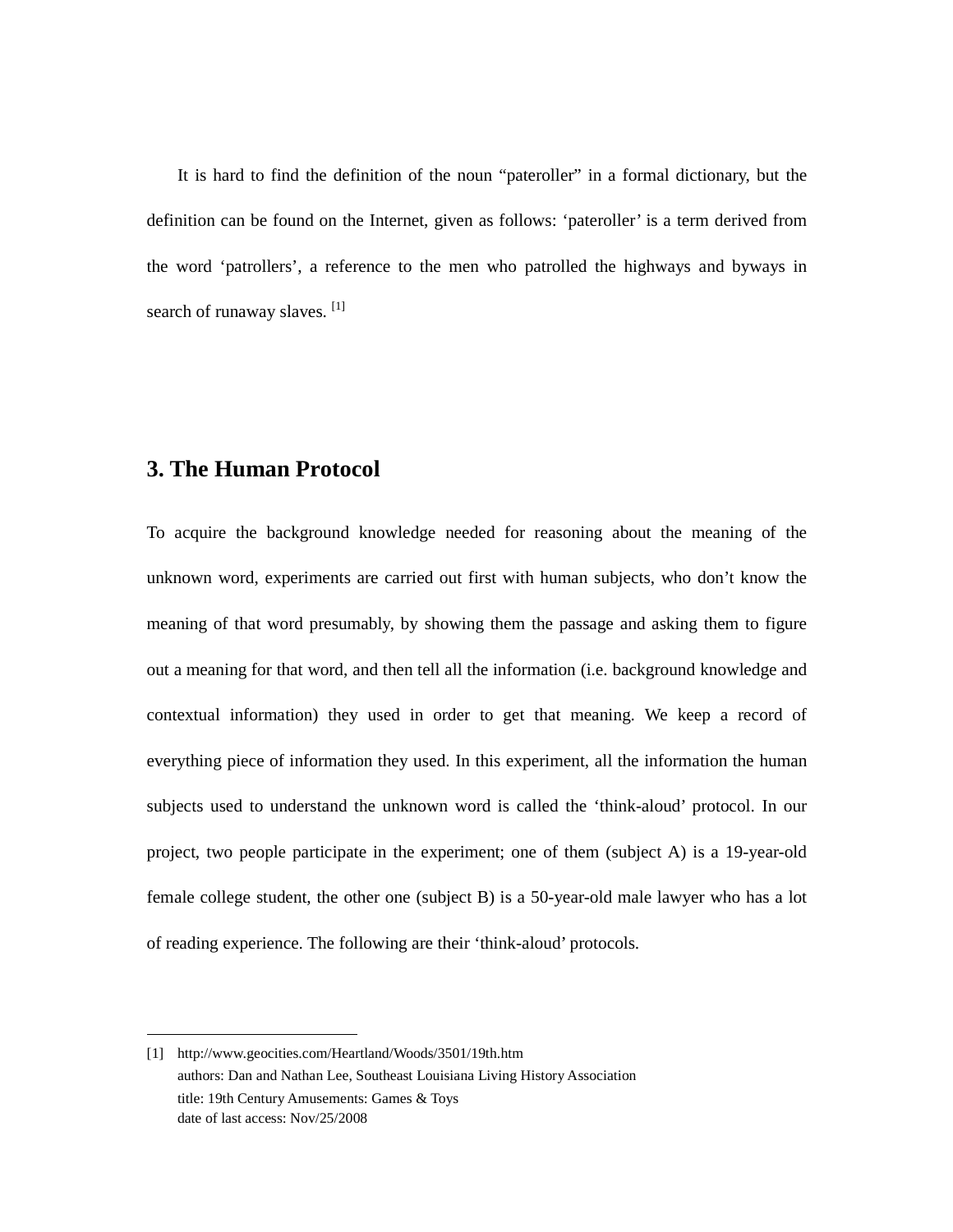Subject A: "The pateroller would have sniggered at black people and poor people. It made me think about prejudice, anti-black, and wealthy." "The passage also mentioned that 'no pateroller came and no preacher', so the pateroller might be similar to a preacher, a farther, or a priest, something related to the church." "The pateroller might be a man, because he would have sniggered at two women."

However, after some serious thought, except the feelings listed above, subject A was not able to give a definition for our unknown word.

Subject B: "I first noticed the time period, Civil War, which was about from 1860 to 1865 and was mainly about slavery, also where the story happened, Southern Ohio. Then I started to think what people were around there. I also noticed that water is involved, so paterollers might be on ways or water." "I noticed the word 'sniggering'. What's the reason of sniggering? What type of person would be sniggering? They might be high and mighty law person, since the two people in this story were 'lawless outlaws', so it might have something to do with the law, like they catch somebody's slave and return, they get paid. It's like modern time bounty hunters." "The 'preacher' is mentioned, so the story might have something to do with religion whether preachers are used to make a contrast to paterollers or not is not clear."

Finally, the subject gave the word 'pateroller' a meaning that he thought the most plausible: "somebody who makes money hunting down and returning runaway slaves." We notice how close this definition is to the correct meaning of our word.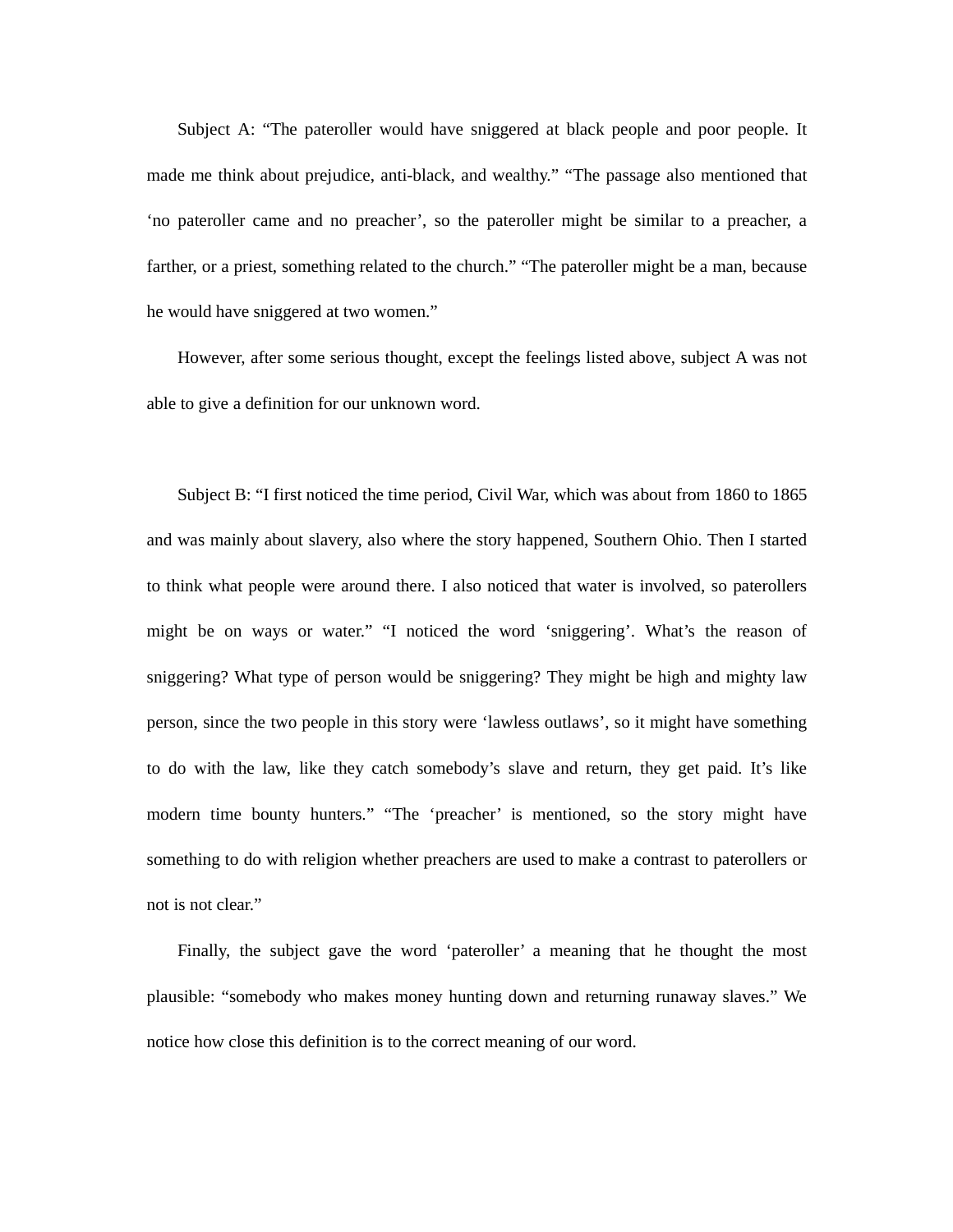Apparently, as an experienced reader, subject B was "computing" with much more information than subject A was when they were both trying to understand the word. In addition, subject B was able to gather more information from both the passage and his own experience (background knowledge). What is also interesting is that as subject B was attracted by the occurrences of 'water' in the context, he was also trying to give his unknown word other definitions, such as "people on the water doing transportation". Given the correct meaning of the word, we know that subject B was really distracted by the appearances of 'water' in the passage, however, what he did was a very good example of contextual vocabulary acquisition as he was using every possible piece of information in the context to figure out a meaning of the word. Moreover, subject B's CVA process was quite successful as he was able to give a very close definition as his best bet, and meanwhile still considering other less possible definitions as candidates. It might be worth mentioning that to understand a word or to do reasoning, besides the background knowledge and contextual information, a mechanism to decide which piece of information or knowledge is more relevant and useful might also be necessary.

In our approach, not all the information from the text passage and the 'think-aloud' protocol are used, since much of the knowledge are not useful for figuring out the most appropriate meaning of our unknown word, so we trim the passage and background knowledge leaving only helpful information. This will be discussed in more details in the next section.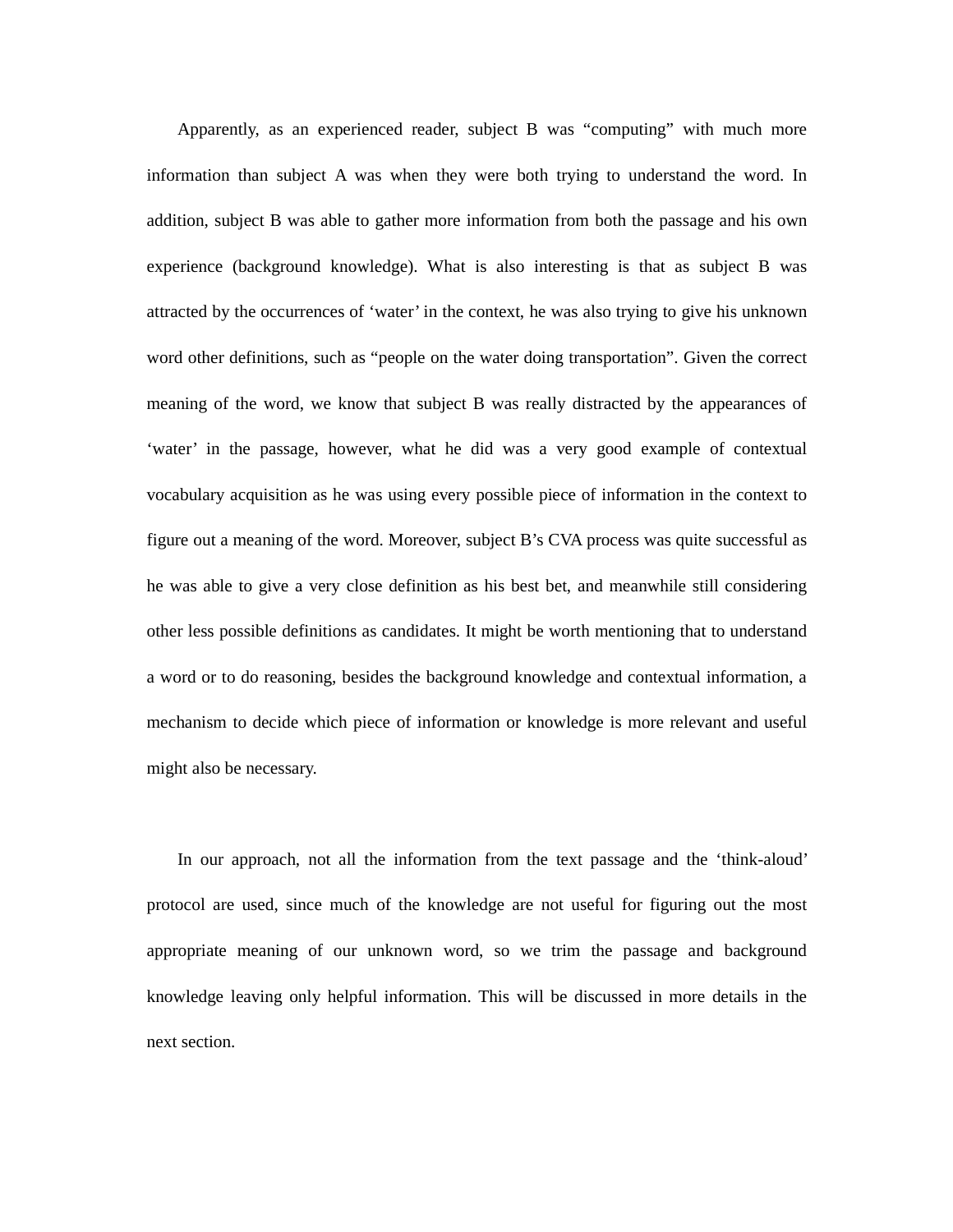# **4. SNePS Representation**

#### **4.1 SNePS case frames**

There are several standard case frames that can be recognized by the noun algorithm. [1] We

use the following ones in our representation.

*agent/act/action agent/act/action/object lex member/class object/proper-name object/property object/rel/possessor synonym/synonym* 

For a simple example, here is the SNePS semantic network representation and the semantics

of the following standard case frame.

*member/class* 

-



Semantics: [[m]] is the proposition that [[i]] is a member of the class [[j]].

<sup>[1]</sup> http://www.cse.buffalo.edu/~rapaport/CVA/cvaresources.html Copyright © 2002-2006 by William J. Rapaport (rapaport@cse.buffalo.edu) title: Contextual Vocabulary Acquisition: resources date of last access: Dec/01/2008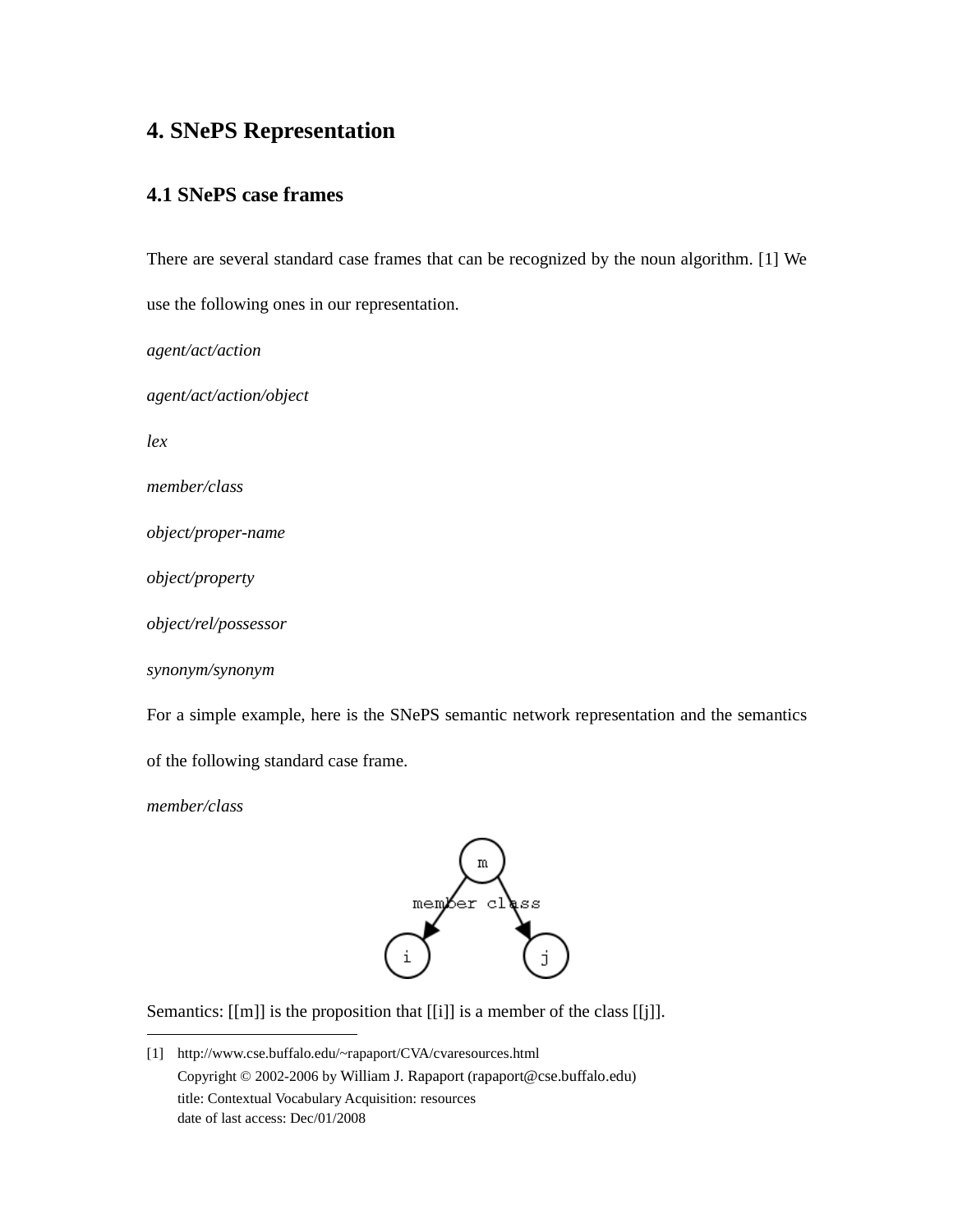We also use the following case frames from the SNePS case frame dictionary. [1] The syntax and semantics for these case frames can be found in this dictionary.

#### *forall/ant/cq*

#### *min/max/arg*

In addition, we use the following non-standard case frame to represent composite class concepts that consist of a modifier component and a head component, i.e. slave master.

*class-mod/class-head* 



Semantics: [[c]] is the concept of the class expressed by combining the modifier concept [[m]] and the head concept [[h]].

Another non-standard case frame we use is as follows, which is to represent the indirect object information in action related propositions.

*agent/act/action/object/indobj* 

j

<sup>[1]</sup> http://www.cse.buffalo.edu/sneps/Bibliography/bibliography.html#Manuals author: Stuart C. Shapiro title: The SNePS Research Group Bibliography date of last access: Dec/01/2008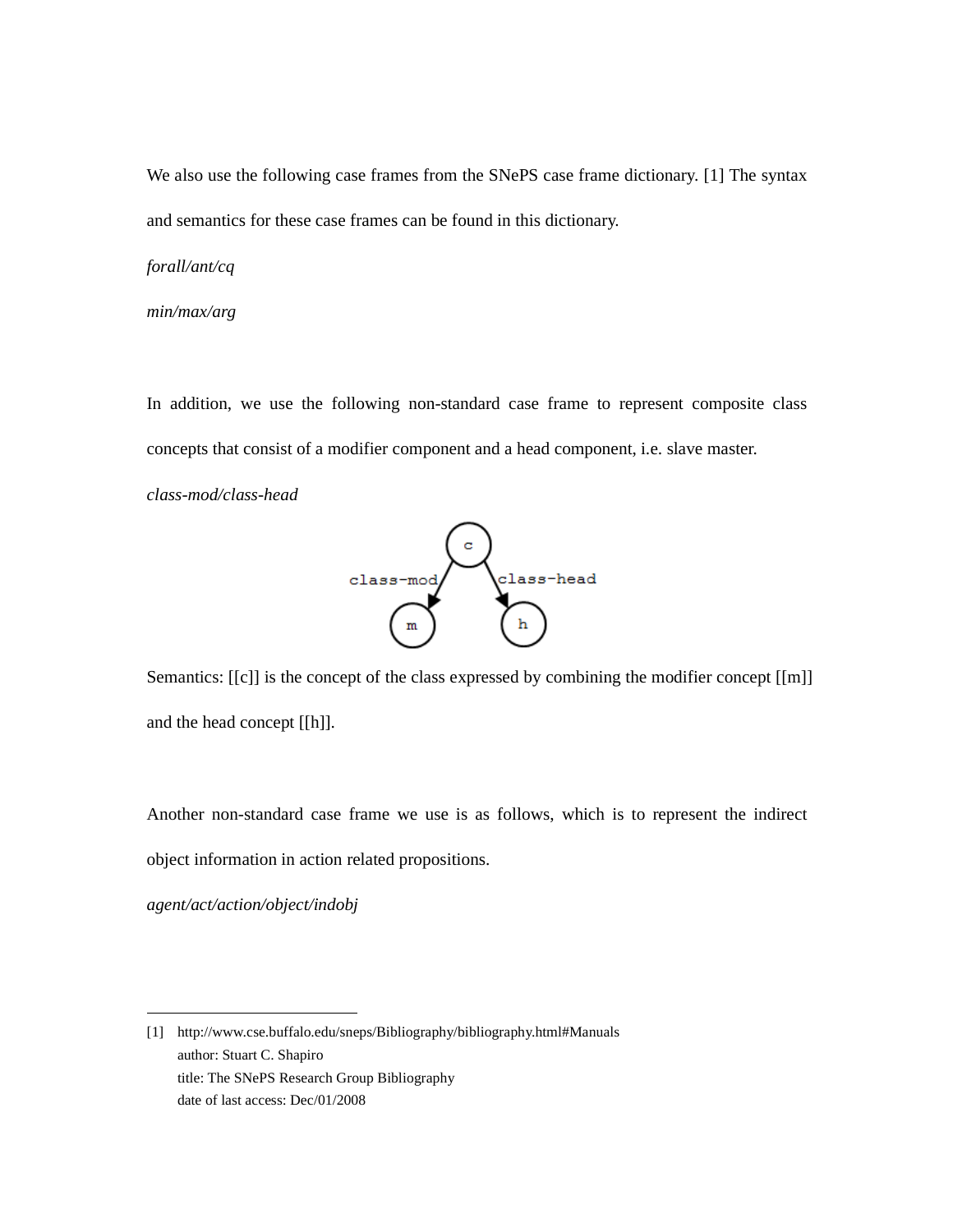

Semantics: [[m]] is the proposition that agent [[i]] performs action [[j]] directly to object [[k]] and indirectly to object [[l]].

#### **4.2 Background Knowledge Representation**

As we follow our human 'think-aloud' protocol, some information from the human subjects turns out to be less useful for the reasoning about our unknown word. On the other hand, some critical information is missing in the reasoning chain. We want to call the reasoning steps a 'chain' because all the information we provide to Cassie as background knowledge and passage information should be able to form a set of propositions that is then followed step by step from the primitive propositions (i.e. information told by the passage) to the expected propositions (i.e. propositions about a meaning of the unknown word). Therefore, our work is to do the knowledge engineering by selecting those background information that are most useful and relevant to our particular task, and are as general as possible.`

The complete SNePSUL representation of our background knowledge and corresponding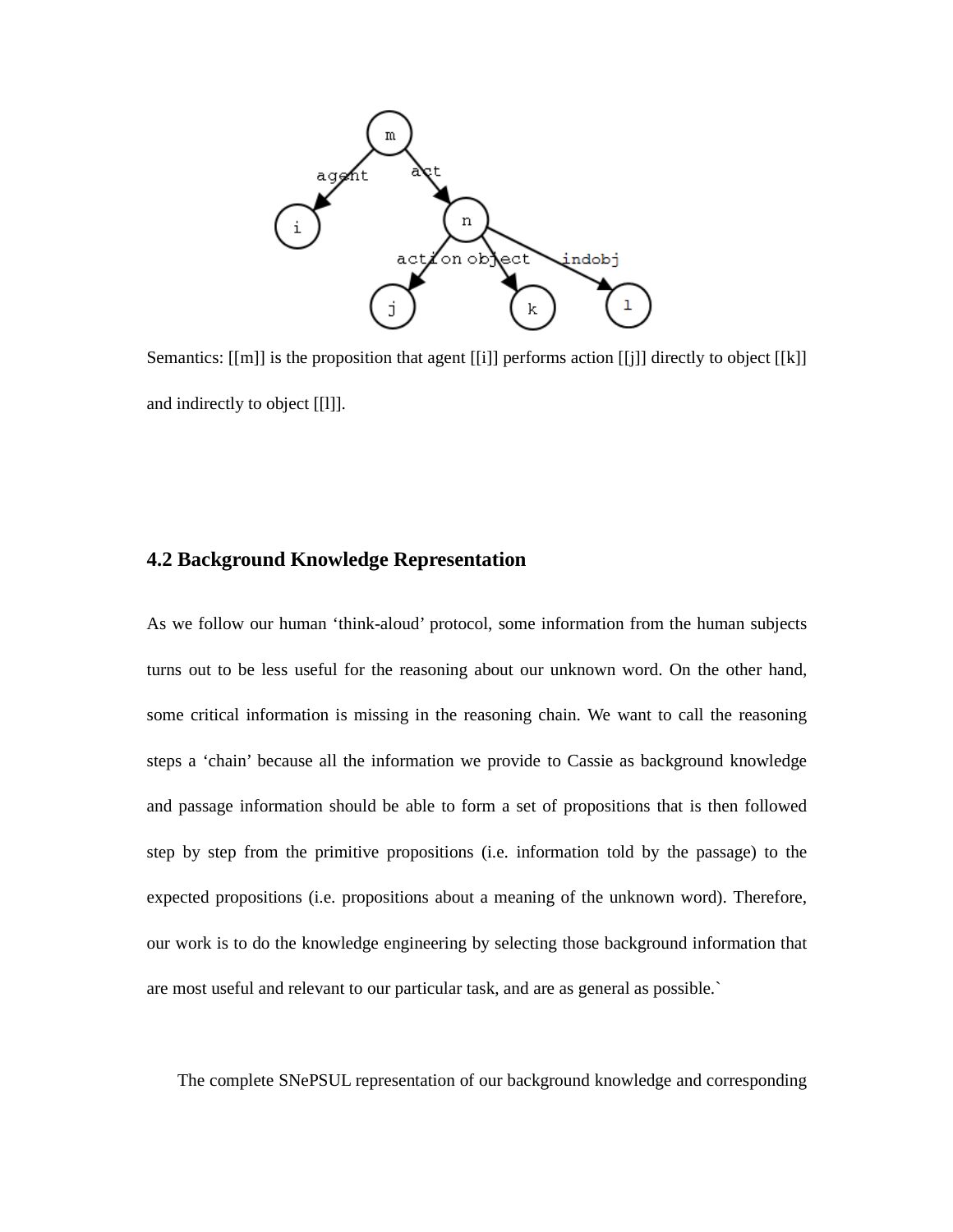semantic network diagrams is given in Appendix A. In the following part, we give the 'English-like' description of the background knowledge we tell Cassie, together with our explanations and discussions.

With the first five rules, we tell Cassie the general relationships among slaves, slave masters, and bounty hunters, and tell Cassie their possible actions and corresponding consequences that are useful for the reasoning about our unknown word. Notice that there are a huge number of rules or facts about the entities (i.e. slaves, bounty hunters) in the world of the passage; however, we are only telling Cassie those rules or facts that we are interested in. For example, to continue our reasoning with further rules, we are interested in whether the bounty hunters are getting rewards, so that they might get happy and snigger, but we are not interested in whether the slave masters are male or female, which is not closely related to the meaning of our unknown word.

RULE1: If *a* is a slave master, and *b* is a slave, and *b* is *a*'s slave, then *a* puts bounty on *b*.

RULE2: If *a* puts bounty on *b*, and *c* returns *b* to *a*, then *c* gets rewards (from *a*).

RULE3: If *a* is a bounty hunter, then *a* wants bounty.

RULE4: If *a* is a bounty hunter, and *b* puts bounty on *c*, and *a* sees *c*, then *a* catches *c*.

RULE5: If *a* is a bounty hunter, and *b* puts bounty on *c*, and *a* catches *c*, then *a* returns *c* to *b*.

 One of the things we are trying to do in this project is figuring out a way to represent and reason about the class concepts consisting of the modifier and head components. For example,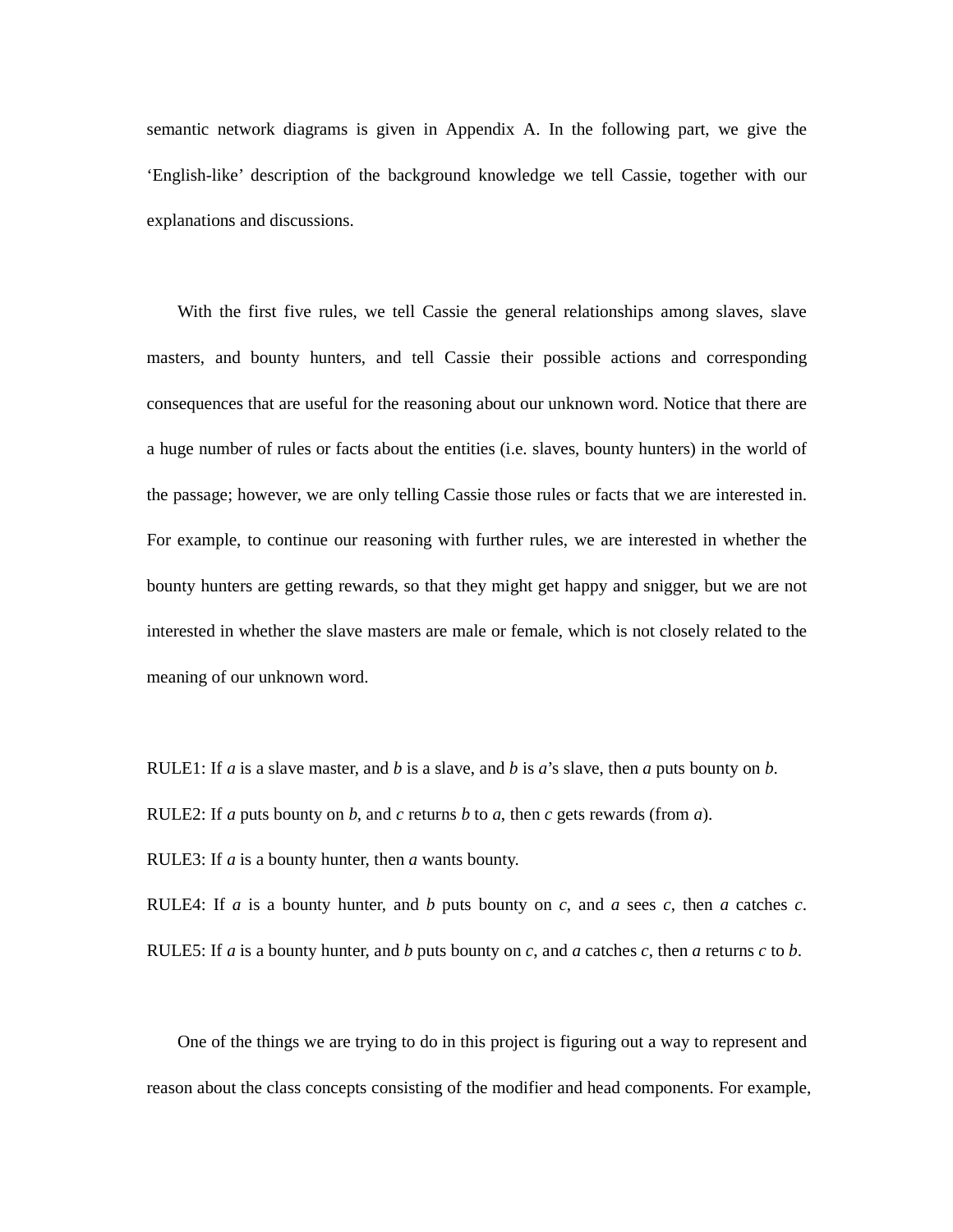for the slave master concept, the class modifier is 'slave', and the class head component is 'master'. Our approach to this problem is using the *class-mod/class-head* case frame introduced earlier, where the class concepts are expressed by combining the modifier and head components, however, how we shall combine the two components, or in other words, what kind of relationship we shall give them, still remains as a problem. Maybe there exist a fixed number of patterns between all modifier and head pairs, but that's not the main topic of this paper, and shall be considered a future work. In previous CVA papers, people argued that under certain circumstances, instead of using a modifier-head case frame, some complex class concepts are better expressed as single entities (Goldfain, 2003).

 The next three rules deal with the action of sniggering and its consequence. Notice that here we are trying to relate the action of sniggering with the action of getting benefit, so that with further rules about bounty hunters and their actions, possibly getting benefit and reward; we can indicate the identity of the bounty hunter from its action of sniggering. Since in the passage it is the pateroller who might be sniggering, with the rules we build according to the human protocol, our goal is to draw the relationship between a pateroller and a bounty hunter.

RULE6: If *a* sniggers, then *a* is being smug and mean.

RULE7: If *a* sniggers, then *a* laughs for him/herself.

RULE8: If *a* laughs for him/herself, then *a* gets some benefit.

Also notice that we are trying to make our rules as general as possible. That is why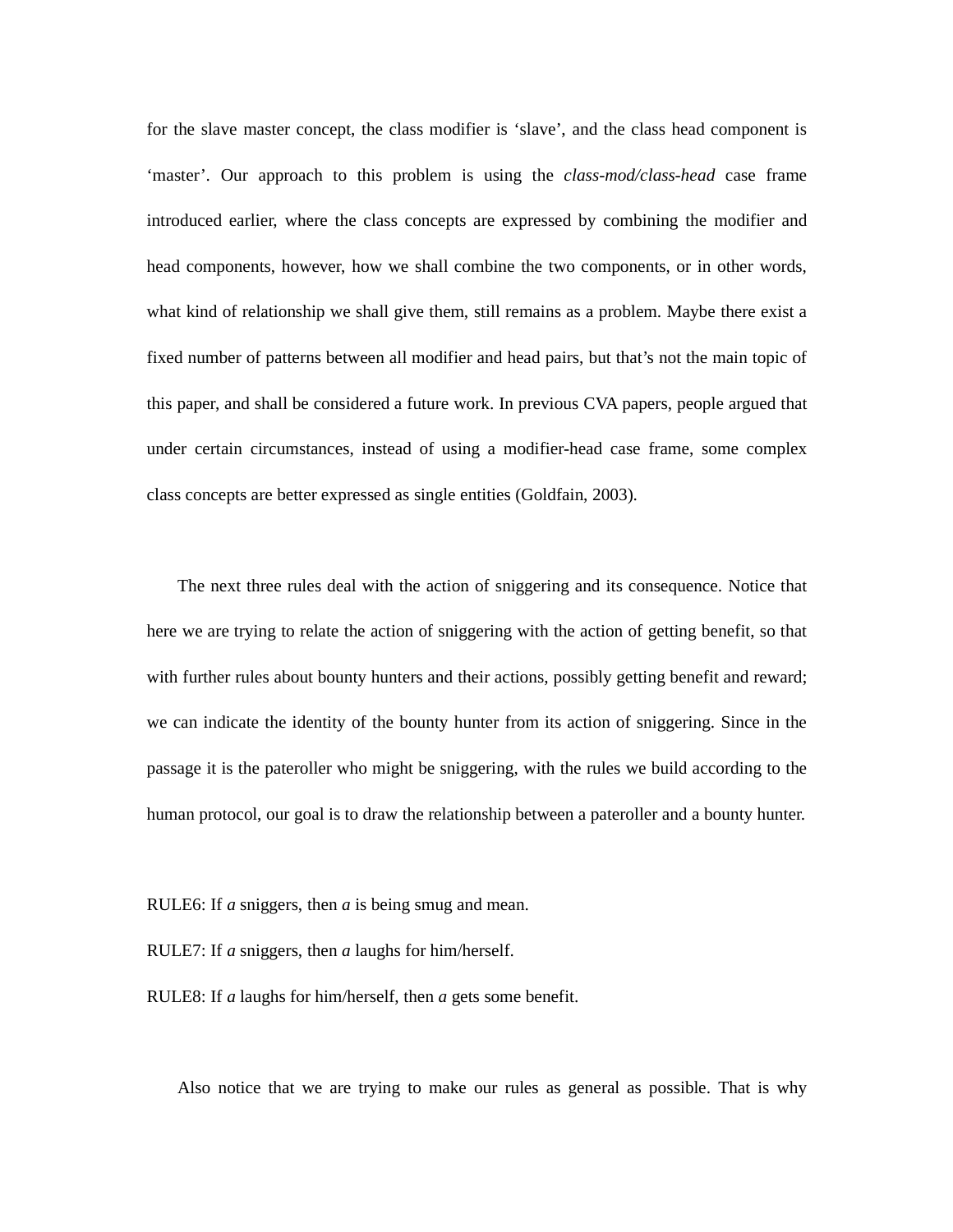instead of combining RULE7 and RULE8 by telling Cassie a rule like "If *a* sniggers, then *a* gets some benefit.", which is not general enough since people snigger for a lot of different reasons, we break the rules apart so that hopefully our rules hold in all situations. However, we have to admit that we cannot assert many general rules that hold in every situation, simply because there are not many of them in the real world and exceptions always exist. Therefore, our goal is to make the rules hold in most situations.

 The following four rules tell Cassie how to reason about the direct and indirect objects of actions. RULE9 and RULE10 intuitively tell Cassie that a given object may be represented by many different names, so that Cassie can express the object of an action with told synonymous terminologies. With these rules Cassie will be able to know that if someone is getting bounty, then he/she is getting reward or benefit. RULE11 and RULE12 tell Cassie that if an agent applies an action to a whole class of things, then that agent will apply the action to a member of that class. These two rules help Cassie to reason about those facts such as since bounty hunters return slaves, and Sethe is a slave, then bounty hunters will also return Sethe.

RULE9: If *a* takes action *act* directly on *b*, and *b* and *c* are synonyms, then *a* takes action *act* directly on *c*.

RULE10: If *a* takes action act directly on *b* indirectly on *d*, and *b* and *c* are synonyms, then *a* takes action *act* directly on *c* indirectly on *d*.

RULE11: If *a* takes action *act* directly on *c*, and *b* is a member of class *c*, then *a* takes action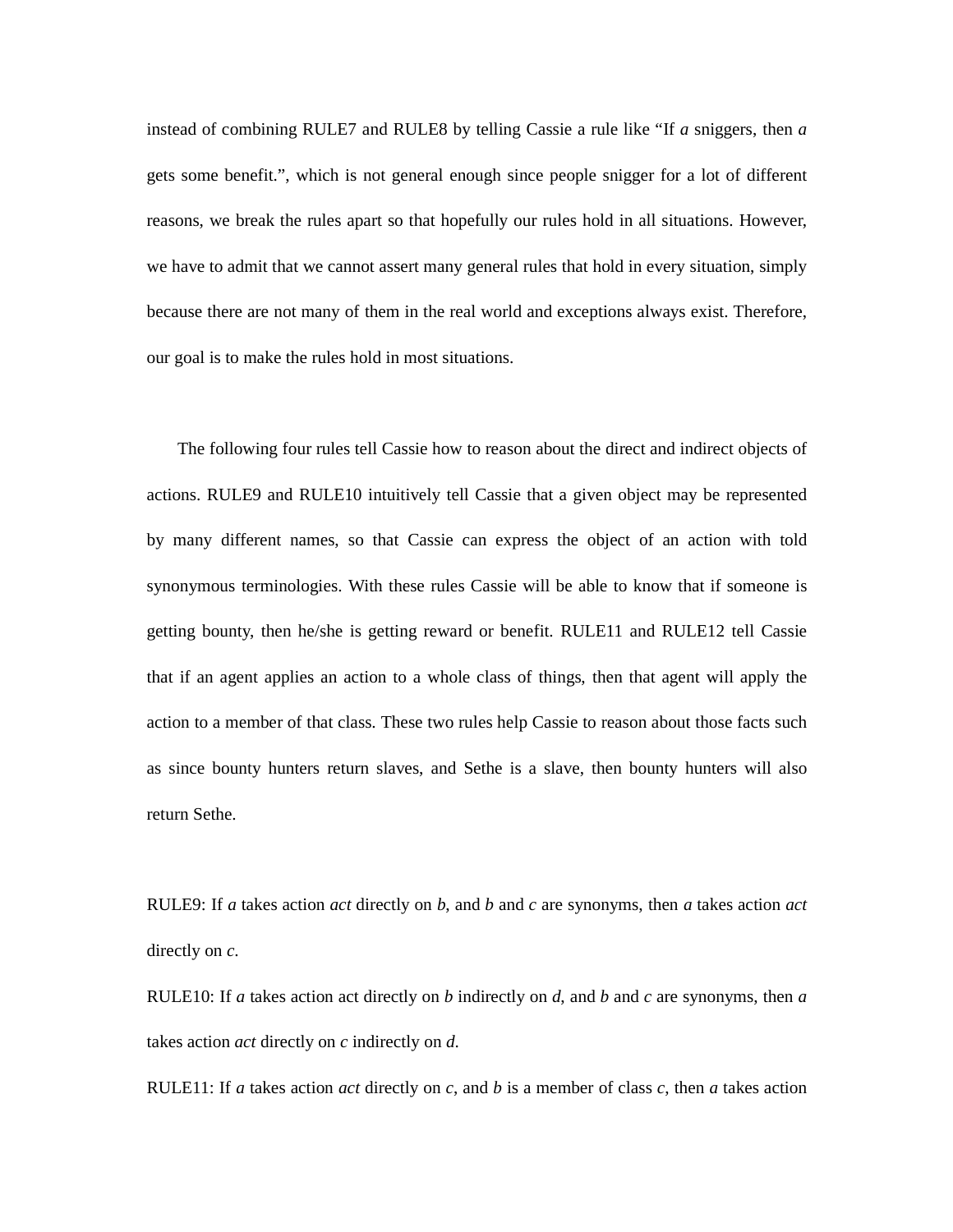*act* directly on *b*.

RULE12: If *a* takes action *act* directly on *c* indirectly on *d*, and *b* is a member of class *c*, then *a* takes action *act* directly on *b* indirectly on *d*.

 The last rules tell Cassie the relationship between the action of wanting and the status of having some expectation, among other facts. Here we connect sniggering and expectation by analyzing the motivation behind sniggering, that is people snigger when they are getting something they expect. Then with RULE17, we tell Cassie how to connect the action of getting bounty and the status of being a bounty hunter. This can be viewed as the last step in our reasoning chain.

RULE13: If *a* wants *b*, and *a* gets *b*, then *a* is happy.

RULE14: If *e* is *a*'s expectation, then *e* is an expectation, and *a* wants *e*.

RULE15: If *a* wants *e*, then *e* is *a*'s expectation.

RULE16: If *a* sniggers, and *e* is *a*'s expectation, then *a* gets *e*.

RULE17: If *a* gets bounty, then *a* is a bounty hunter.

#### **4.3 Passage Representation**

There is a lot of information in our passage, but only a small portion of it is very useful to figure out a meaning of our unknown word. Thus we eliminate extra information and only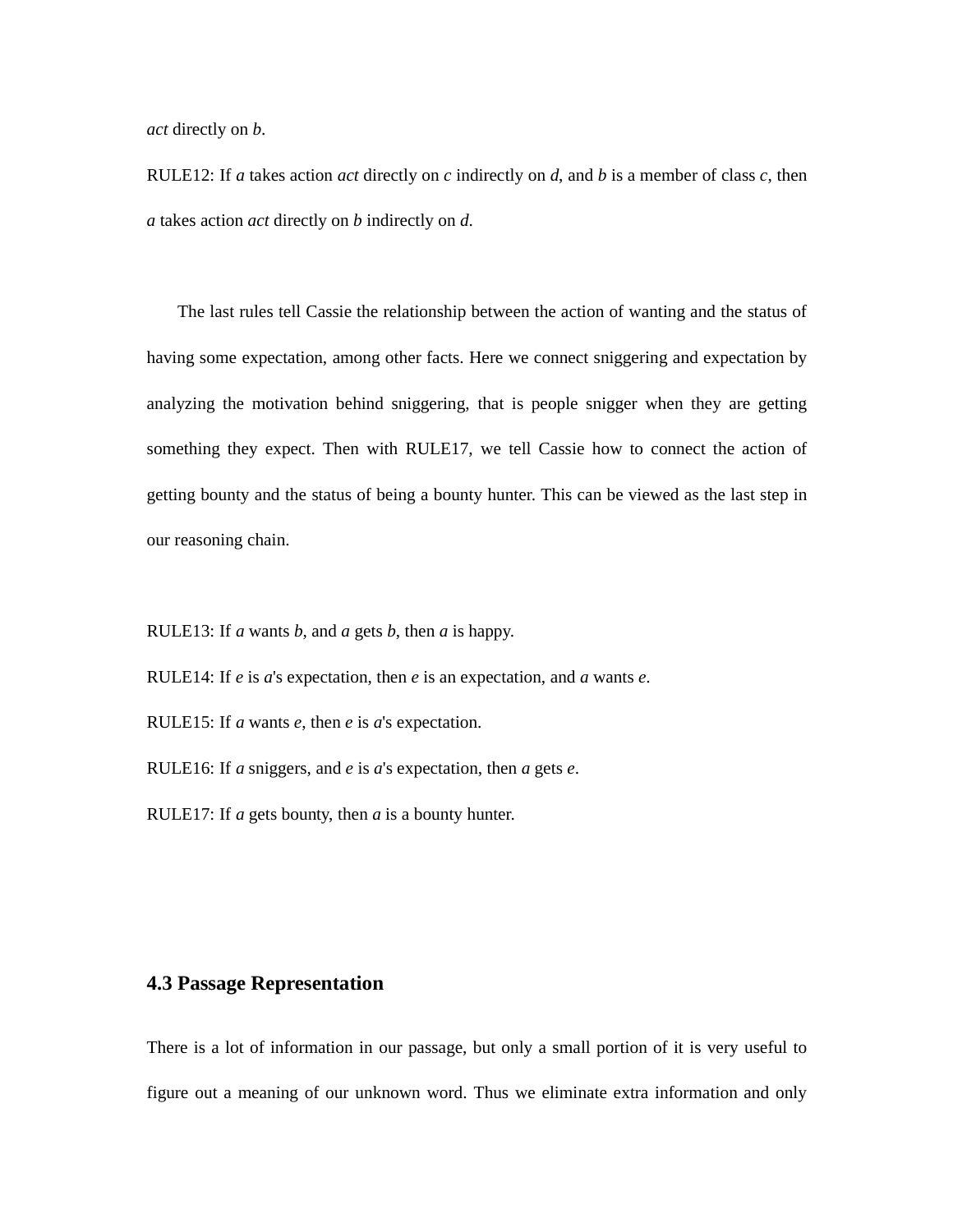represent those pieces that are crucial for our purpose. So the trimmed version of the passage is as follows:

"Sethe is a slave."

"Sethe and Amy are outlaws."

"A pateroller passing would have sniggered to see two outlaws."

We then use several propositions to represent the information in each of the three sentences. Here we list our SNePSUL representation. Some of the semantic network representations are given in Appendix B.

In the representations of the first sentence, we build two nodes representing the concept of someone named Sethe and the concept of a slave master respectively. Then we tell Cassie that Sethe is the master's slave by using the *object/rel/possessor* case frame. In this way, we fully represent all the information in the first sentence, including the existence of a slave master who owns Sethe. This information is expressed implicitly and is also useful for our reasoning.

;-------------------- ; Sethe is a slave. ;-------------------- ; There is someone named Sethe. (describe (add object #sethe proper-name (build lex "Sethe")) = someone-is-named-sethe)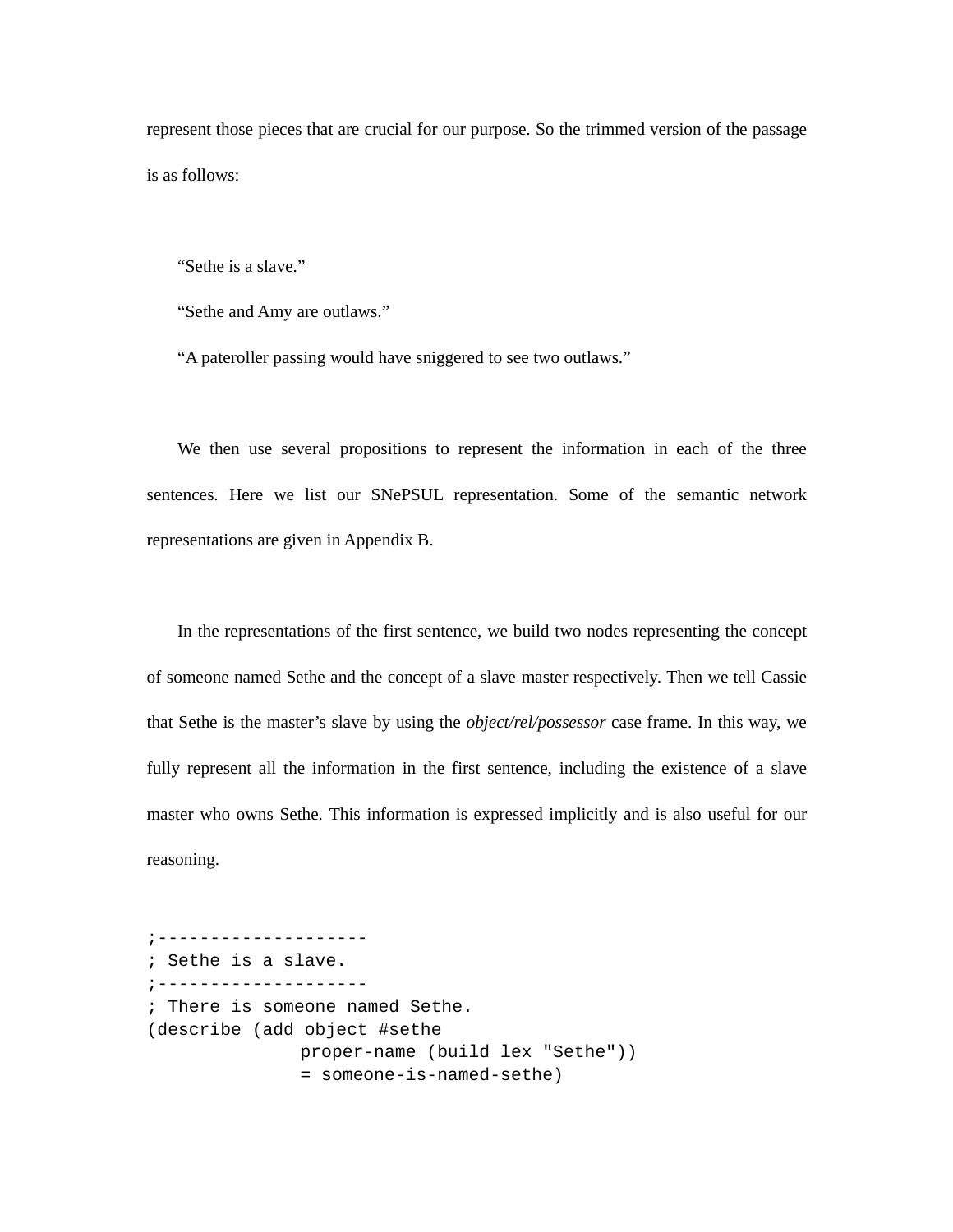```
; Sethe is a slave. 
(describe (add member *sethe 
               class (build lex "slave")) 
               = sethe-is-a-slave) 
; Someone is a slave master. 
(describe (add member #master 
                class (build class-mod (build lex "slave") 
                class-head (build lex "master"))) 
               = someone-is-a-slavemaster) 
; Sethe is the master's slave. 
(describe (add object *sethe 
               rel (build lex "slave") 
               possessor *master) 
               = sethe-is-masters-slave)
```
The representation of the second sentence is straightforward. We first build a node

representing the concept of someone named Amy. Then tell Cassie that Sethe and Amy are outlaws.

;--------------------------- ; Sethe and Amy are outlaws. ;--------------------------- ; There is someone named Amy. (describe (add object #amy proper-name (build lex "Amy"))) ; Sethe and Amy are outlaws. (describe (add member (\*sethe \*amy) class (build lex "outlaw")))

The representation of the third sentence needs some discussion. As before, we first build the node representing the pateroller. Then we tell Cassie that the pateroller sees Sethe and Amy, which is not really the case. The same kind of problem was also encountered by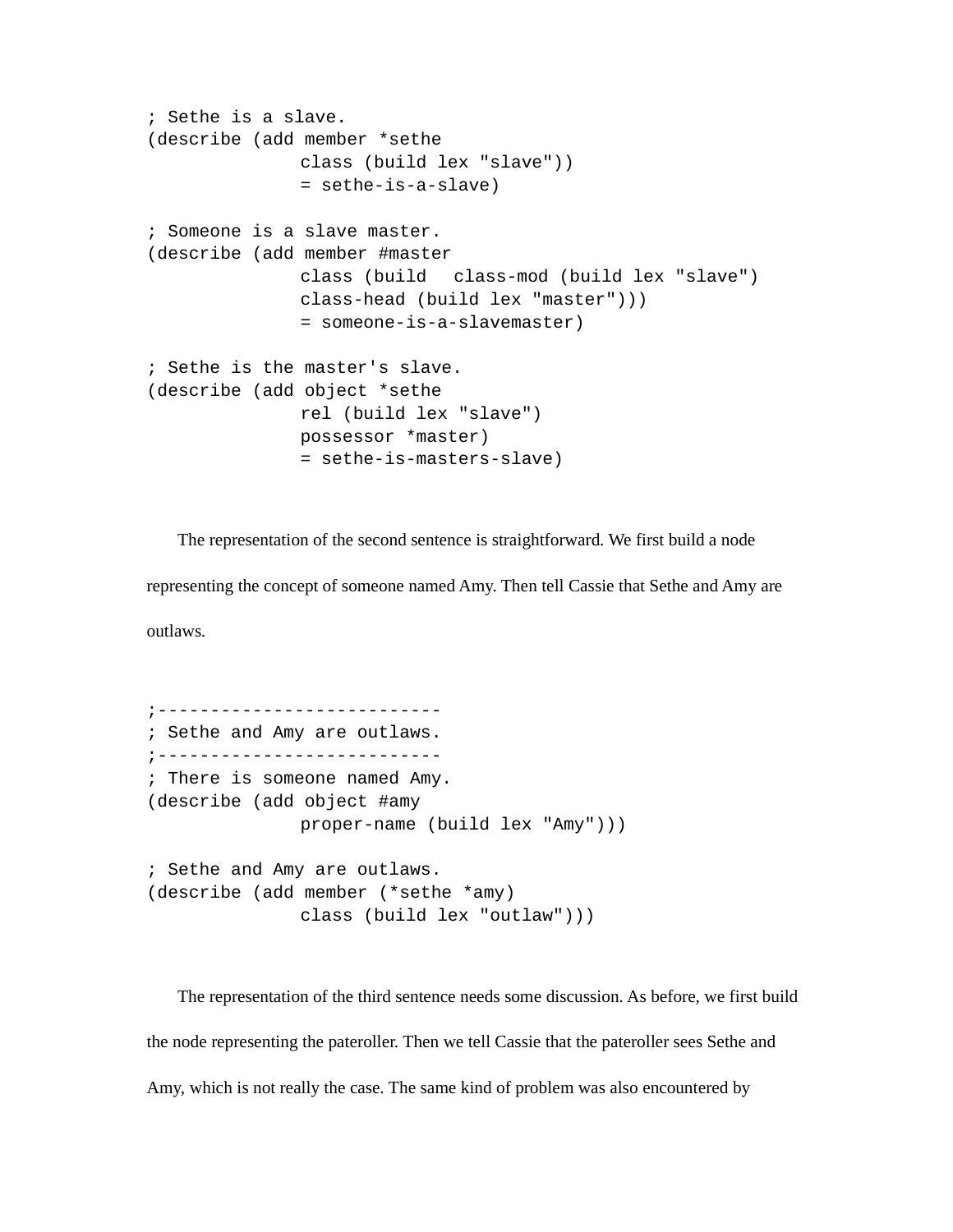previous CVA researchers, <sup>[1]</sup> where they wanted to reason about the consequence of absorbing extreme sports into the Olympics juggernaut, however, it is not the case that extreme sports are indeed absorbed. Thus in order to reason about the consequence, they simply asserted that the antecedent holds. Therefore, here we represent our sentence using the same technique by telling Cassie that the pateroller does see Sethe and Amy. So Cassie will believe that the pateroller also sniggers, which will then trigger our following reasoning steps.

```
;------------------------------------------------------------- 
; A pateroller passing would have sniggered to see two outlaws. 
;------------------------------------------------------------- 
; "pateroller" is an unknown word. 
(describe (add object (build lex "pateroller") 
               property (build lex "unknown"))) 
; Someone is a pateroller. 
(describe (add member #pt 
               class (build lex "pateroller"))) 
; The pateroller sees Sethe and Amy. 
(describe (add agent *pt 
                act (build action (build lex "see") 
                object (*sethe *amy)))) 
; If a pateroller p sees Sethe and Amy, then p will snigger. 
(describe (add forall $p 
          &ant ((build member *p 
                     class (build lex "pateroller")) 
                (build agent *p 
                      act (build action (build lex "see") 
                      object (*sethe *amy))))
```
[1] http://www.cse.buffalo.edu/~rapaport/CVA/Juggernaut/CVA/ author: Matthew Watkins title: CVA project, Juggernaut, by Matthew Watkins date of last access: Dec/05/2008

j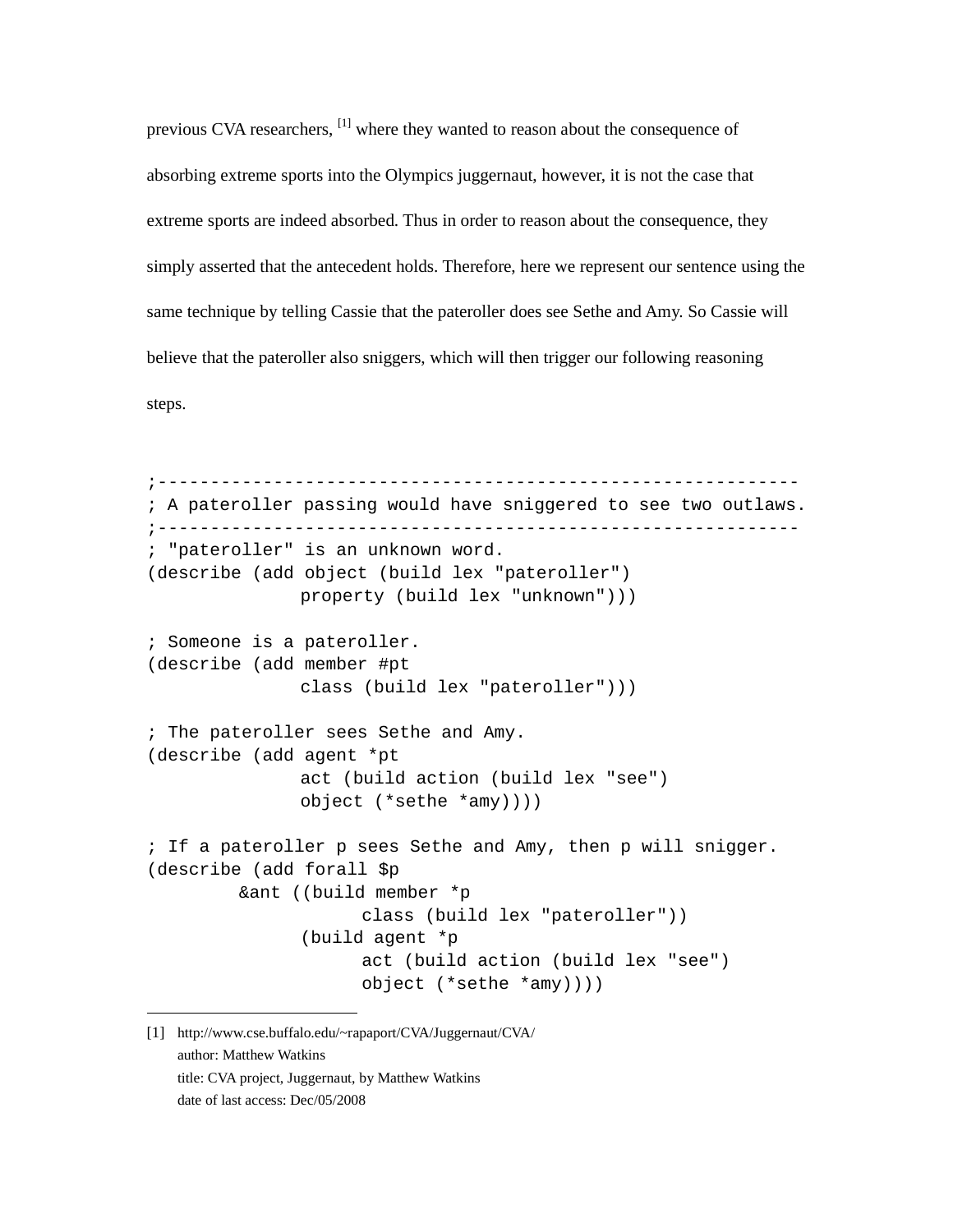```
 cq ((build agent *p 
             act (build action (build lex "snigger"))))))
```
# **5 Results**

After telling Cassie the SNePSUL representation of the background knowledge and our passage, we call the noun algorithm to define the unknown word 'pateroller', and obtain the following results:

 $\sim$  ( --> defineNoun "pateroller") Definition of pateroller: Possible Class Inclusions: m15, bounty hunter, Possible Actions: see bounty, see outlaw slave, see outlaw, snigger, laugh, catch bounty, catch outlaw slave, return bounty, return outlaw slave, get b1, get bounty, get benefit, get reward, get outlaw slave, want b1, want bounty, want benefit, want reward, Possible Properties: happy, smug, mean, nil

Here the node m15 represents the complex class concept of bounty hunter, and the node b1 represents the pateroller's expectation. We are also getting the compound class name "bounty hunter" because we tried to assert some rules that can reason about the *class-modifier* and *class-head* components, and put the two parts together to form the compound class name. The rule we used is as follows:

; The concept of bounty hunter, has proper-name "bounty hunter" (describe (add object (build class-mod (build lex "bounty") class-head (build lex "hunter"))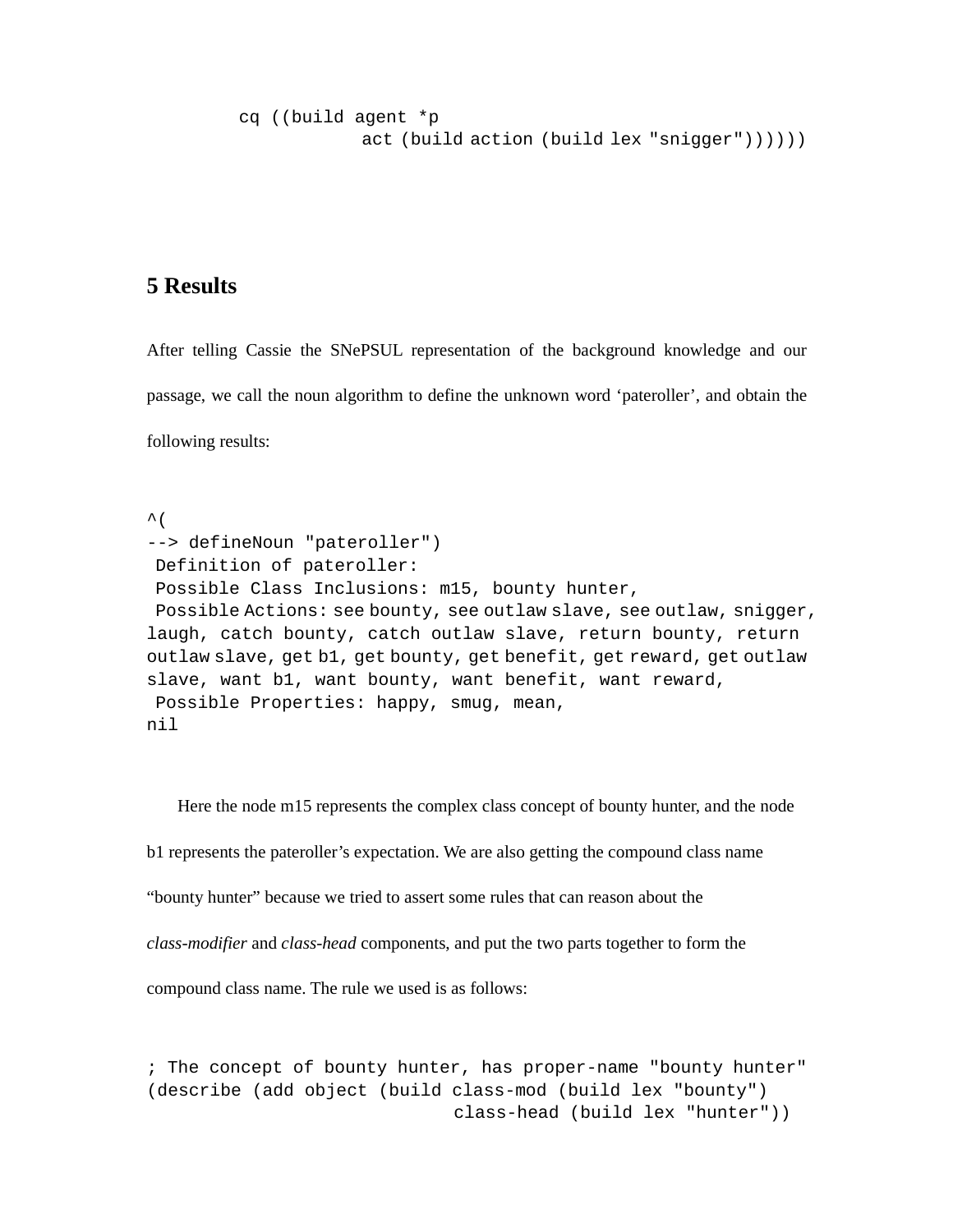#### proper-name (build lex "bounty\ hunter")))

However, this rule is not a good practice, since the *object/proper-name* case frame is not appropriate for the concept of bounty hunter and the term "bounty hunter".

Here we are facing some problem that previous researchers also encountered, since when we were trying to obtain additional properties of paterollers, we tell Cassie that "if *a* returns *b*, and *b* is a slave, then *a* is evil." When we tell Cassie to describe all the propositions she believes, we can find the following asserted propositions, which show that Cassie believes that the pateroller returns Sethe, Sethe is a slave, and that whoever returns a slave is evil. So it should be the case that Cassie also includes 'evil' as a possible property of pateroller after invoking the noun algorithm, but she doesn't.

```
(m178! (act (m177 (action (m7 (lex return))) (object b2[Sethe]))) 
(agent b6[pateroller])) 
(m71! (class (m1 (lex slave))) (member b2[Sethe])) 
(m35! (forall v21 v20) 
 (&ant (p44 (class (m1 (lex slave))) (member v21)) 
  (p43 (act (p42 (action (m7 (lex return))) (object v21))) (agent 
v20))) 
  (cq (p45 (object v20) (property (m34 (lex evil))))))
```
Previous researchers solve this problem by re-adding the existing nodes (Xu, 2004). This can also be done by explicitly asking Cassie to find the property of pateroller, using the SNePS find command (describe (find (property- object) \*pt). Then if we call the noun algorithm again, Cassie will include 'evil' as a possible property.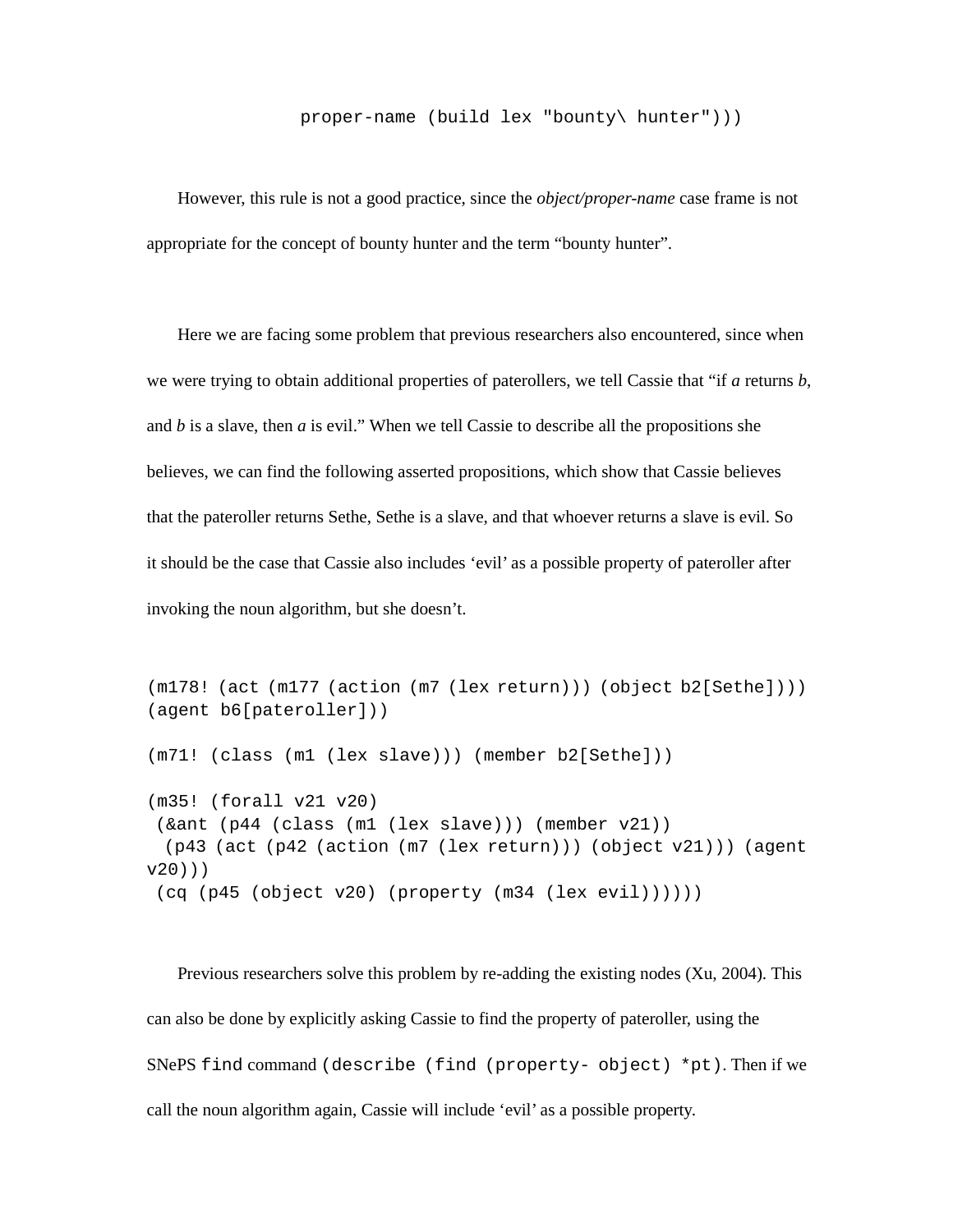## **6 Conclusion and Future Work**

In this paper, we ask the SNePS agent Cassie to use the noun algorithm to give a dictionary-like definition for the unknown word 'pateroller' by telling her the necessary background knowledge and context information represented in SNePSUL case frames. Cassie is able to figure out possible actions and properties of a pateroller appropriately. However, some problems are observed during the project.

The first problem is the difficulty of making general rules in our background knowledge base. Our current approach to this problem is providing Cassie with rules that meet our purpose, which means, the rules are very much limited by individual projects, and a researcher working with word A may define some rules in the knowledge base that are contradictory to the some rules defined by another researcher working with word B. Part of the reason is because we are not able to rule out all the exceptions efficiently, and cannot precisely represent the phrases such as 'probably' and 'normally' in our system. Future work may consider integrating a technique like circumscription into the representation to deal with exceptions.

The next problem is the representation and reasoning of the indirect objects of actions. Since the current version of noun algorithm does not recognize the *agent/act/action/object/indobj* case frame, when Cassie is asked to define the unknown word, she is not able to extract information from the indirect object component of the asserted propositions. Future work may consider adding this facility to the noun algorithm. However,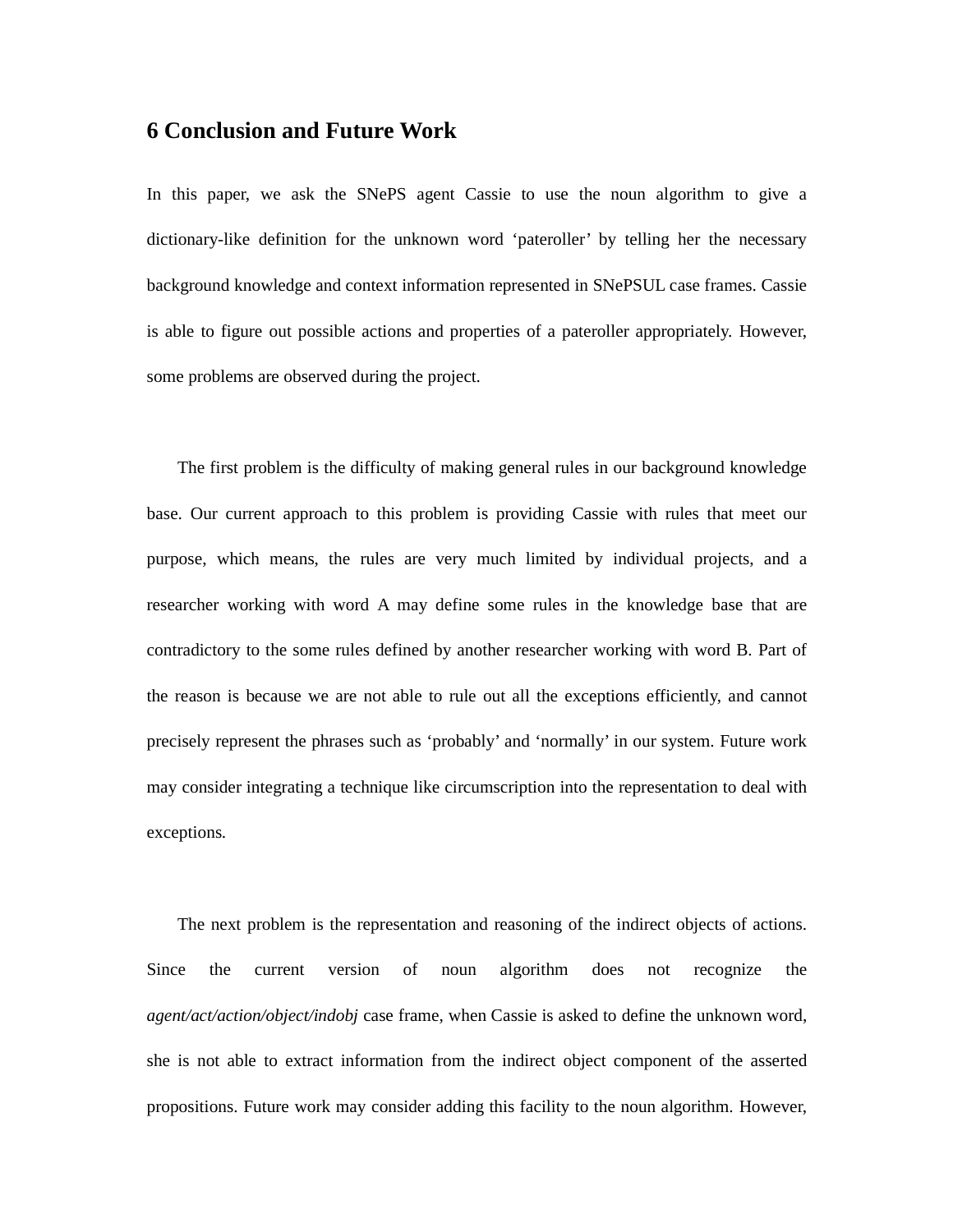if the only concern is to obtain an appropriate meaning for the unknown word, we can simplify our knowledge base and information in the passage, and eliminate the indirect object components to get around the problem.

Some other problems include the issue with forward inference mentioned earlier, where Cassie ignores some propositions in her knowledge base when she gives the definition, and we have to remind her about those beliefs explicitly; and the problem of expressing complex class concepts such as "slave master" or "toy gun". Since the last problem is still an active one, for now we might just handle it using our *class-modifier/class-head* case frame and leaving the relationship between the modifier and the head components implicit.

Long terms goals may include integrating the CYC knowledge base [1] into the CVA project to facilitate the background knowledge representation stage, and applying natural language processing tools on the given passages to convert the sentences to SNePSUL expressions that Cassie can process directly. However, currently these intents are still very demanding and challenging.

-

<sup>[1]</sup> http://www.cyc.com/cyc/opencyc/overview author: Cycorp, Inc. title: Overview of OpenCyc date of last access: Dec/5/2008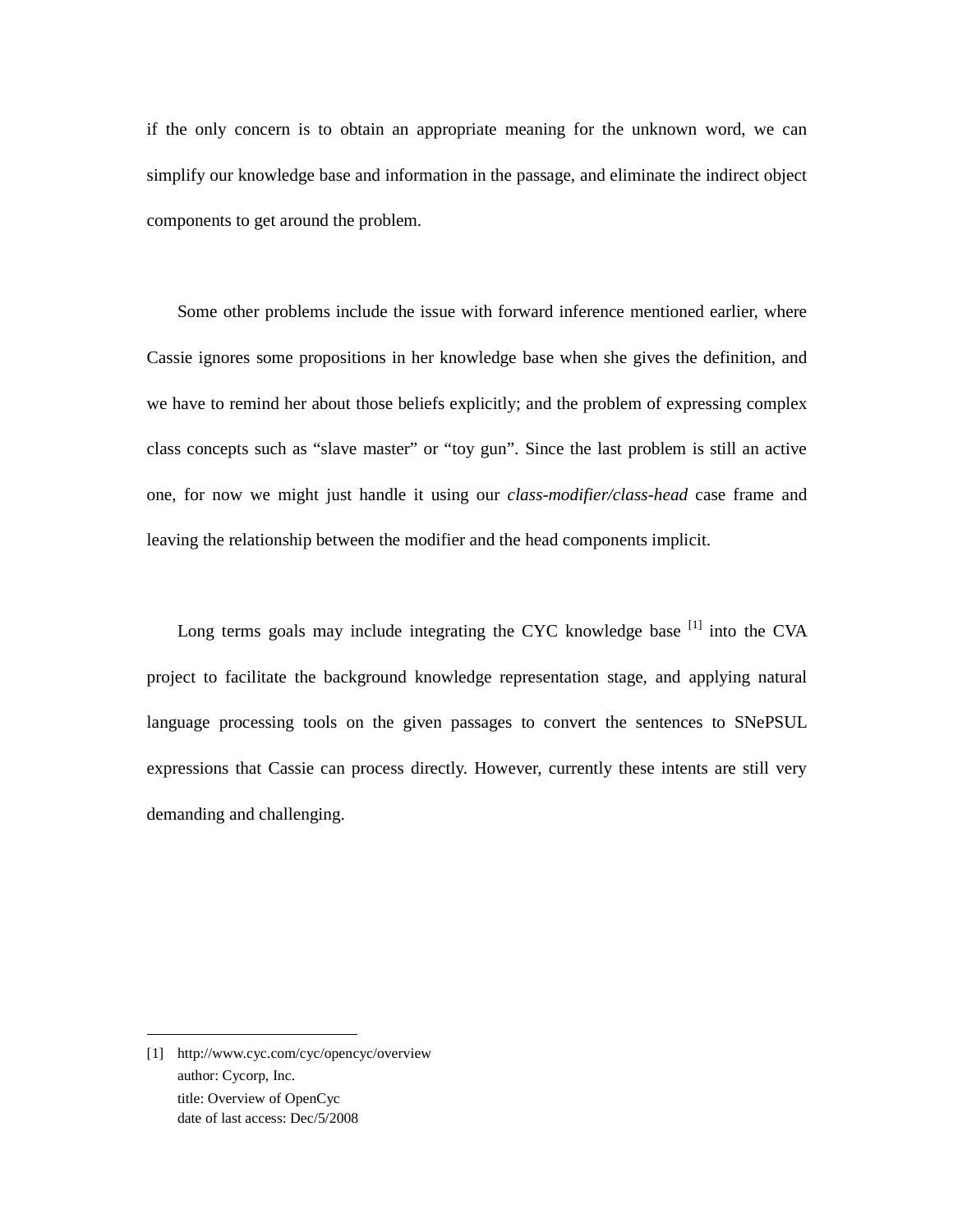# **Appendix A: SNePSUL representation of background knowledge**

Slave masters put bounties on their slaves.

(describe (add forall (\$sm \$sl)



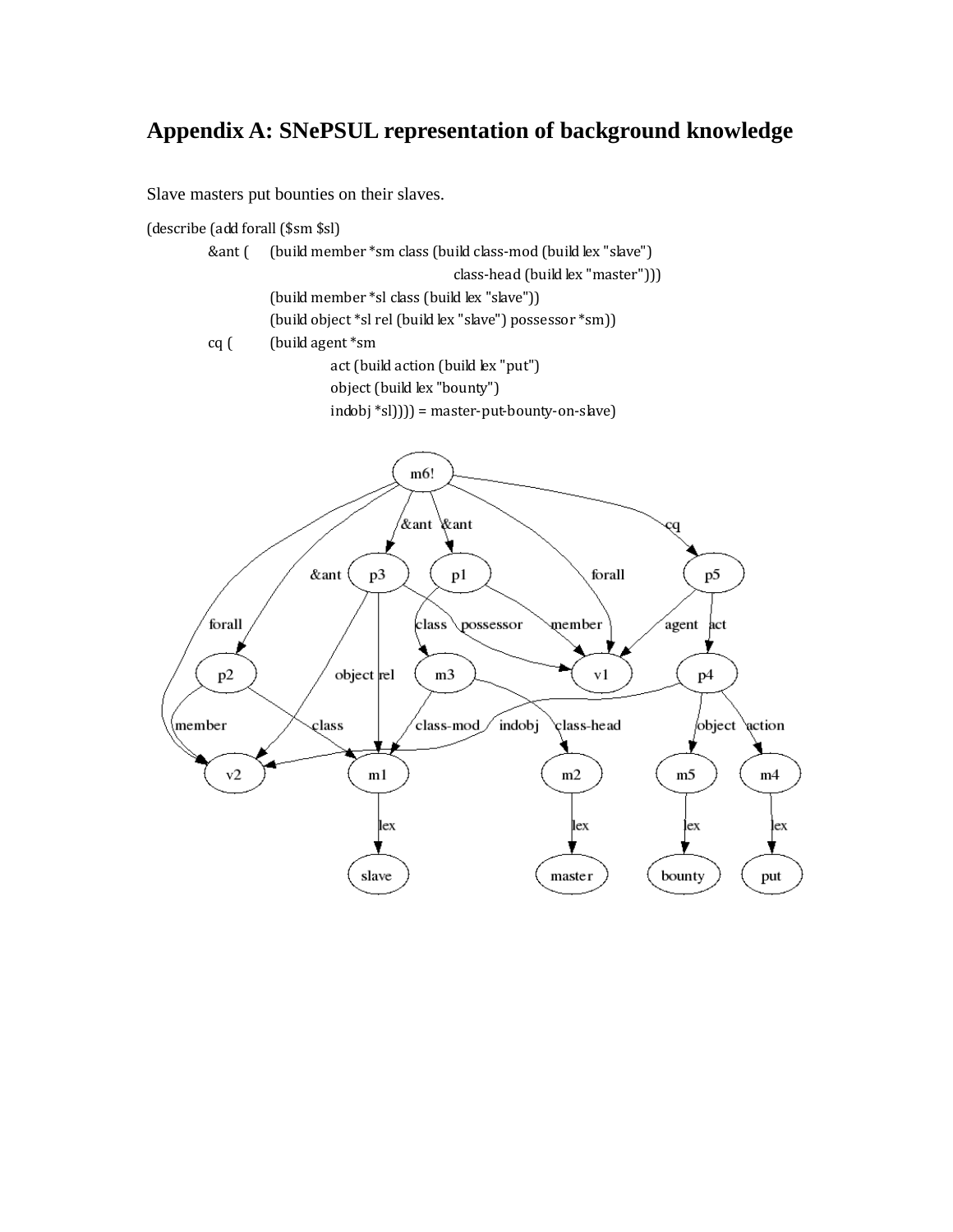If A puts bounty on STH and B returns STH to A, then B gets rewards from A.



 &ant ( (build agent \*a act (build action (build lex "put") object (build lex "bounty") indobj \*sth)) (build agent \*b act (build action (build lex "return") object \*sth indobj \*a))) cq ( (build agent \*b

 act (build action (build lex "get") object (build lex "reward")



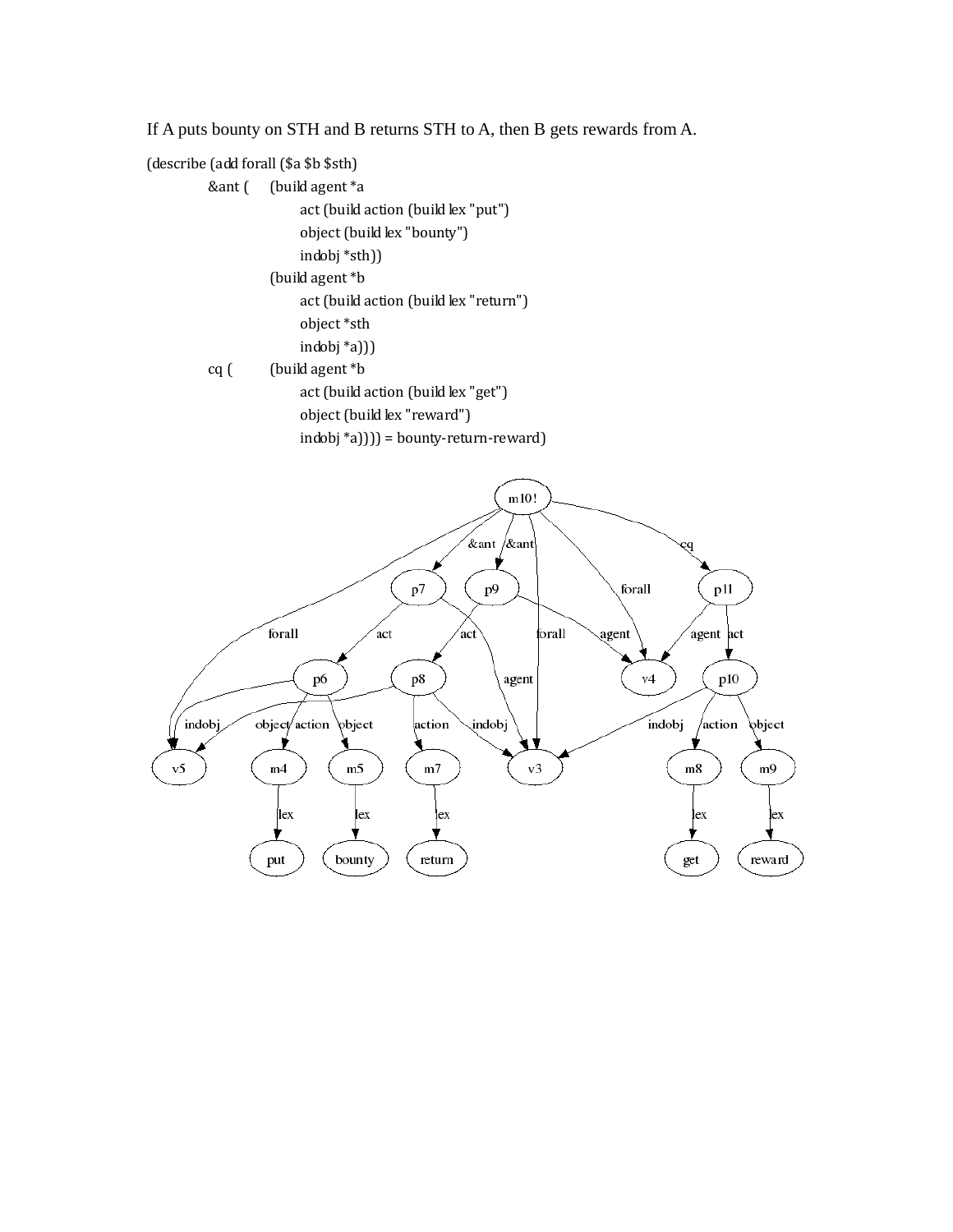#### Bounty hunters want bounty.

#### (describe (add forall \$b

ant ( (build member \*b class (build class-mod (build lex "bounty")

class-head (build lex "hunter"))))

cq ( (build agent \*b

act (build action (build lex "want")

object (build lex "bounty"))))) = bounty-hunter-want-bounty)

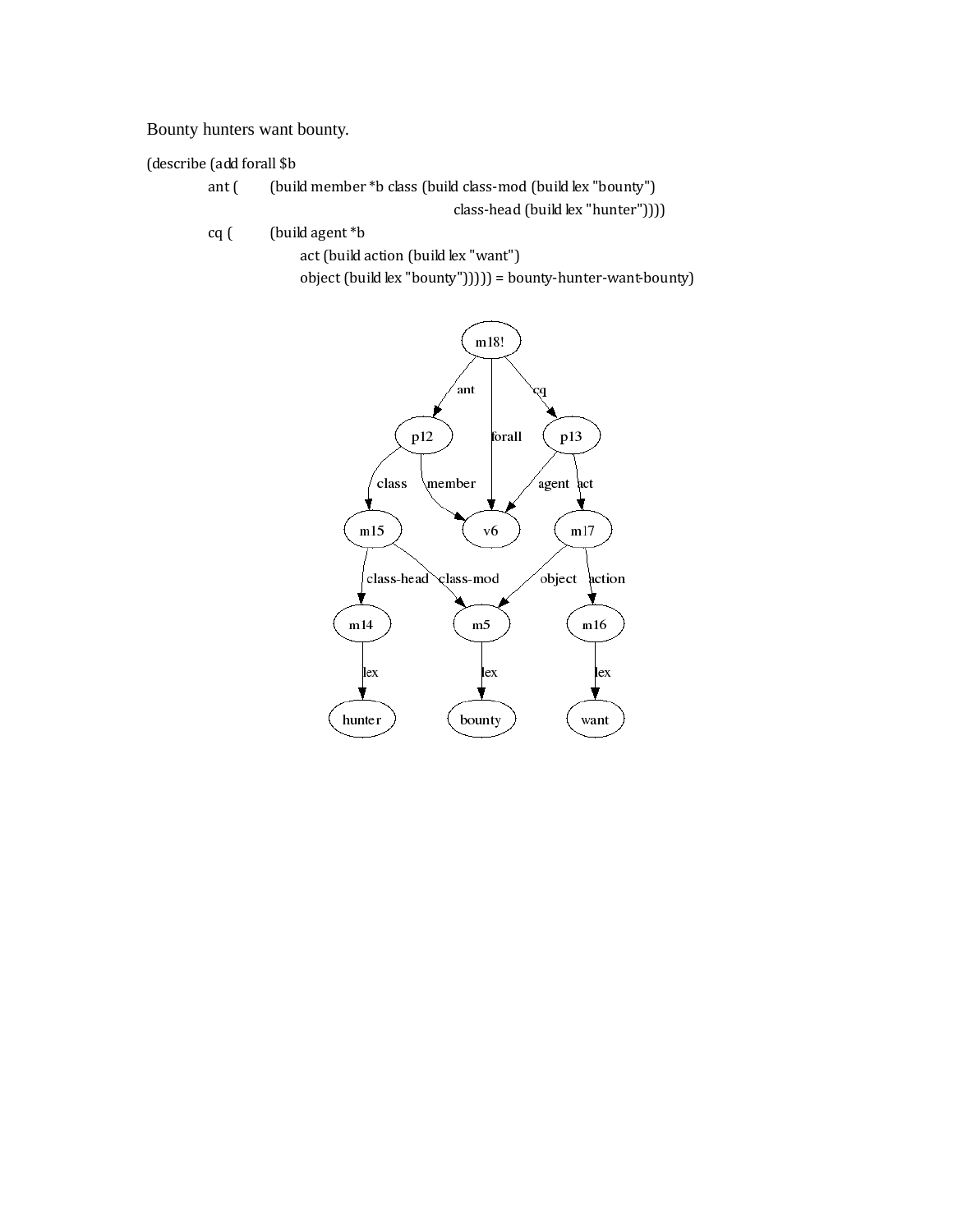The concept of bounty hunter, has proper-name "bounty hunter"

(describe (add object (build class-mod (build lex "bounty")

class-head (build lex "hunter"))

proper-name (build lex "bounty\ hunter")))



The concept of slave master, has proper-name "slave master"

(describe (add object (build class-mod (build lex "slave") class-head (build lex "master")) proper-name (build lex "slave\ master")))

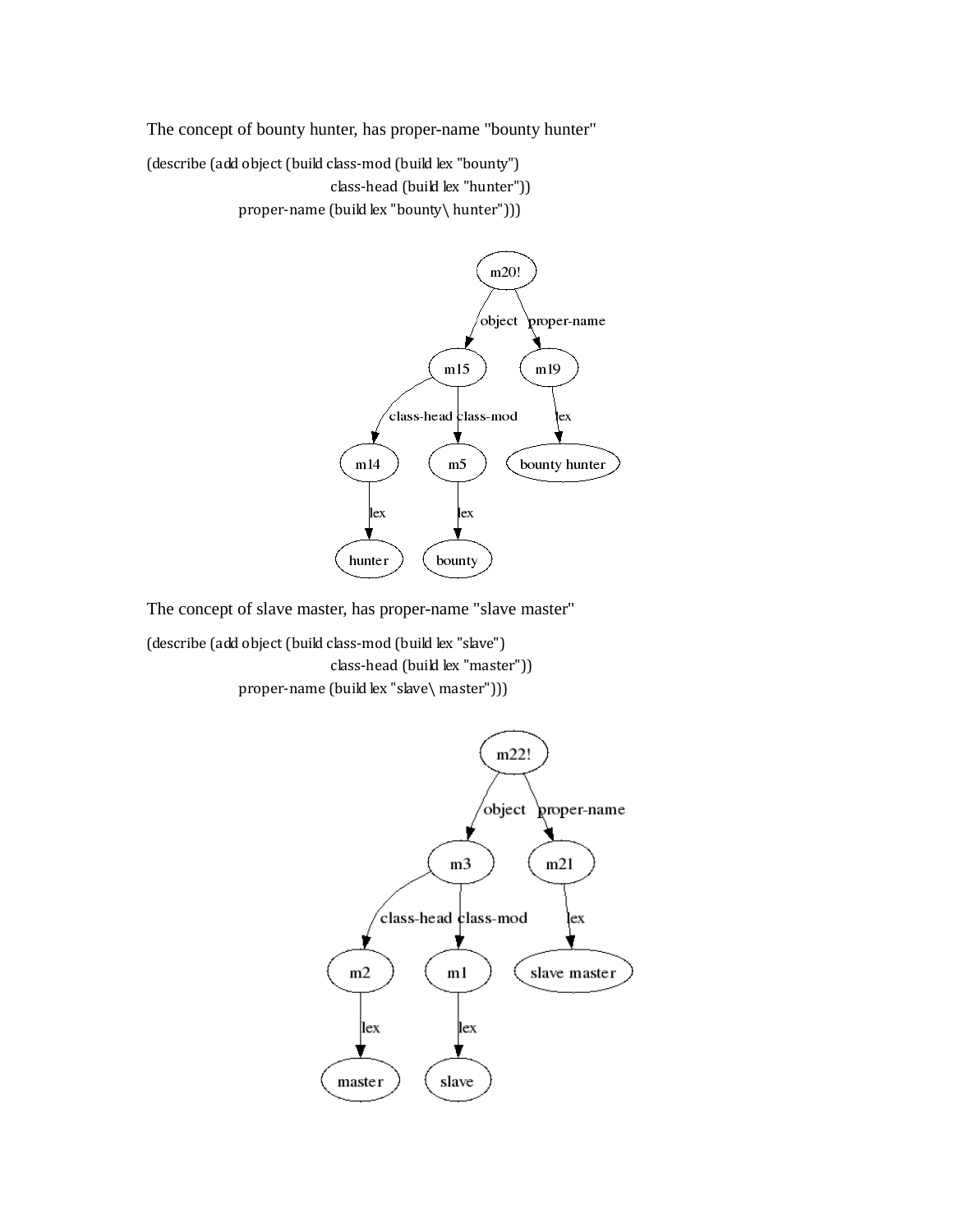If A is a bounty hunter, and B puts bounty on C, and A catches C, then A returns C to B (and

gets bounty from B).

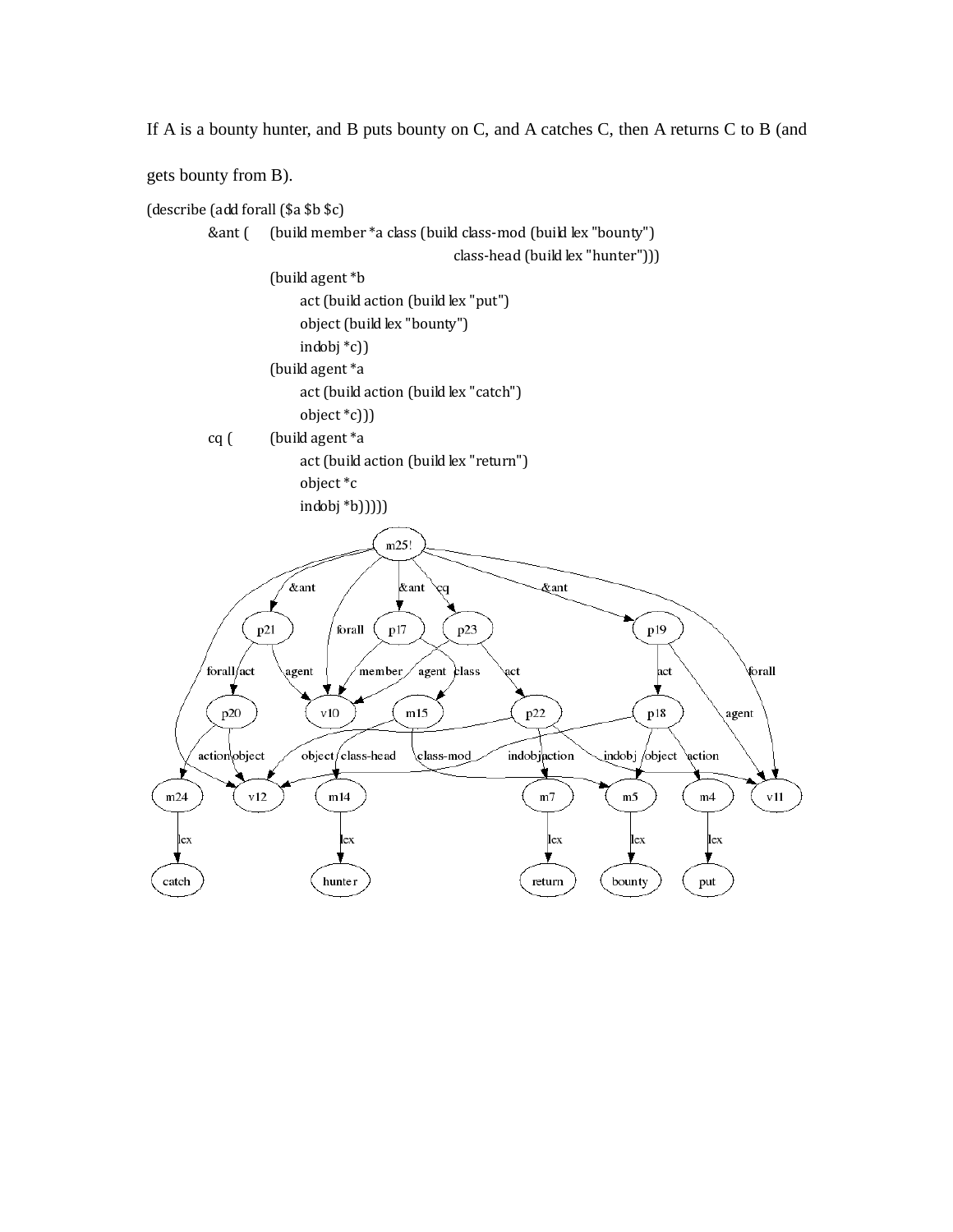

If A is a bounty hunter, and B puts bounty on C, and A sees C, then A catches C.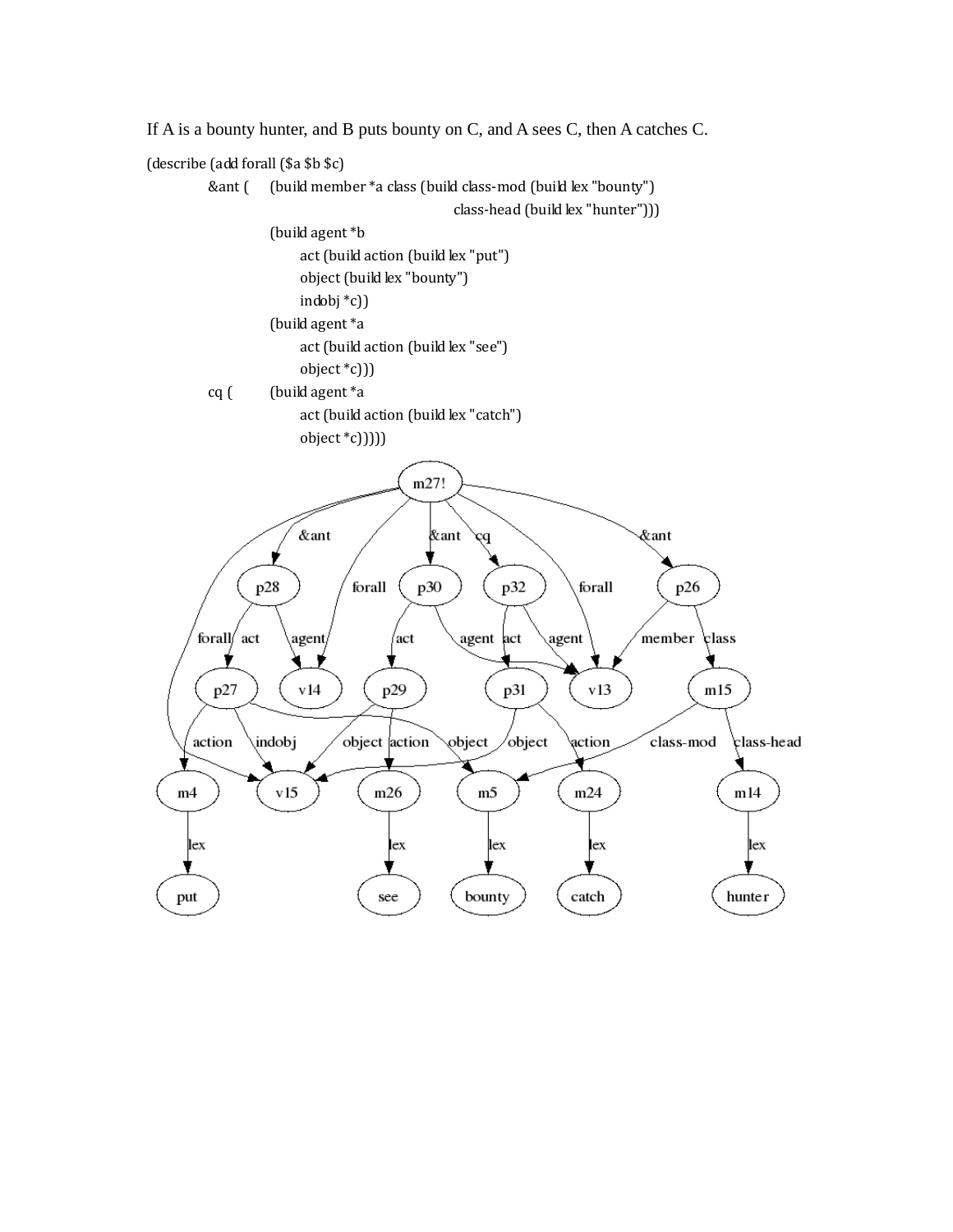

If A returns C to B, then B gets C, and B gets C from A.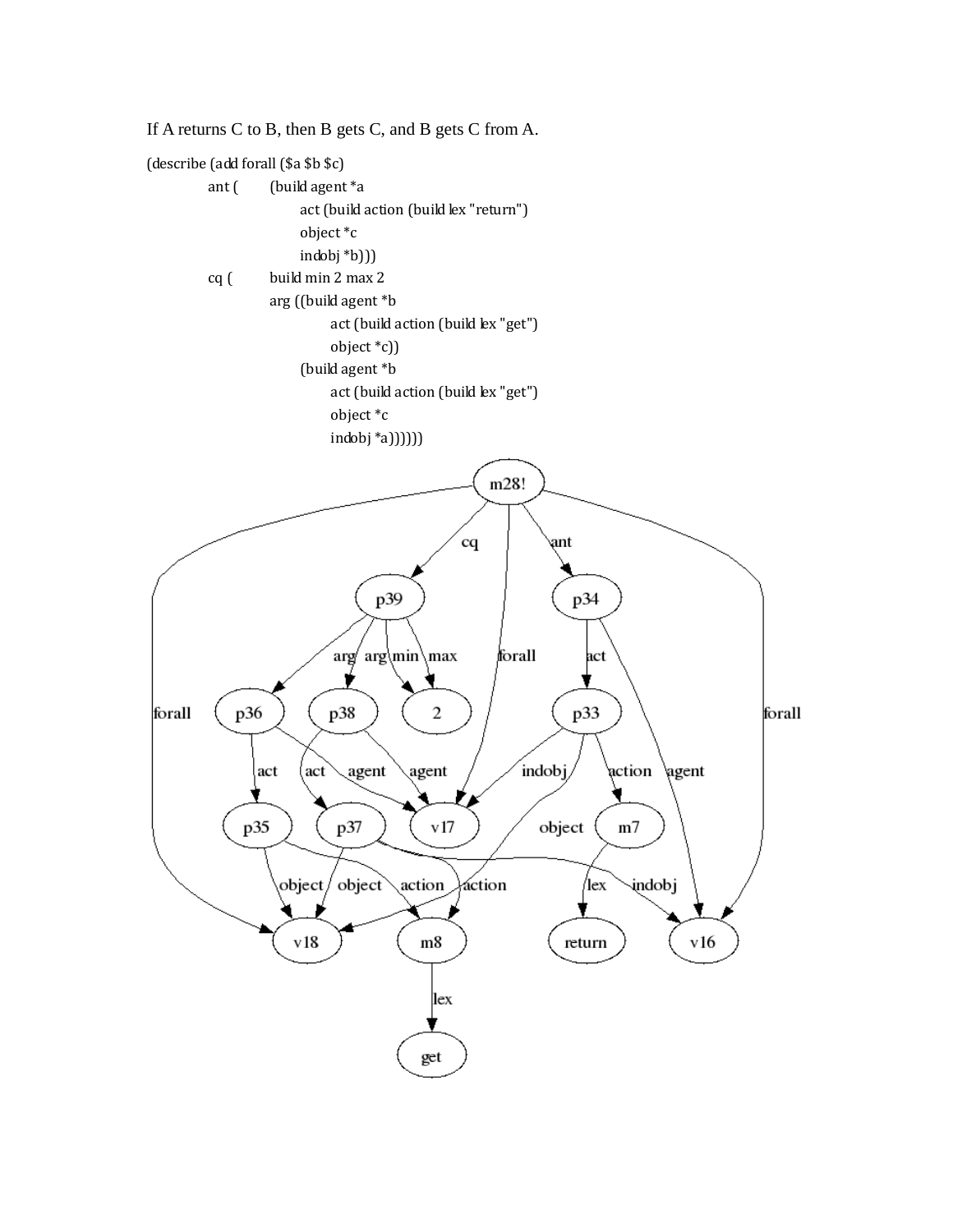If A sniggers, then A laughs for him/herself.

(describe (add forall \$a

|      | ant $\int$ (build agent $a$               |
|------|-------------------------------------------|
|      | act (build action (build lex "snigger"))) |
| cq ( | (build agent *a                           |
|      | act (build action (build lex "laugh")     |
|      | $indobj *a))$                             |

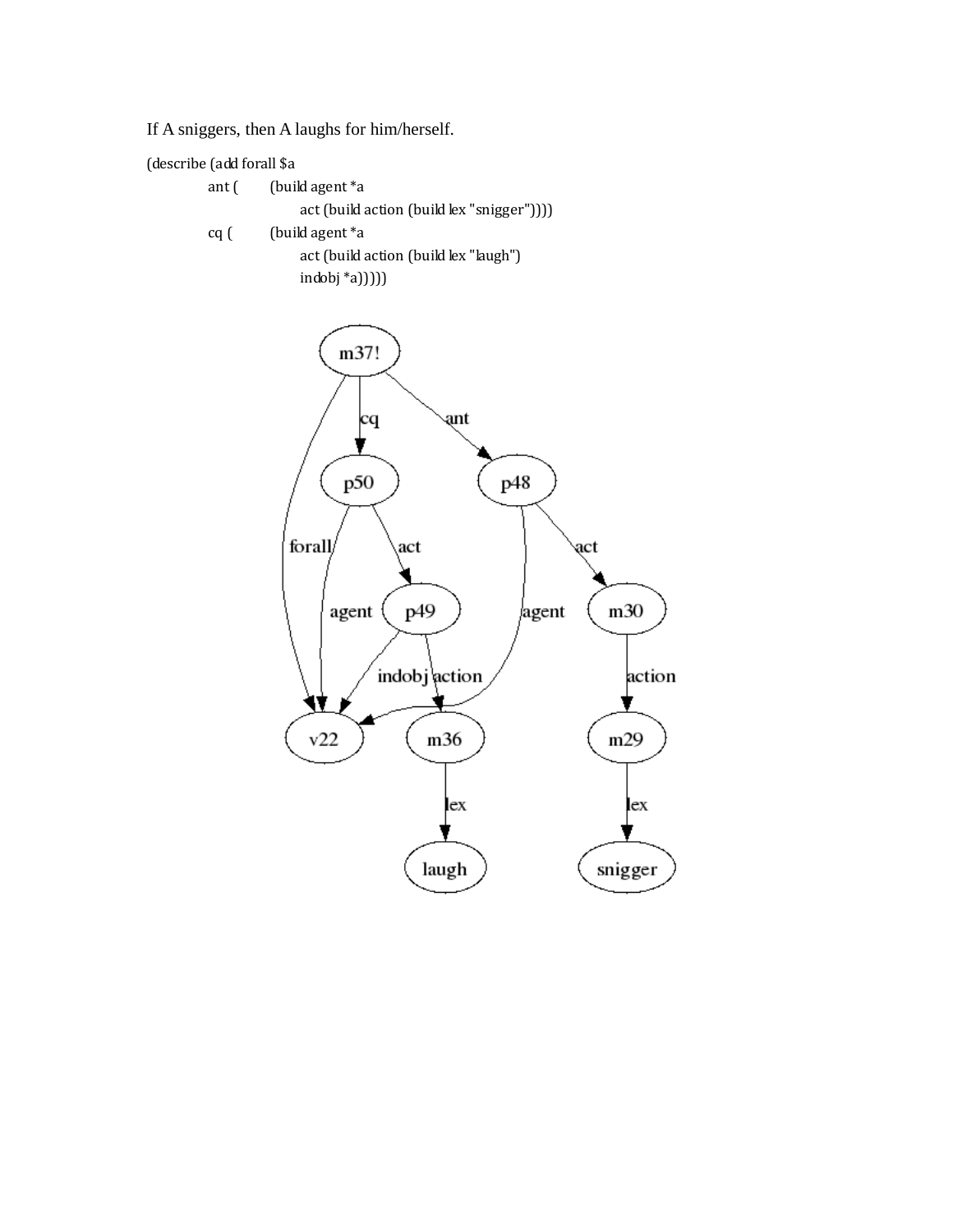If A laughs for him/herself, then A gets some benefit.

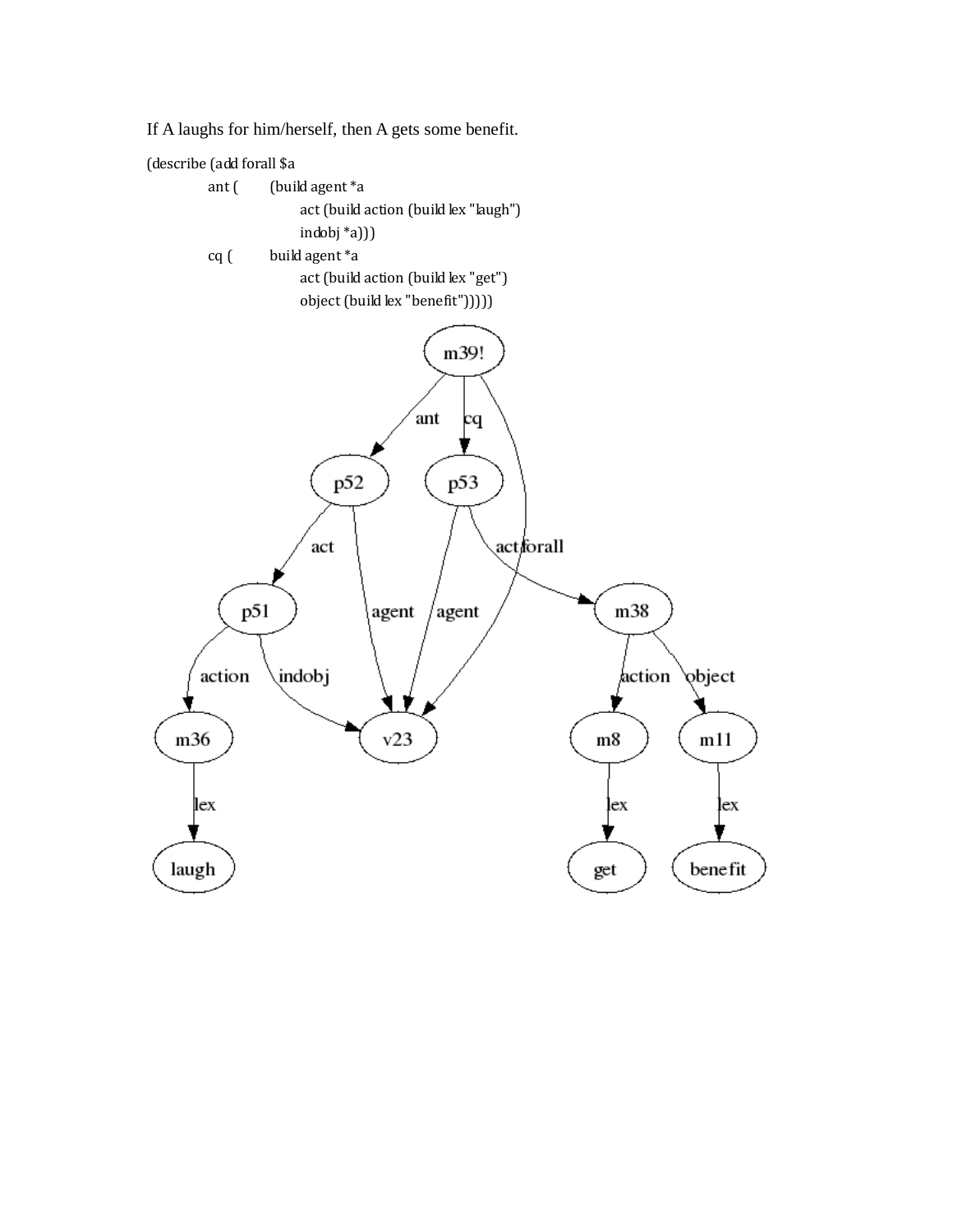If A takes action ACT directly on B, B and C are synonyms, then A takes action ACT directly

on C.

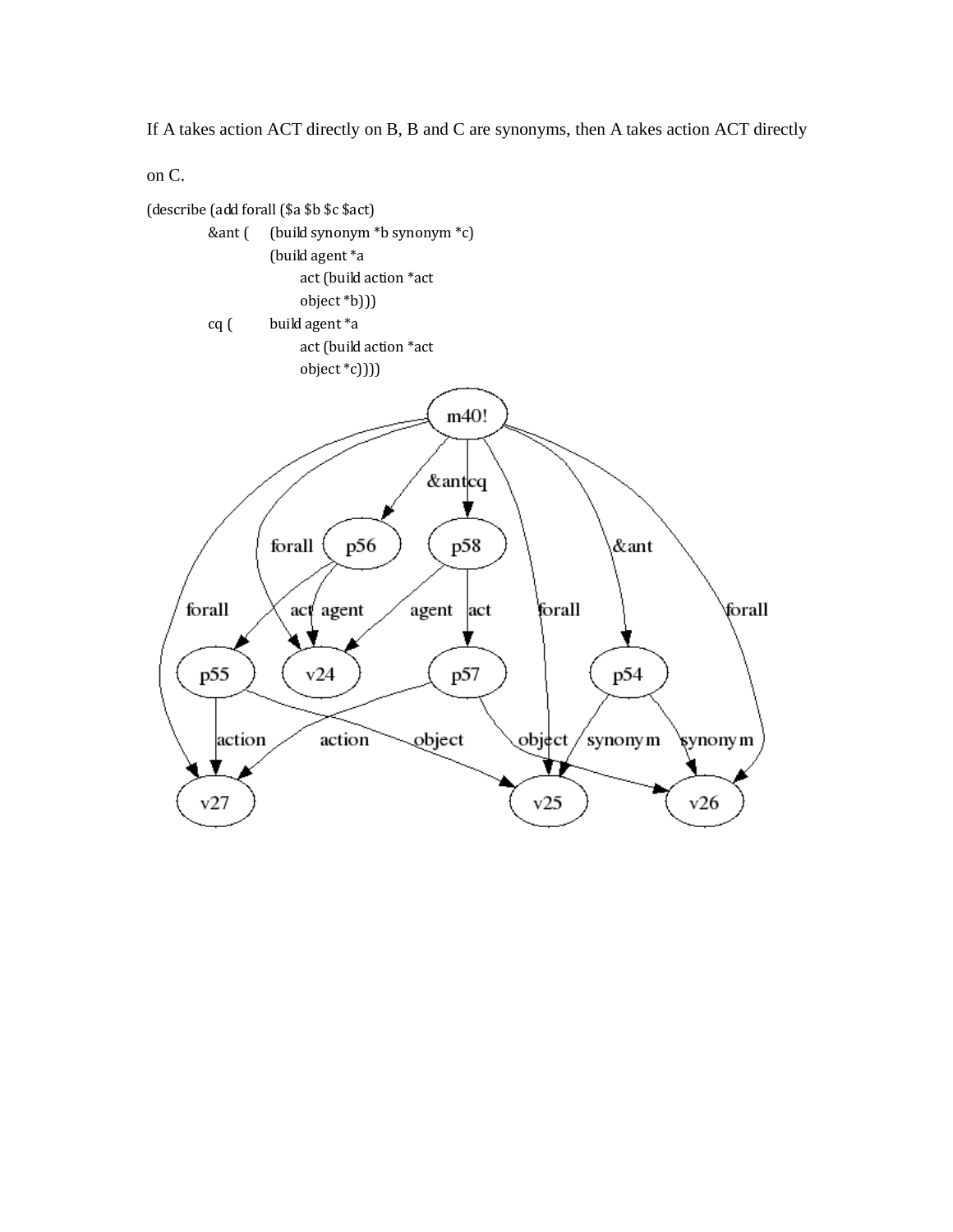If A takes action ACT directly on B indirectly on D, B and C are synonyms, then A takes

action ACT directly on C indirectly on D.

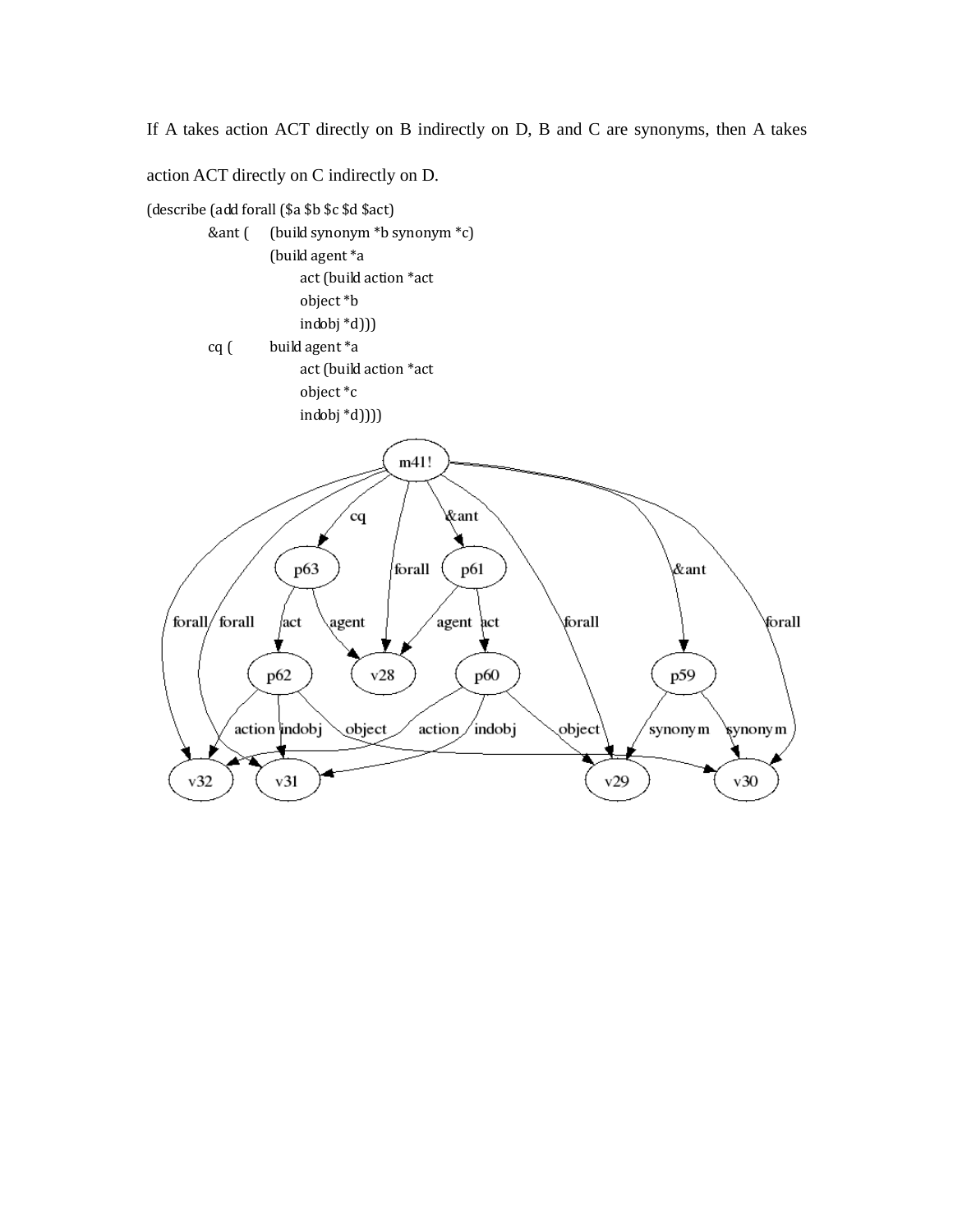If A takes action ACT directly on C, and B is a member of class C, then A takes action ACT

directly on B.

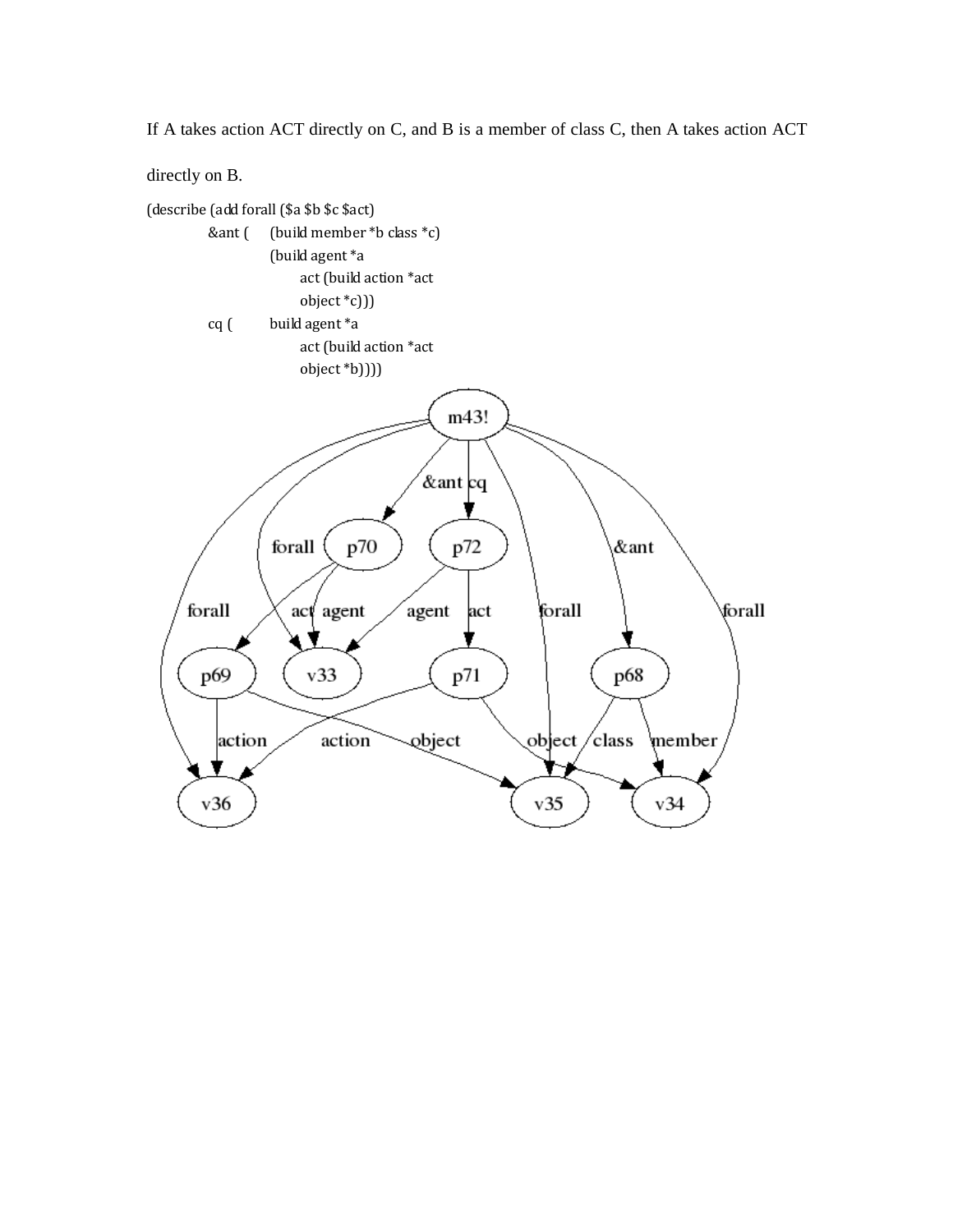If A wants B, and A gets B, then A is happy.

(describe (add forall (\$a \$b)

 &ant ( (build agent \*a act (build action (build lex "want") object \*b)) (build agent \*a act (build action (build lex "get") object \*b)))

```
 cq ( build object *a
```
property (build lex "happy"))))

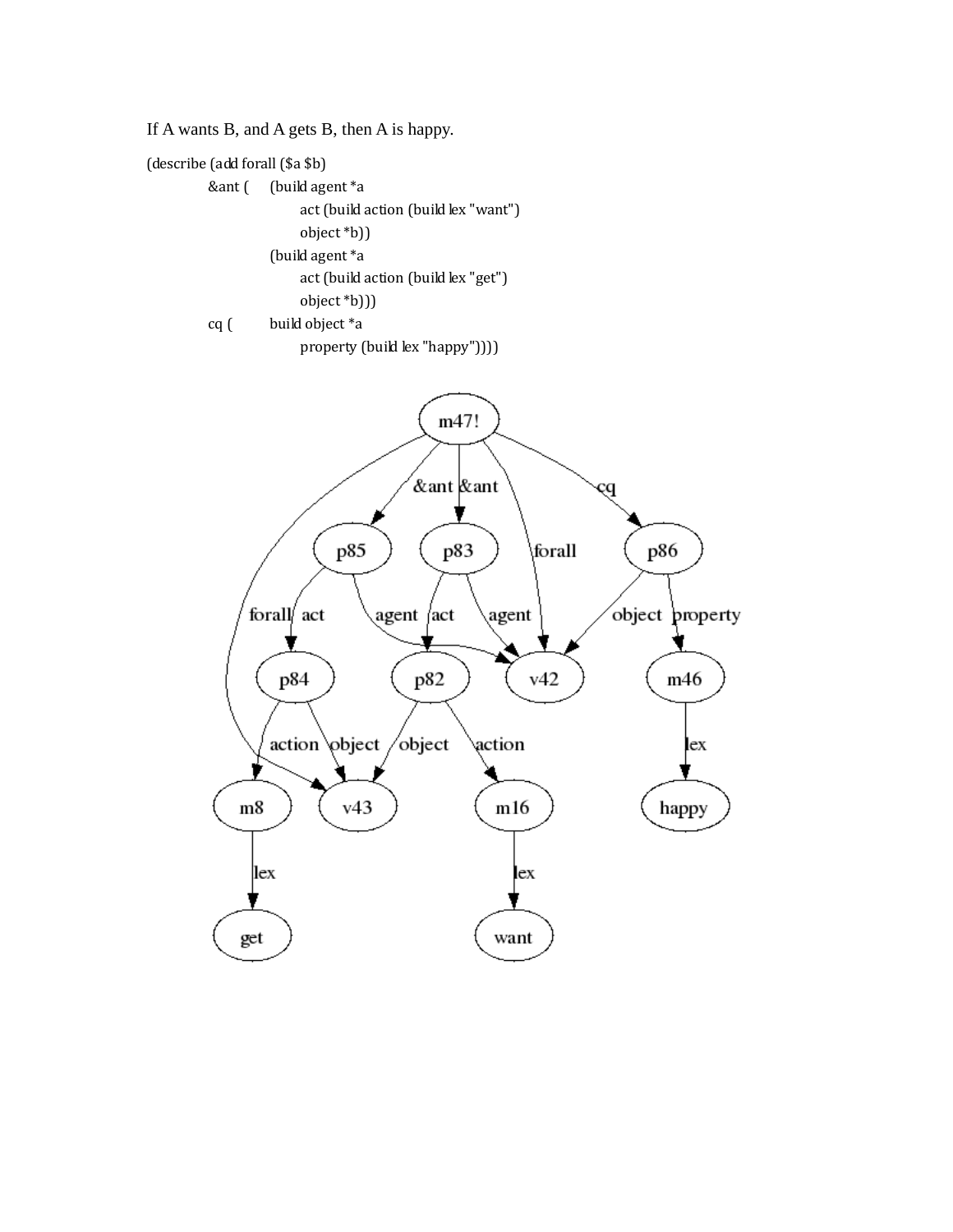If something E is A's expectation, then E is an expectation, and A wants E.

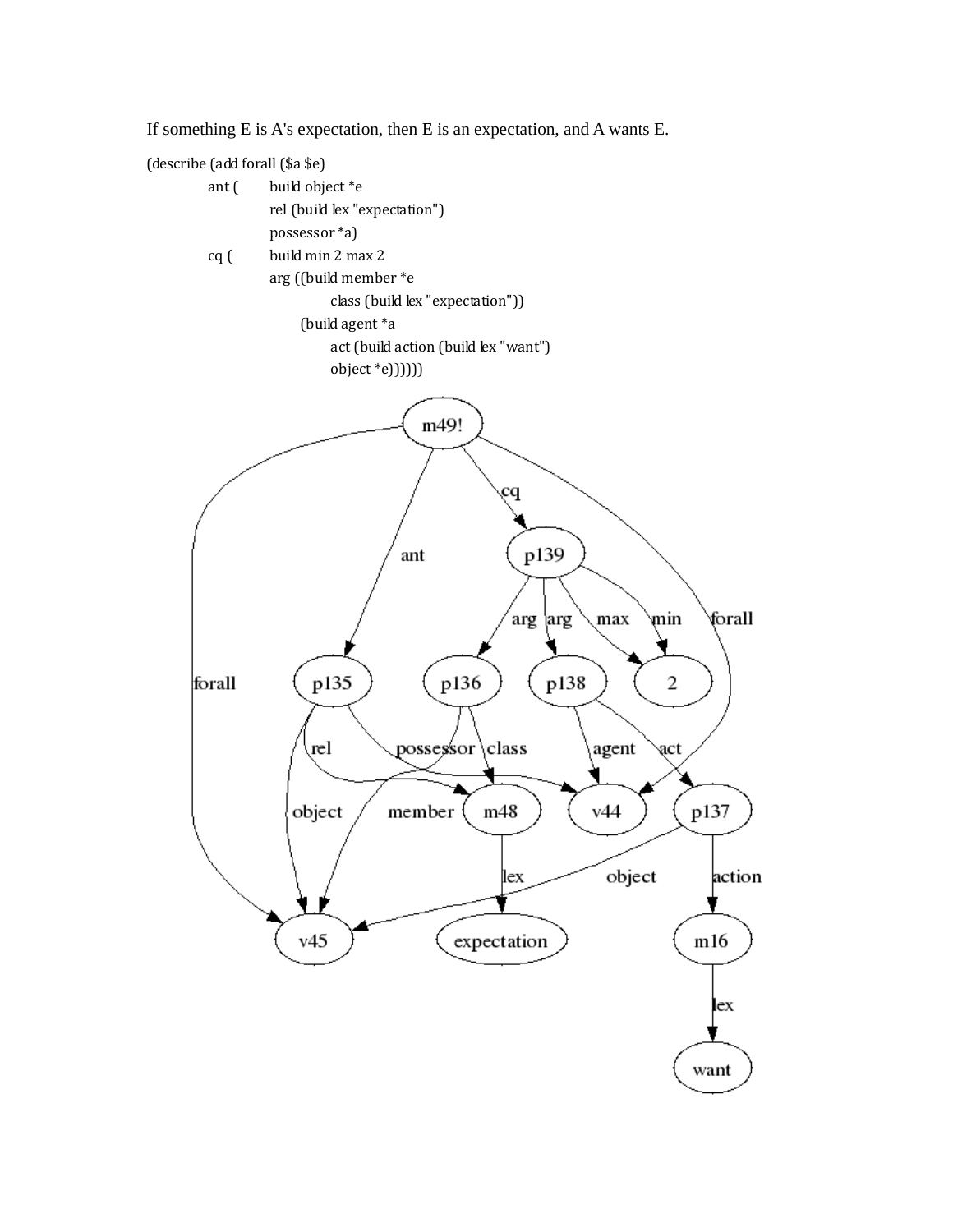If A wants E, then E is A's expectation.

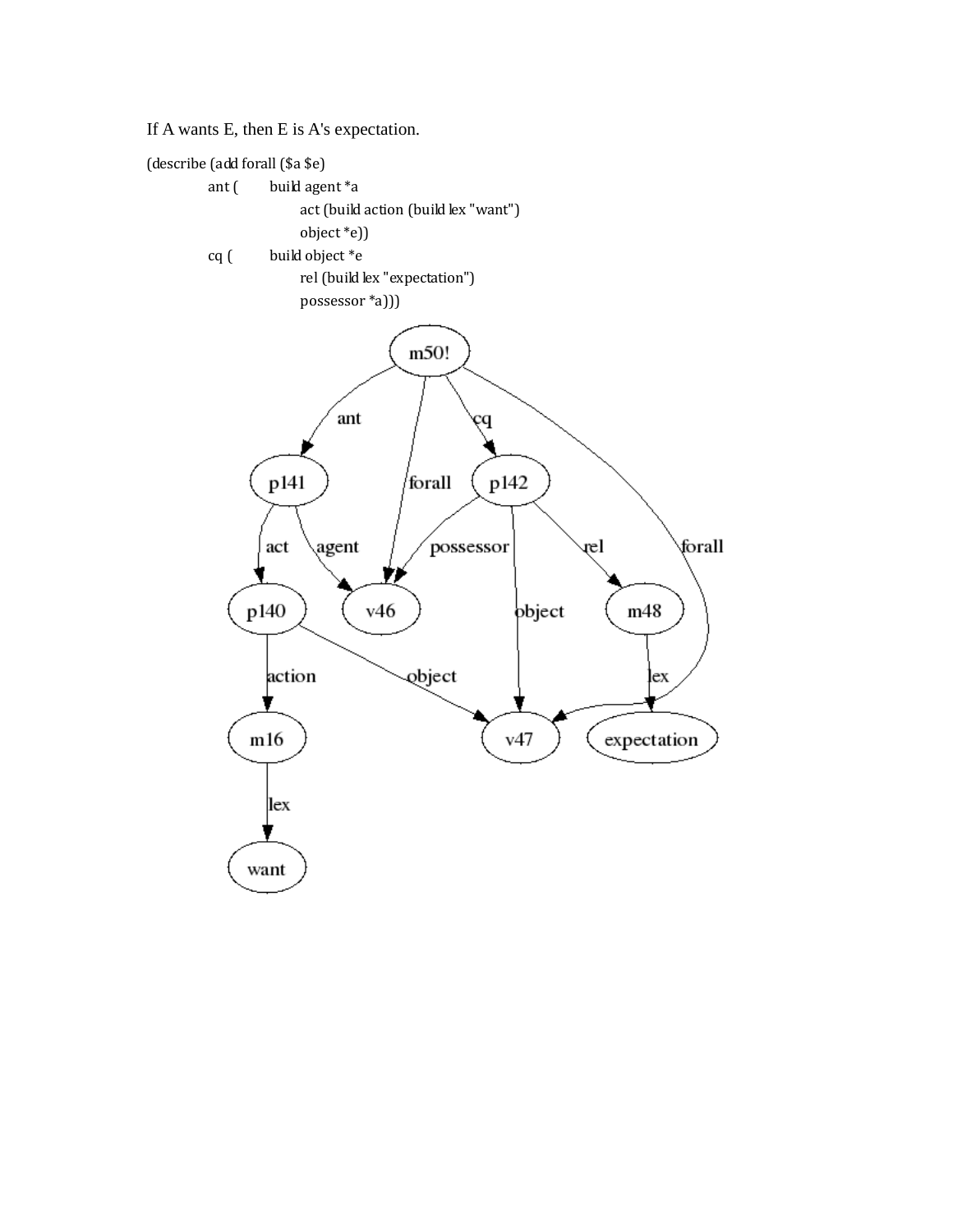If A sniggers, and something E is A's expectation, then A gets E.

(describe (add forall (\$a \$e)



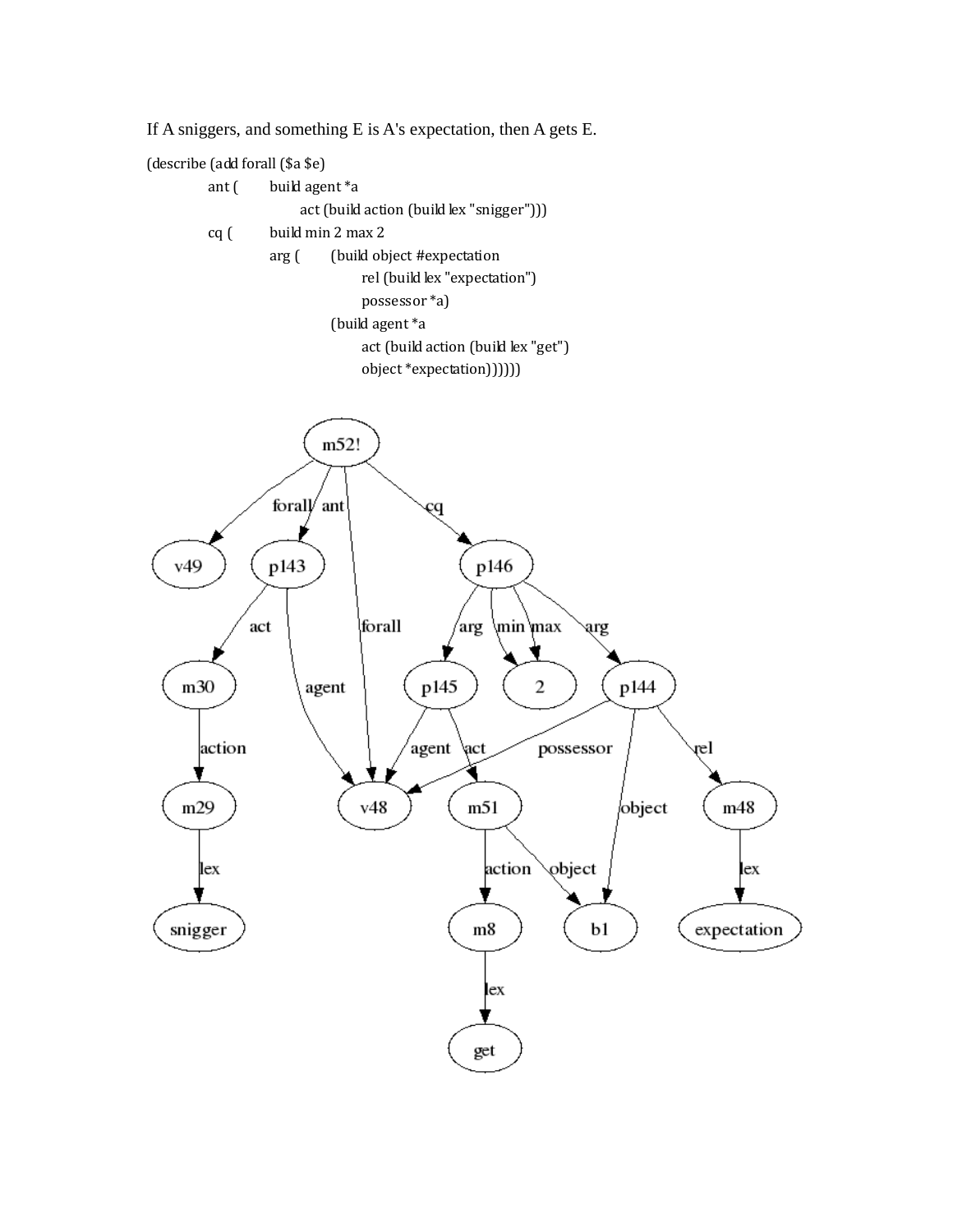If A gets bounty, then A is a bounty hunter.

(describe (add forall \$a

| ant ( | (build agent *a                             |
|-------|---------------------------------------------|
|       | act (build action (build lex "get")         |
|       | object (build lex "bounty")))               |
| cq (  | build member *a                             |
|       | class (build class-mod (build lex "bounty") |
|       | class-head (build lex "hunter"))))          |

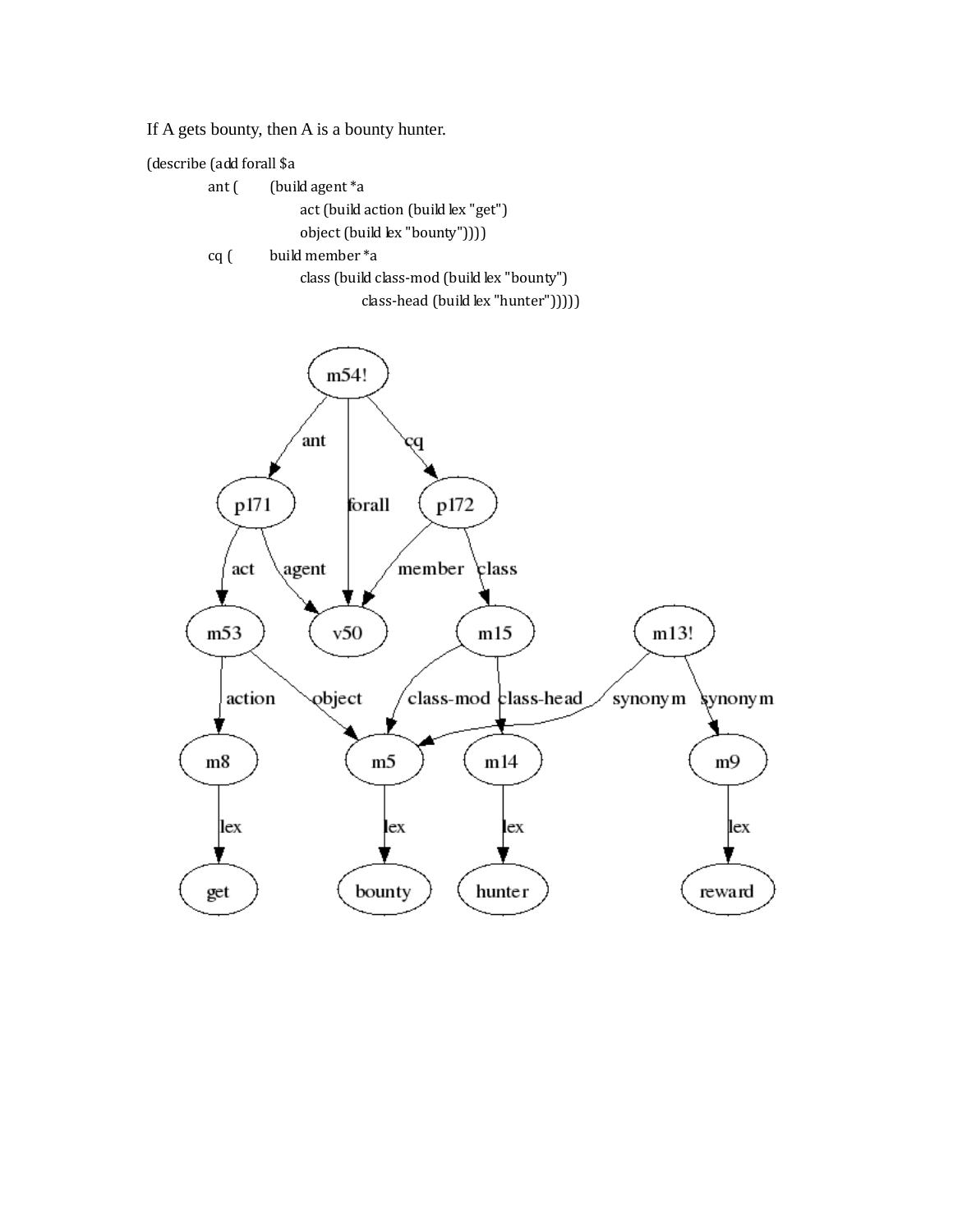# **Appendix B: Semantic network diagrams of the passage**



There is someone named Sethe. Sethe is a slave.

Sethe is the master's slave.

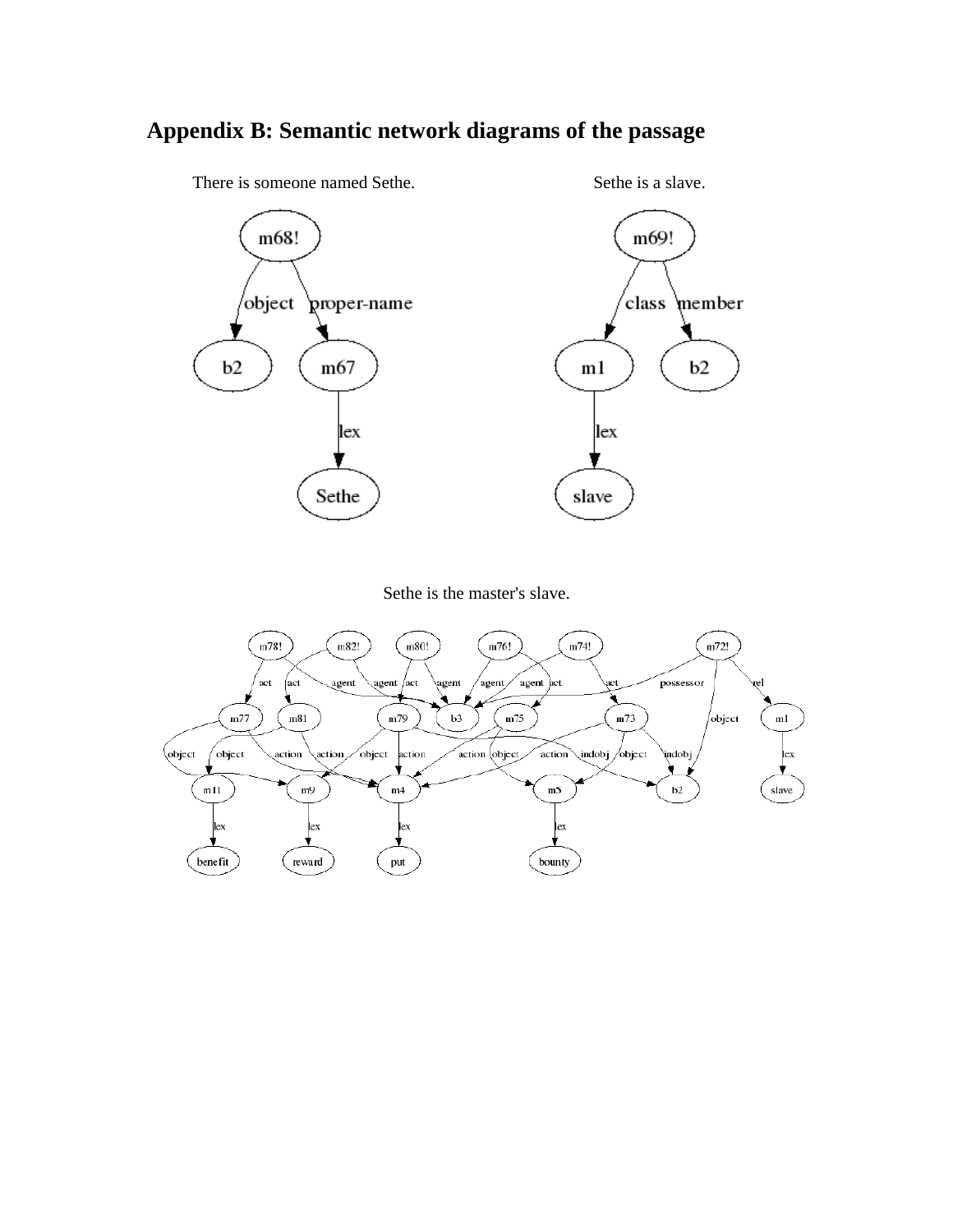'Pateroller' is an unknown word.



Pateroller sees Sethe and Amy.

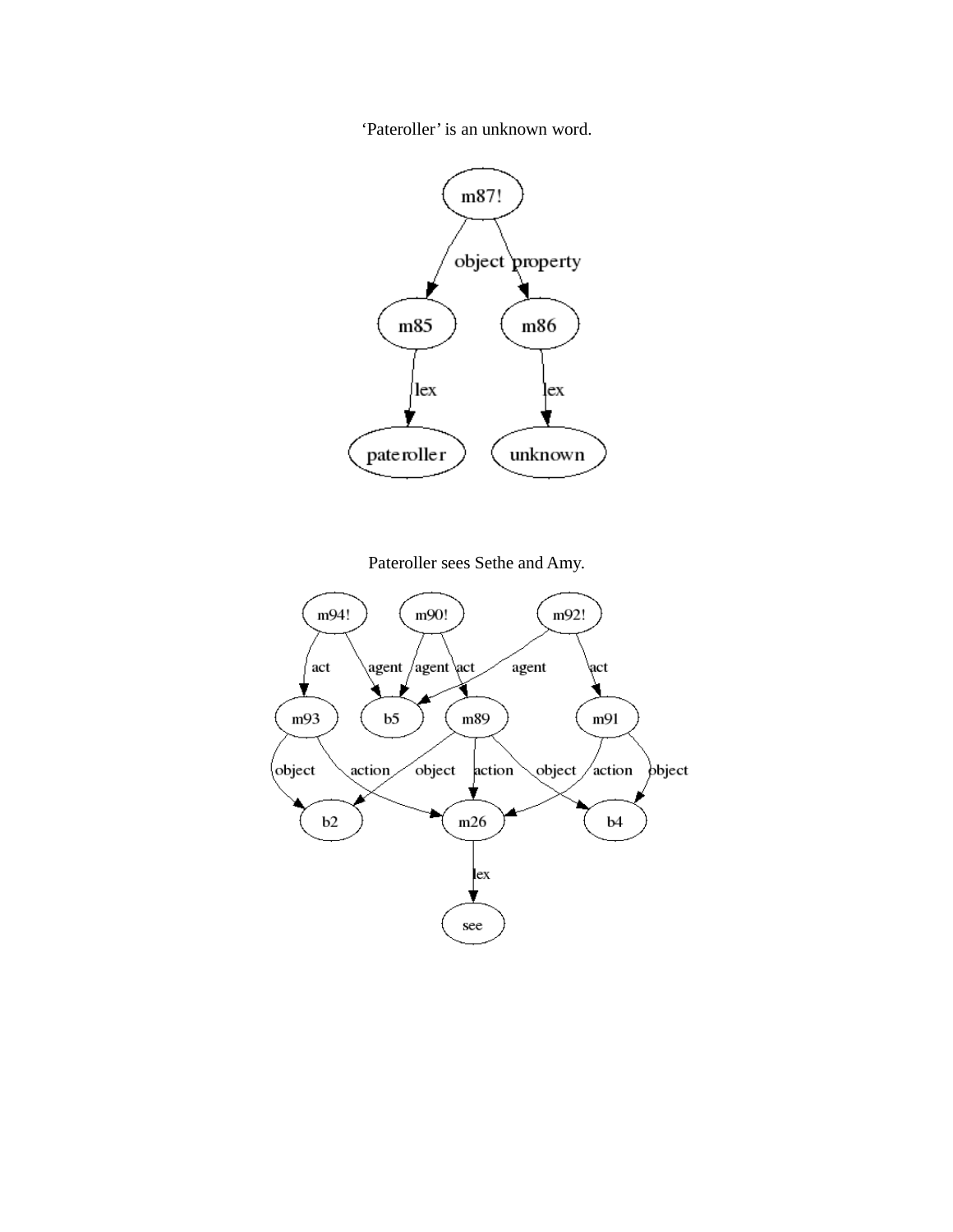# **Appendix C: Script of Running Demo**

============================================================== Starting image `/util/acl/composer' with no arguments in directory `/home/csgrad/nanmeng/' on machine `localhost'. ;;; Installing locale patch, version 1. International Allegro CL Enterprise Edition 8.1 [Linux (x86)] (Oct 27, 2008 11:52) Copyright (C) 1985-2007, Franz Inc., Oakland, CA, USA. All Rights Reserved. This development copy of Allegro CL is licensed to: [4549] University at Buffalo ;; Optimization settings: safety 1, space 1, speed 1, debug 2. ;; For a complete description of all compiler switches given the current ;; optimization settings evaluate (explain-compiler-settings). ;;--- ;; Current reader case mode: :case-sensitive-lower  $cl-user(1):$  ;; Setting (stream-external-format \*terminal-io\*) to :utf-8. cl-user(2): :ld /projects/snwiz/bin/sneps ; Loading /projects/snwiz/bin/sneps.lisp ;;; Installing jlinker patch, version 1. ;;; Installing regexp2-s patch, version 1. Loading system SNePS...10% 20% 30% 40% 50% 60% 70% 80% 90% 100% SNePS-2.7 [PL:1 2008/02/12 17:19:45] loaded. Type `(sneps)' or `(snepslog)' to get started. cl-user(3): (setf cl-user::\*use-gui-show\* nil) nil  $cl-user(4): (sneps)$  Welcome to SNePS-2.7 [PL:1 2008/02/12 17:19:45] Copyright (C) 1984--2007 by Research Foundation of State University of New York. SNePS comes with ABSOLUTELY NO WARRANTY!<br>Type `(copyright)' for detailed copyright information. (copyright)' for detailed copyright information. Type (demo)' for a list of example applications. 12/6/2008 16:28:51 \* (demo "c2") File /home/csgrad/nanmeng/c2 is now the source of input. CPU time : 0.00 \* ; ==================================================================== ; FILENAME:<br>; DATE: from Sep 30 2008 to ; PROGRAMMER: Nan Meng ;; this template version: snepsul-template.demo-20061005.txt ; Lines beginning with a semi-colon are comments. ; Lines beginning with "^" are Lisp commands. ; All other lines are SNePSUL commands. ; ; To use this file: run SNePS; at the SNePS prompt (\*), type: ; ; (demo "c.demo" :av) ; ; Make sure all necessary files are in the current working directory ; or else use full path names. ; ======================================================================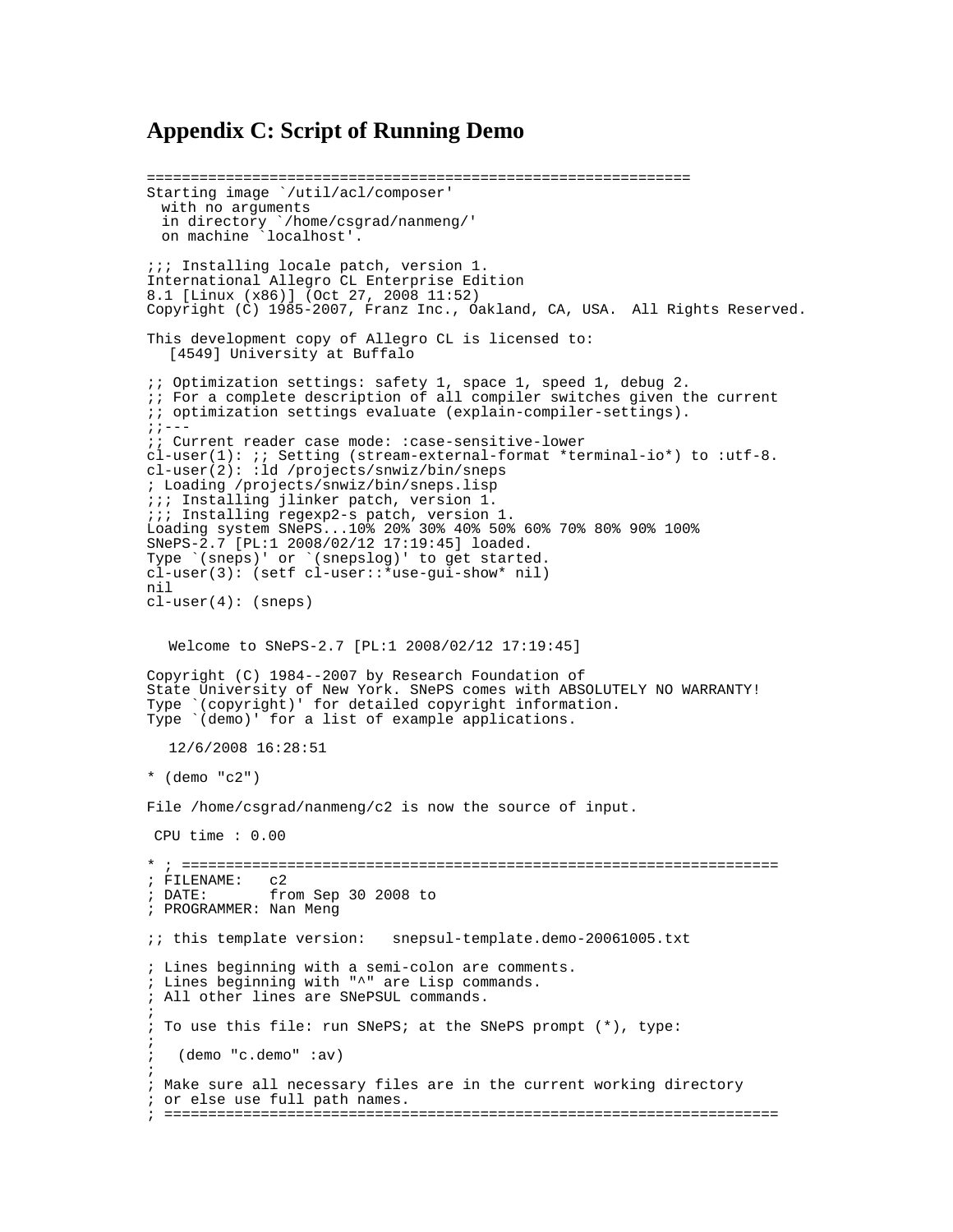```
; Turn off inference tracing. 
; This is optional; if tracing is desired, then delete this. 
\wedge (
--> setq snip:*infertrace* nil) 
nil 
 CPU time : 0.00 
* 
; Load the appropriate definition algorithm: 
;; UNCOMMENT THE ONE YOU *DO* WANT 
;; AND DELETE THE OTHER!!!!!!!!!!!!!!!!!!!!!!!!!!!!!! 
\sim (
--> load "/projects/rapaport/CVA/STN2/defun_noun.cl") 
; Loading /projects/rapaport/CVA/STN2/defun_noun.cl
\ddot{} CPU time : 0.03 
* i : \land (load "~/defun_noun.cl")
; Clear the SNePS network: 
(resetnet) 
Net reset - Relations and paths are still defined 
 CPU time : 0.00 
* 
; OPTIONAL: 
; UNCOMMENT THE FOLLOWING CODE TO TURN FULL FORWARD INFERENCING ON: 
; 
; ;enter the "snip" package: 
\mathcal{L} (
--> in-package snip) 
#<The snip package> 
 CPU time : 0.00 
* ;
; ;turn on full forward inferencing: 
\wedge (
--> defun broadcast-one-report (represent) 
   (let (anysent) 
     (do.chset (ch *OUTGOING-CHANNELS* anysent) 
          (when (isopen.ch ch) 
             (setq anysent 
               (or (try-to-send-report represent ch) 
               anysent))))) 
   nil) 
broadcast-one-report 
 CPU time : 0.00 
* 
; ; re-enter the "sneps" package:
\hat{\mathcal{L}} (
--> in-package sneps) 
#<The sneps package> 
  CPU time : 0.00 
* 
; load all pre-defined relations: 
; (intext "/projects/rapaport/CVA/STN2/demos/rels")
\hat{\mathcal{L}}\leftarrow > load "\sim/rels")
; Loading /home/csgrad/nanmeng/rels
```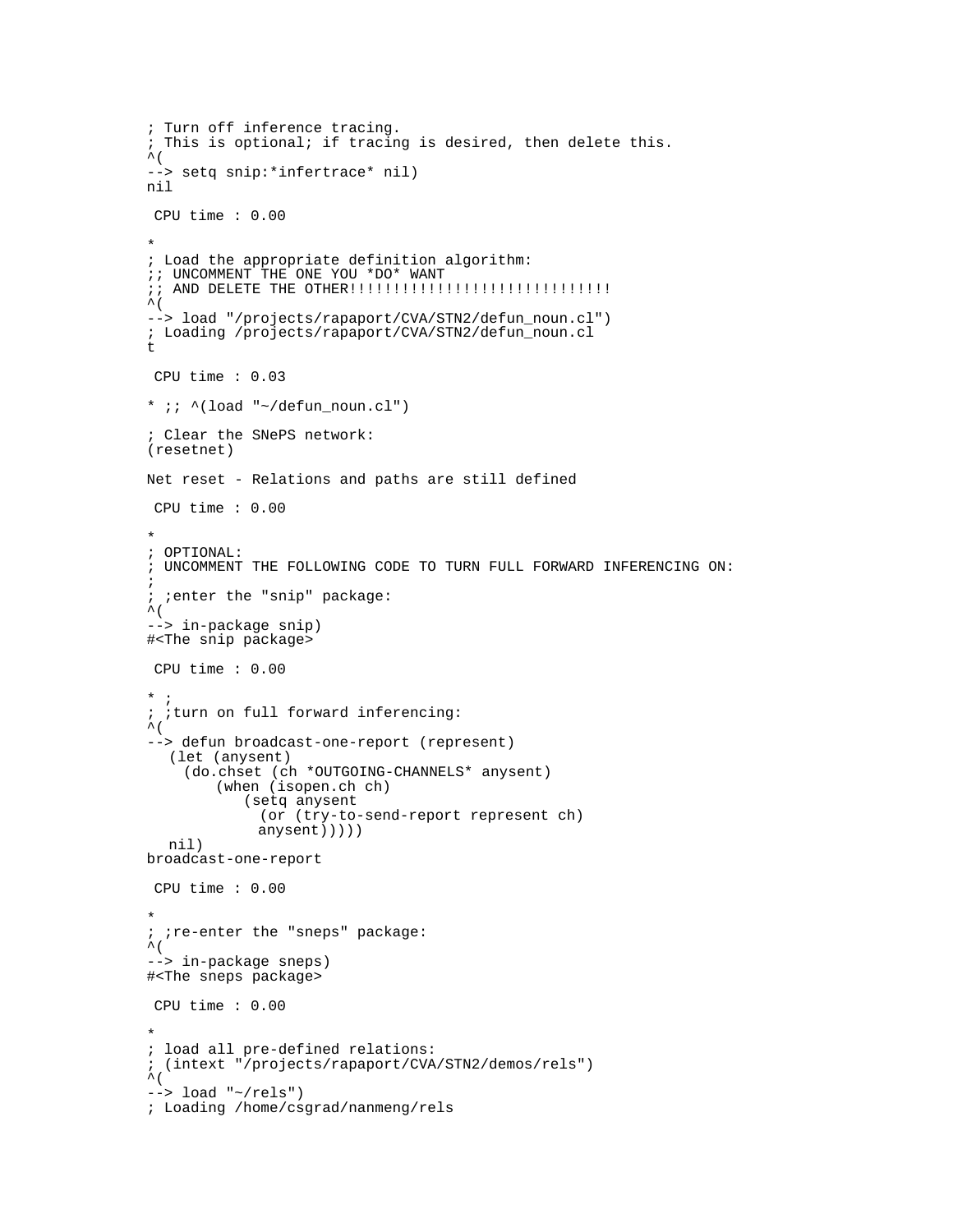```
 CPU time : 0.00 
; BACKGROUND KNOWLEDGE: 
; ===================== 
* 
i; Slave masters put bounties on their slaves.
(describe (add forall ($sm $sl) 
        &ant ( (build member *sm class (build class-mod (build lex "slave") 
                           class-head (build lex "master"))) 
            (build member *sl class (build lex "slave")) 
            (build object *sl rel (build lex "slave") possessor *sm)) 
        cq ( (build agent *sm 
                act (build action (build lex "put") 
                   object (build lex "bounty") 
                   indobj *sl)))) = master-put-bounty-on-slave) 
(m6! (forall v2 v1) 
  (&ant (p3 (object v2) (possessor v1) (rel (m1 (lex slave)))) 
   (p2 (class (m1)) (member v2)) 
   (p1 (class (m3 (class-head (m2 (lex master))) (class-mod (m1)))) 
   (member v1))) 
  (cq 
  (p5 
   (act (p4 (action (m4 (lex put))) (indobj v2) (object (m5 (lex bounty))))) 
  (\text{agent v1})))(m6!) 
 CPU time : 0.00 
* 
;; If A puts bounty on something STH and B returns that thing to A, then B gets 
rewards (from A). 
(describe (add forall ($a $b $sth) 
        &ant ( (build agent *a 
                act (build action (build lex "put") 
                   object (build lex "bounty") 
 indobj *sth)) 
 (build agent *b 
                act (build action (build lex "return") 
                   object *sth 
                   indobj *a))) 
        cq ( (build agent *b 
                act (build action (build lex "get") 
                   object (build lex "reward") 
                  indobi *a))) = bounty-return-reward)
(m10! (forall v5 v4 v3) 
  (&ant 
   (p9 (act (p8 (action (m7 (lex return))) (indobj v3) (object v5))) 
   (agent v4)) 
   (p7 
   (act (p6 (action (m4 (lex put))) (indobj v5) (object (m5 (lex bounty))))) 
   (agent v3))) 
  (cq 
   (p11 
    (act (p10 (action (m8 (lex get))) (indobj v3) (object (m9 (lex reward))))) 
   (agent v4)))) 
(m10!) 
 CPU time : 0.00 
* 
i; Reward and benefit are synonyms.
(describe (add synonym (build lex "reward") synonym (build lex "benefit")))
```

```
\ddot{}
```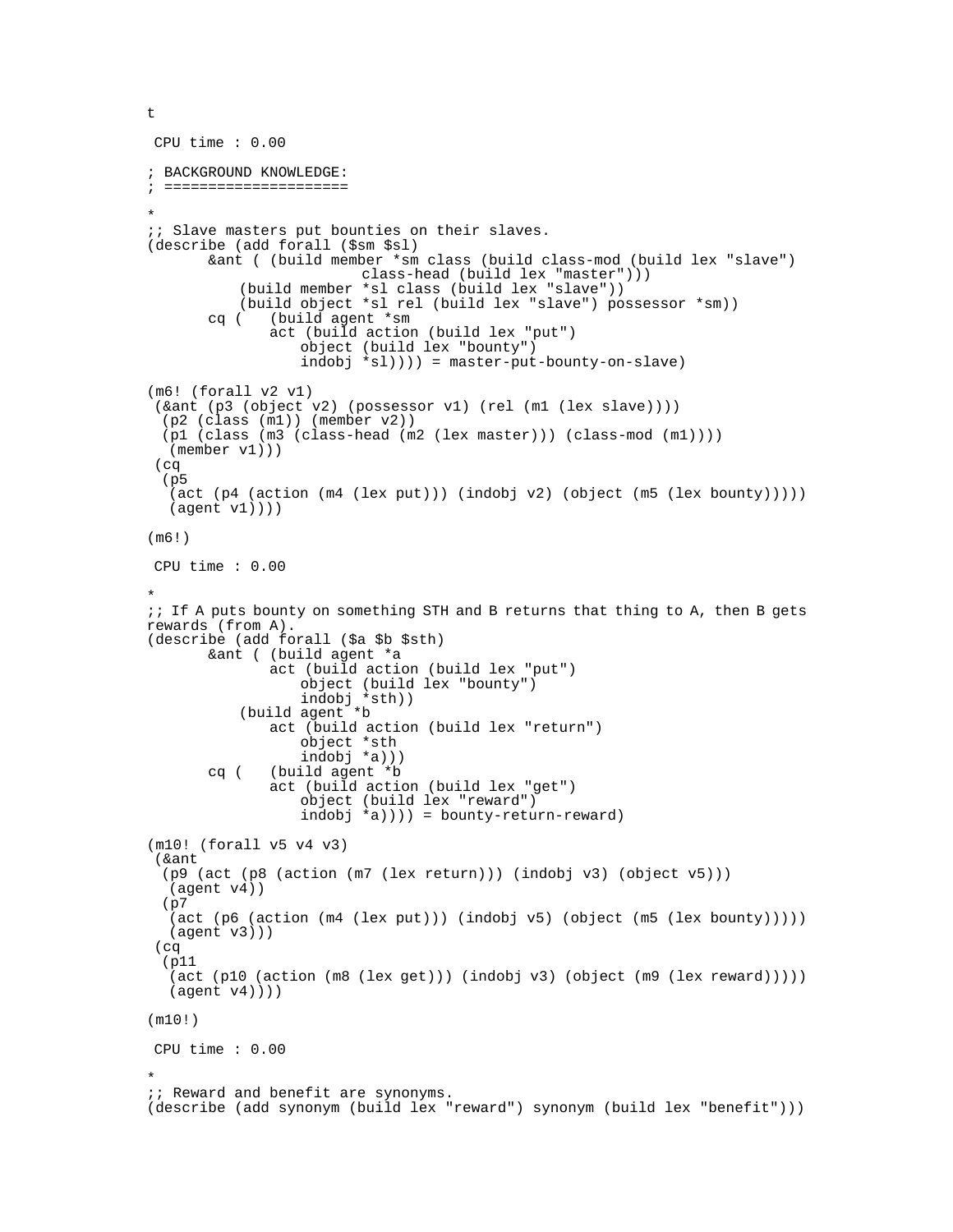```
(m12! (synonym (m11 (lex benefit)) (m9 (lex reward)))) 
(m12!) 
 CPU time : 0.00 
* 
i; Bounty and reward are synonyms.
(describe (add synonym (build lex "bounty") synonym (build lex "reward"))) 
(m13! (synonym (m9 (lex reward)) (m5 (lex bounty)))) 
(m13!) 
 CPU time : 0.00 
* 
\forall i Bounty hunters want bounty.
(describe (add forall $b 
        ant ( (build member *b class (build class-mod (build lex "bounty") 
       class-head (build lex "hunter"))))<br>cq ( (build agent *b
              ( build agent *b
               act (build action (build lex "want") 
                   object (build lex "bounty"))))) = bounty-hunter-want-bounty) 
(m18! (forall v6) 
 (ant 
  (p12 
   (class (m15 (class-head (m14 (lex hunter))) (class-mod (m5 (lex bounty))))) 
   (member v6))) 
(cq (p13 (act (m17 (action (m16 (lex want))) (object (m5)))) (agent v(6))))
(m18!) 
 CPU time : 0.00 
* 
;; The concept of bounty hunter, has proper-name "bounty hunter" 
(describe (add object (build class-mod (build lex "bounty") 
 class-head (build lex "hunter")) 
 proper-name (build lex "bounty\ hunter")) = bounty-hunter-proper-name) 
(m20)! (object (m15 (class-head (m14 (lex hunter))) (class-mod (m5 (lex bounty))))) 
 (proper-name (m19 (lex bounty hunter)))) 
(m20!) 
 CPU time : 0.01 
* 
(describe (add object (build class-mod (build lex "slave") 
               class-head (build lex "master")) 
        proper-name (build lex "slave\ master")) = slave-master-proper-name) 
(m22! 
 (object (m3 (class-head (m2 (lex master))) (class-mod (m1 (lex slave))))) 
 (proper-name (m21 (lex slave master)))) 
(m22!) 
 CPU time : 0.00 
* 
(describe (add forall ($a $c $n) 
        &ant ( (build member *a class *c) 
           (build object *c proper-name *n)) 
        cq ( (build member *a class *n))) = member-class-proper-name)
```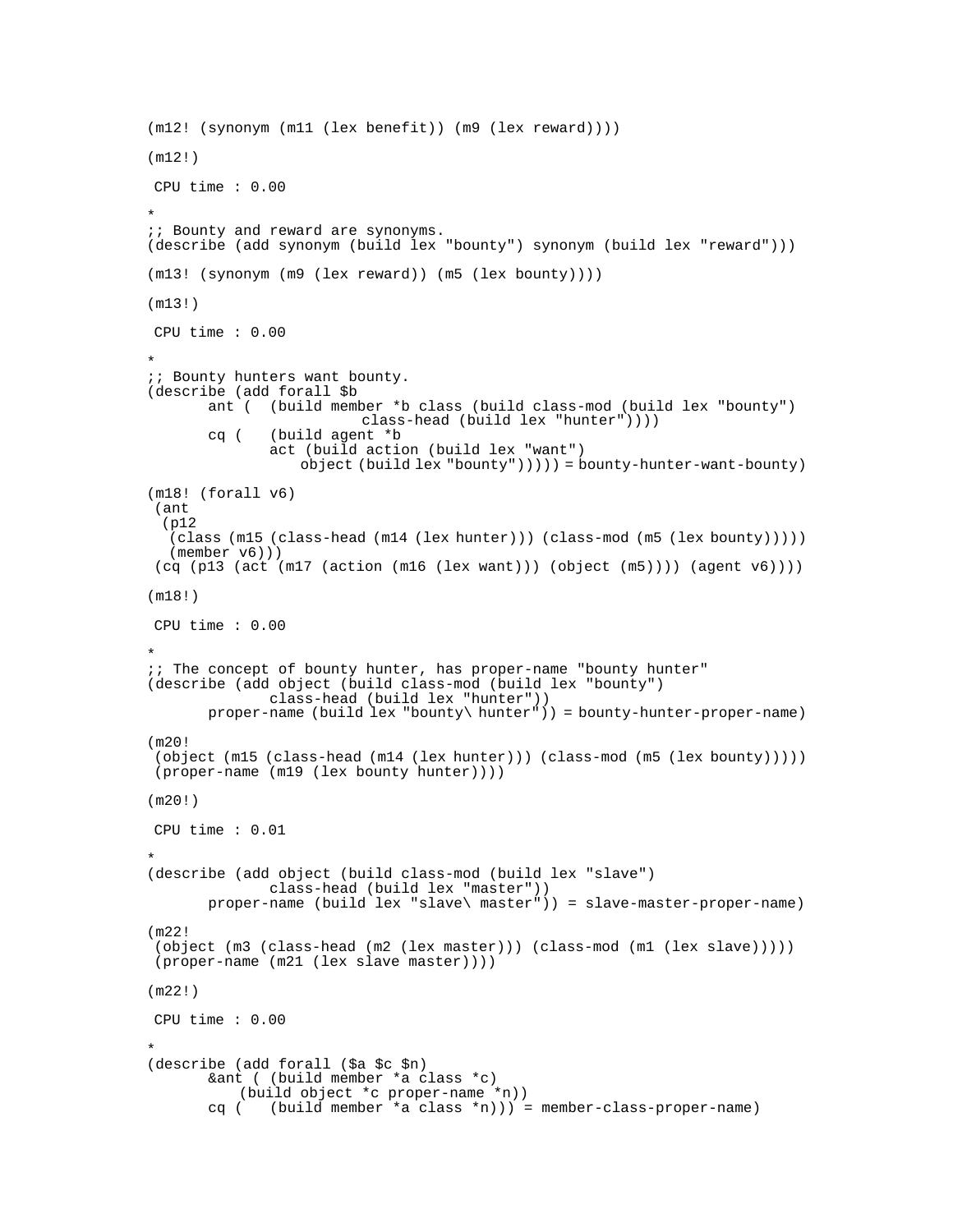```
(m23! (forall v9 v8 v7) 
  (&ant (p15 (object v8) (proper-name v9)) (p14 (class v8) (member v7))) 
  (cq (p16 (class v9) (member v7)))) 
(m22! 
  (object (m3 (class-head (m2 (lex master))) (class-mod (m1 (lex slave))))) 
  (proper-name (m21 (lex slave master)))) 
(m20! 
  (object (m15 (class-head (m14 (lex hunter))) (class-mod (m5 (lex bounty))))) 
  (proper-name (m19 (lex bounty hunter)))) 
(m23! m22! m20!) 
 CPU time : 0.00 
* 
;; If A is a bounty hunter, and B puts bounty on C, and A catches C, then A returns 
C to B (and gets bounty from B). 
(describe (add forall ($a $b $c) 
        &ant ( (build member *a class (build class-mod (build lex "bounty") 
                           class-head (build lex "hunter"))) 
            (build agent *b 
                act (build action (build lex "put") 
                    object (build lex "bounty") 
                    indobj *c)) 
            (build agent *a 
                act (build action (build lex "catch") 
                    object *c))) 
        cq ( (build agent *a 
                act (build action (build lex "return") 
                    object *c 
                    indobj *b)))) = bounty-hunter-catch-return) 
(m25! (forall v12 v11 v10) 
  (&ant (p21 (act (p20 (action (m24 (lex catch))) (object v12))) (agent v10)) 
   (p19 
    (act (p18 (action (m4 (lex put))) (indobj v12) (object (m5 (lex bounty))))) 
   (agent v11)) 
  (p17 (class (m15 (class-head (m14 (lex hunter))) (class-mod (m5))))
    (member v10))) 
  (cq 
   (p23 (act (p22 (action (m7 (lex return))) (indobj v11) (object v12))) 
   (agent v10)))) 
(m25!) 
 CPU time : 0.00 
* 
;; If A is a bounty hunter, and B puts bounty on C, and A sees C, then A catches 
\mathcal{C}.
(describe (add forall ($a $b $c) 
        &ant ( (build member *a class (build class-mod (build lex "bounty") 
                           class-head (build lex "hunter"))) 
            (build agent *b 
                act (build action (build lex "put") 
                    object (build lex "bounty") 
                    indobj *c)) 
            (build agent *a 
                act (build action (build lex "see") 
                    object *c))) 
        cq ( (build agent *a 
                act (build action (build lex "catch") 
                object *c)))) = bounty-hunter-see-catch) 
(m27! (forall v15 v14 v13) 
  (&ant (p30 (act (p29 (action (m26 (lex see))) (object v15))) (agent v13)) 
   (p28 
   (act (p27 (action (m4 (lex put))) (indobj v15) (object (m5 (lex bounty)))))
```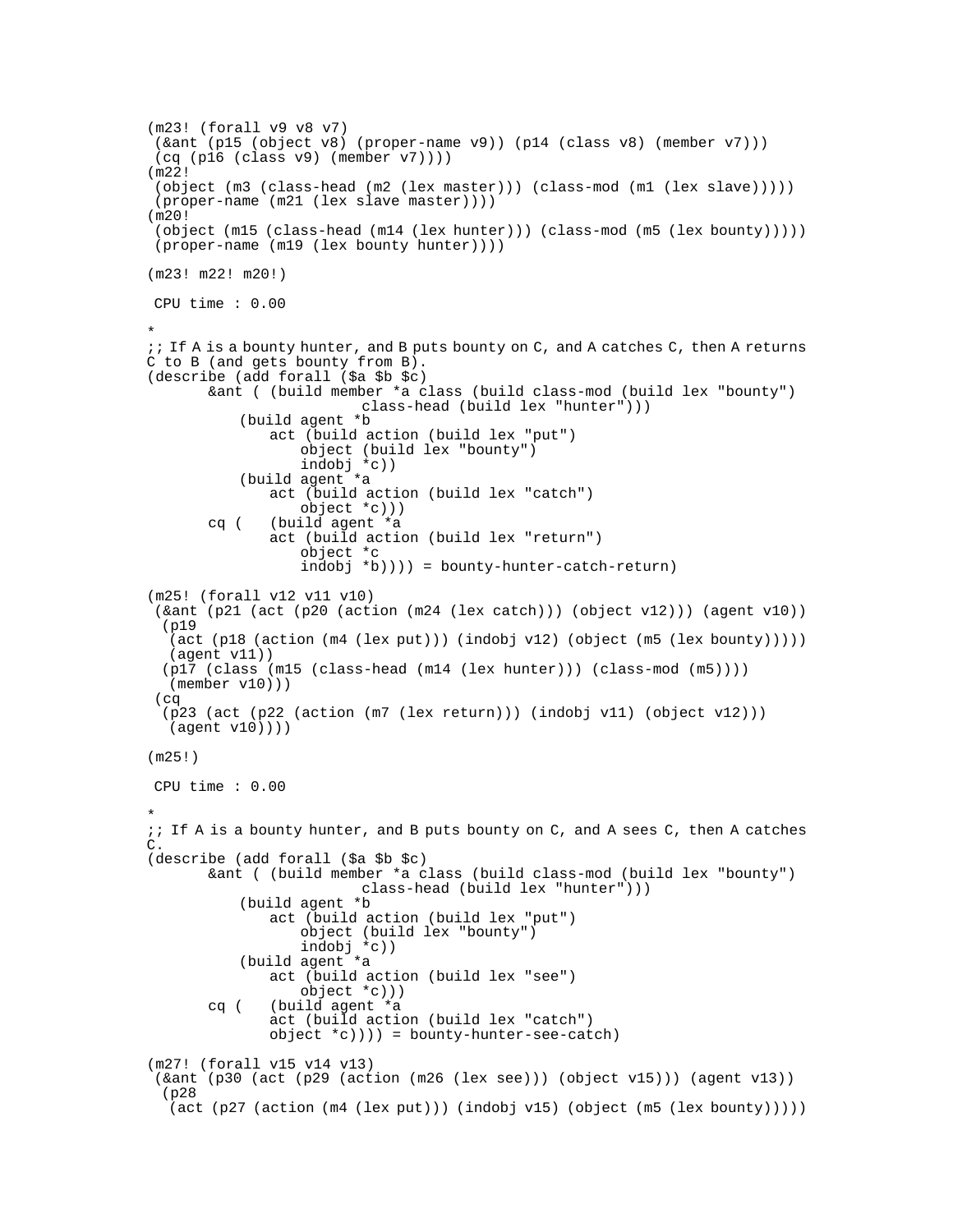```
 (agent v14)) 
  (p26 (class (m15 (class-head (m14 (lex hunter))) (class-mod (m5)))) 
   (member v13))) 
 (cq (p32 (act (p31 (action (m24 (lex catch))) (object v15))) (agent v13)))) 
(m27!) 
 CPU time : 0.00 
* 
;; If A returns C to B, then B gets C, and B gets C from A. 
(describe (add forall ($a $b $c) 
        ant ( (build agent *a 
               act (build action (build lex "return") 
 object *c 
 indobj *b))) 
        cq ( build min 2 max 2 
            arg ( (build agent *b 
                   act (build action (build lex "get") 
                       object *c)) 
               (build agent *b 
                   act (build action (build lex "get") 
                       object *c 
                      indobj *a))))) = return-get-from)
(m28! (forall v18 v17 v16) 
 (ant 
  (p34 (act (p33 (action (m7 (lex return))) (indobj v17) (object v18))) 
   (agent v16))) 
 (cq 
  (p39 (min 2) (max 2) 
   (arg 
    (p38 (act (p37 (action (m8 (lex get))) (indobj v16) (object v18))) 
     (agent v17)) 
    (p36 (act (p35 (action (m8)) (object v18))) (agent v17)))))) 
(m28!) 
 CPU time : 0.00 
* 
;; If A sniggers, then A is happy (smug). 
(describe (add forall $a 
        ant ( build agent *a 
               act (build action (build lex "snigger"))) 
        cq ( (build object *a property ( 
                           (build lex "smug") 
                          (build lex "mean")))))
(m33! (forall v19) 
 (ant (p40 (act (m30 (action (m29 (lex snigger))))) (agent v19))) 
 (cq (p41 (object v19) (property (m32 (lex mean)) (m31 (lex smug)))))) 
(m33!) 
 CPU time : 0.01 
* 
(describe (add forall ($a $b) 
        &ant ( (build agent *a 
               act (build action (build lex "return") 
                       object *b)) 
            (build member *b class (build lex "slave"))) 
        cq ( (build object *a property (build lex "evil"))))) 
(m35! (forall v21 v20) 
 (&ant (p44 (class (m1 (lex slave))) (member v21)) 
  (p43 (act (p42 (action (m7 (lex return))) (object v21))) (agent v20))) 
 (cq (p45 (object v20) (property (m34 (lex evil))))))
```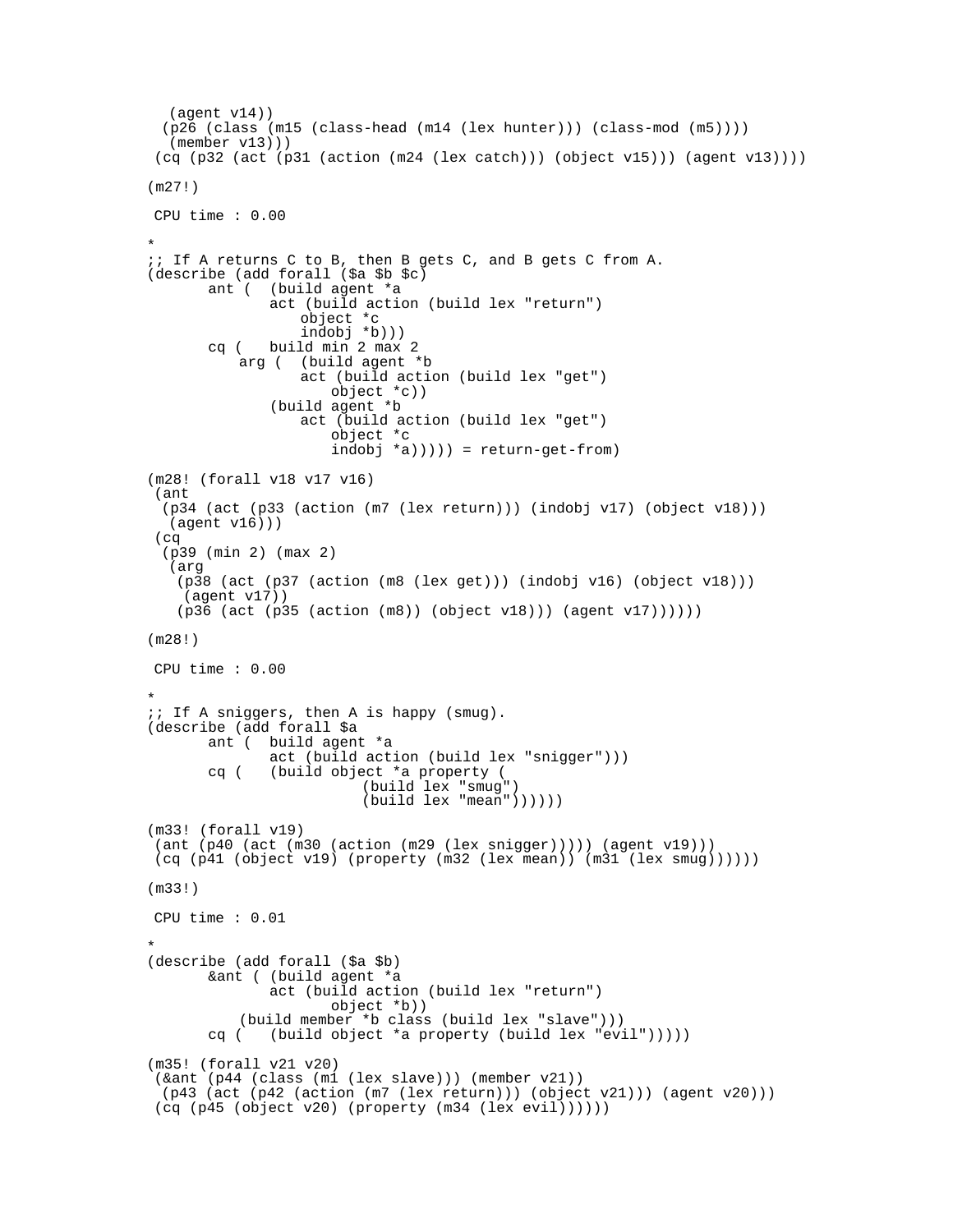```
(m35!) 
 CPU time : 0.00 
* 
;; If A sniggers, then A laughs for him/herself. 
(describe (add forall $a 
        ant ( (build agent *a 
                act (build action (build lex "snigger")))) 
        cq ( (build agent *a 
                act (build action (build lex "laugh") 
                    indobj *a)))) = snigger-laugh-for) 
(m37! (forall v22) 
 (\text{ant } (p48 \text{ (act } (m30 \text{ (action } (m29 \text{ (lex } snigger)))))) (agent v22)))
  (cq (p50 (act (p49 (action (m36 (lex laugh))) (indobj v22))) (agent v22)))) 
(m37!) 
 CPU time : 0.01 
* 
;; If A laughs for him/herself, then A gets some benefit. 
(describe (add forall $a<br>ant ( (build ager
              (build agent *a
                act (build action (build lex "laugh") 
                    indobj *a))) 
        cq ( build agent *a 
                act (build action (build lex "get") 
                    object (build lex "benefit")))) = laugh-for-get-benefit) 
(m39! (forall v23) 
 (ant (p52 (act (p51 (action (m36 \text{ (lex laugh)})) (indobj v23))) (agent v23)))
  (cq 
   (p53 (act (m38 (action (m8 (lex get))) (object (m11 (lex benefit))))) 
   (agent v23)))) 
(m39!) 
 CPU time : 0.01 
* 
;; If A takes action ACT directly on B, B and C are synonyms, then A takes action 
ACT directly on C. 
(describe (add forall ($a $b $c $act) 
        &ant ( (build synonym *b synonym *c) 
            (build agent *a 
                act (build action *act 
                    object *b))) 
        cq ( build agent *a 
                act (build action *act 
                    object *c))) = action-synonym-direct) 
(m40! (forall v27 v26 v25 v24) 
  (&ant (p56 (act (p55 (action v27) (object v25))) (agent v24)) 
   (p54 (synonym v26 v25))) 
  (cq (p58 (act (p57 (action v27) (object v26))) (agent v24)))) 
(m13! (synonym (m9 (lex reward)) (m5 (lex bounty)))) 
(m12! (synonym (m11 (lex benefit)) (m9))) 
(m40! m13! m12!) 
 CPU time : 0.00 
* 
;; If A takes action ACT directly on B indirectly on D, B and C are synonyms, 
then A takes action ACT directly on C indirectly on D. 
(describe (add forall ($a $b $c $d $act)
```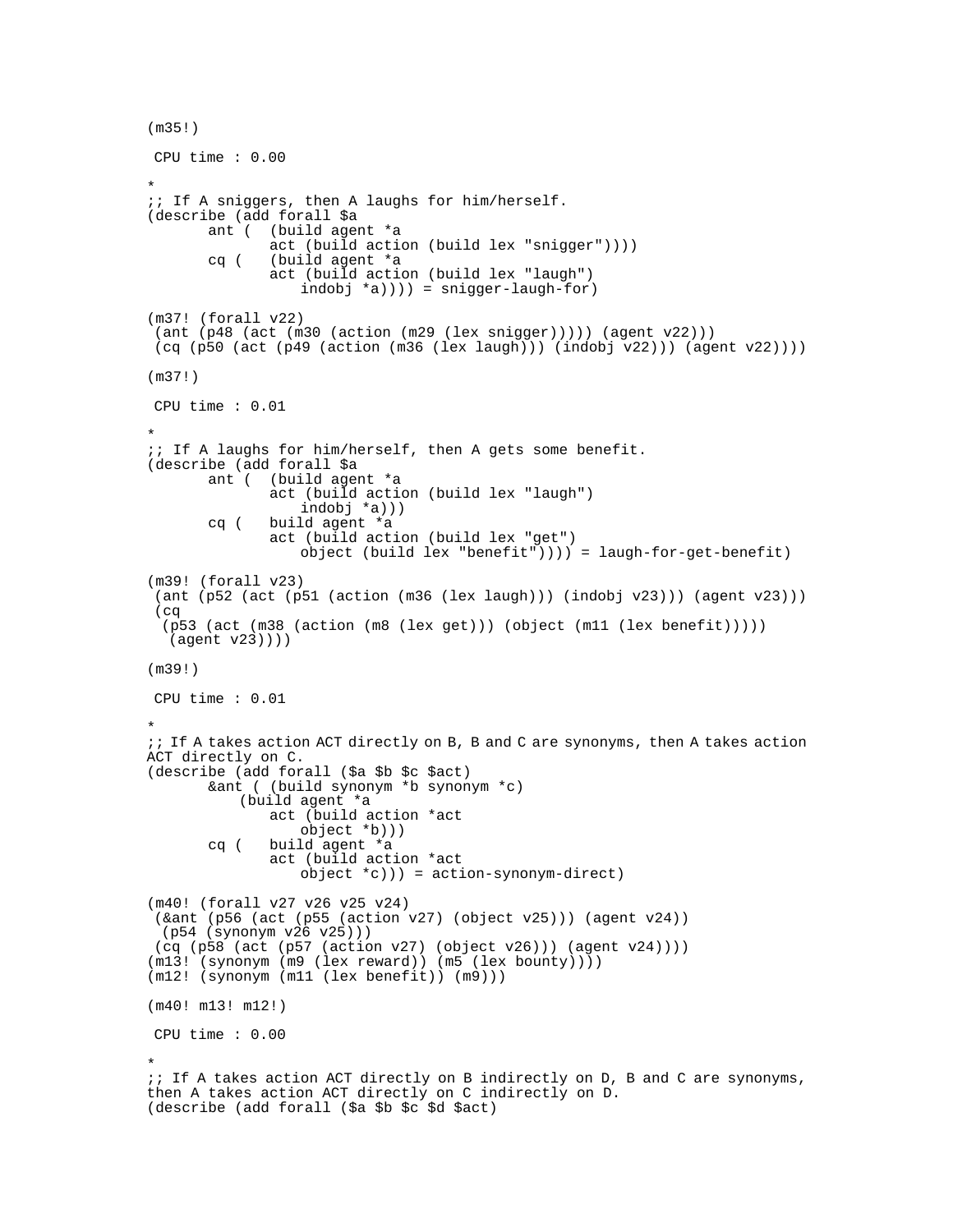```
 &ant ( (build synonym *b synonym *c) 
            (build agent *a 
                act (build action *act 
                   object *b 
                    indobj *d))) 
        cq ( build agent *a 
                act (build action *act 
                   object *c 
                   indobj *d))) = action-synonym-direct-indirect)
(m42! (forall v32 v30 v29 v28) 
  (&ant (p65 (act (p64 (action v32) (object v29))) (agent v28)) 
   (p59 (synonym v30 v29))) 
  (cq (p67 (act (p66 (action v32) (object v30))) (agent v28)))) 
(m41! (forall v32 v31 v30 v29 v28) 
  (&ant (p61 (act (p60 (action v32) (indobj v31) (object v29))) (agent v28)) 
   (p59)) 
  (cq (p63 (act (p62 (action v32) (indobj v31) (object v30))) (agent v28)))) 
(m40! (forall v27 v26 v25 v24) 
  (&ant (p56 (act (p55 (action v27) (object v25))) (agent v24)) 
  (p54 (synonym v26 v25))) 
  (cq (p58 (act (p57 (action v27) (object v26))) (agent v24)))) 
(m13! (synonym (m9 (lex reward)) (m5 (lex bounty)))) 
(m12! (synonym (m11 (lex benefit)) (m9))) 
(m42! m41! m40! m13! m12!) 
 CPU time : 0.01 
* 
;; If A takes action ACT directly on C, and B is a member of class C, then A 
takes action ACT directly on B. 
(describe (add forall ($a $b $c $act) 
        &ant ( (build member *b class *c) 
            (build agent *a 
                act (build action *act 
                   object *c))) 
        cq ( build agent *a 
               act (build action *act 
                   object *b))) = action-member-direct) 
(m43! (forall v36 v35 v34 v33) 
  (&ant (p70 (act (p69 (action v36) (object v35))) (agent v33)) 
   (p68 (class v35) (member v34))) 
  (cq (p72 (act (p71 (action v36) (object v34))) (agent v33)))) 
(m43!) 
CPU time : 0.00 
* 
;; If A takes action ACT directly on C indirectly on D, and B is a member of 
class C, then A takes action ACT directly on B indirectly on D. 
(describe (add forall ($a $b $c $d $act) 
        &ant ( (build member *b class *c) 
            (build agent *a 
                act (build action *act 
                   object *c 
                  indobi *d)) cq ( build agent *a 
                act (build action *act 
                   object *b 
                   indobj *d))) = action-member-direct-indirect) 
(m45! (forall v41 v39 v38 v37) 
  (&ant (p79 (act (p78 (action v41) (object v39))) (agent v37)) 
  (p73 (class v39) (member v38))) 
  (cq (p81 (act (p80 (action v41) (object v38))) (agent v37)))) 
(m44! (forall v41 v40 v39 v38 v37)
```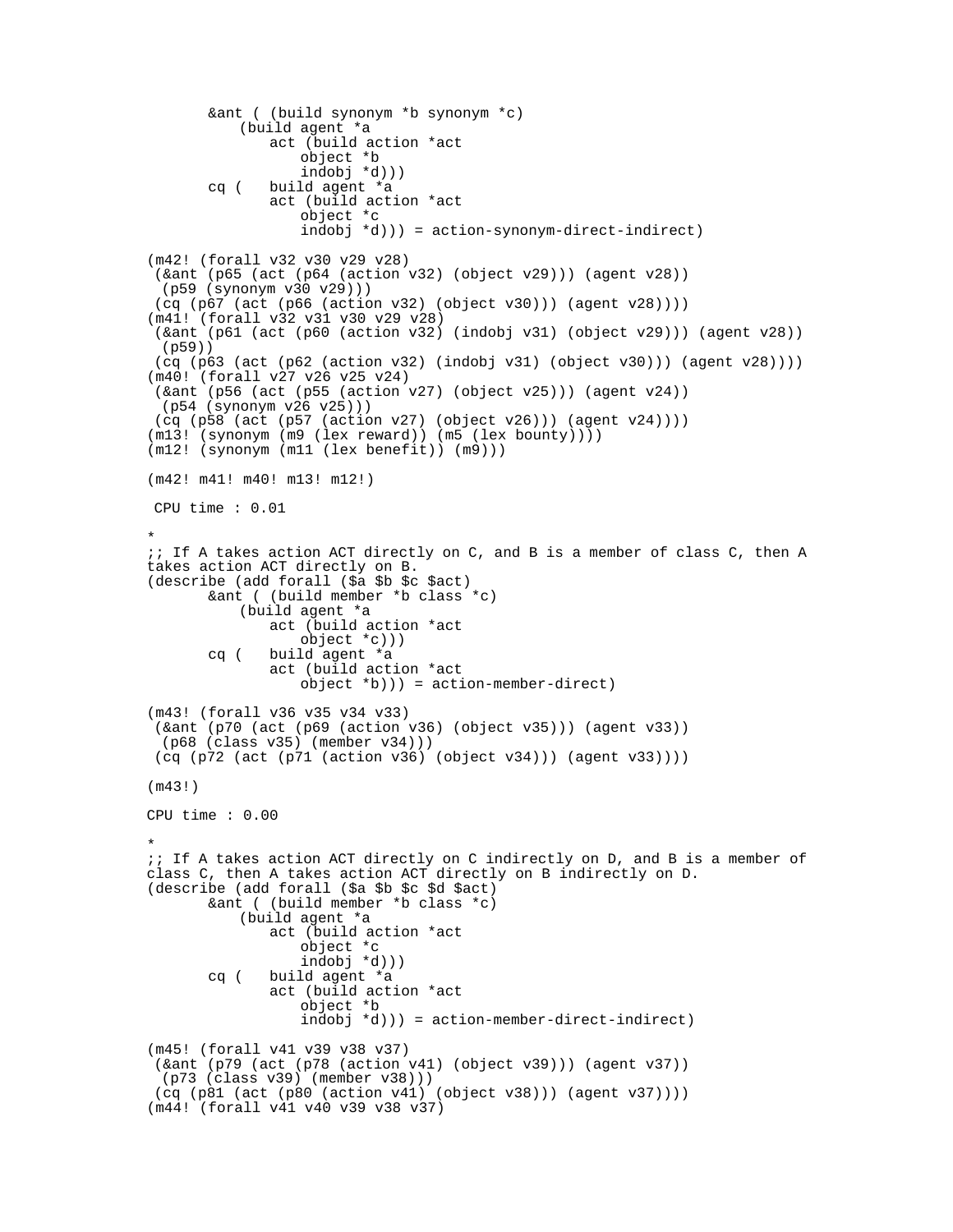```
(\text{6ant } (p75 \text{ (act } (p74 \text{ (action } v41) \text{ (indobi } v40) \text{ (object } v39)))) (agent v37))
  (p73)) 
 (cq (p77 (act (p76 (action v41) (indobj v40) (object v38))) (agent v37))))
(m43! (forall v36 v35 v34 v33) 
  (&ant (p70 (act (p69 (action v36) (object v35))) (agent v33)) 
   (p68 (class v35) (member v34))) 
  (cq (p72 (act (p71 (action v36) (object v34))) (agent v33)))) 
(m45! m44! m43!) 
 CPU time : 0.01 
* 
\forall i If A wants B, and A gets B, then A is happy.
(describe (add forall ($a $b) 
        &ant ( (build agent *a 
                act (build action (build lex "want") 
                   object *b)) 
            (build agent *a 
                act (build action (build lex "get") 
                    object *b))) 
        cq ( build object *a property (build lex "happy"))) = want-get-happy) 
(m47! (forall v43 v42) 
  (&ant (p85 (act (p84 (action (m8 (lex get))) (object v43))) (agent v42)) 
  (p83 (act (p82 (action (m16 (lex want))) (object v43))) (agent v42))) 
  (cq (p86 (object v42) (property (m46 (lex happy)))))) 
(m47!) 
 CPU time : 0.05 
* 
;; If something E is A's expectation, then E is an expectation, and A wants E. 
(describe (add forall ($a $e) 
        ant ( build object *e rel (build lex "expectation") possessor *a) 
        cq ( build min 2 max 2 
            arg ( (build member *e class (build lex "expectation")) 
                (build agent *a 
                    act (build action (build lex "want") 
                       object *e)))) = expect-vant)(m49! (forall v45 v44) 
  (ant (p135 (object v45) (possessor v44) (rel (m48 (lex expectation))))) 
  (cq 
   (p139 (min 2) (max 2) 
  \overline{(arg (p138 (act (p137 (action (m16 (lex want)))) (object v45)))) (agent v44))) (p136 (class (m48)) (member v45)))))) 
(m49!) 
 CPU time : 0.00 
* 
;; If A wants E, then E is A's expectation. 
(describe (add forall ($a $e) 
        ant ( build agent *a 
                act (build action (build lex "want") 
                    object *e)) 
       cq ( build object *e rel (build lex "expectation") possessor *a)) =
want-expect) 
(m50! (forall v47 v46) 
  (ant (p141 (act (p140 (action (m16 (lex want))) (object v47))) (agent v46))) 
  (cq (p142 (object v47) (possessor v46) (rel (m48 (lex expectation)))))) 
(m50!) 
 CPU time : 0.01
```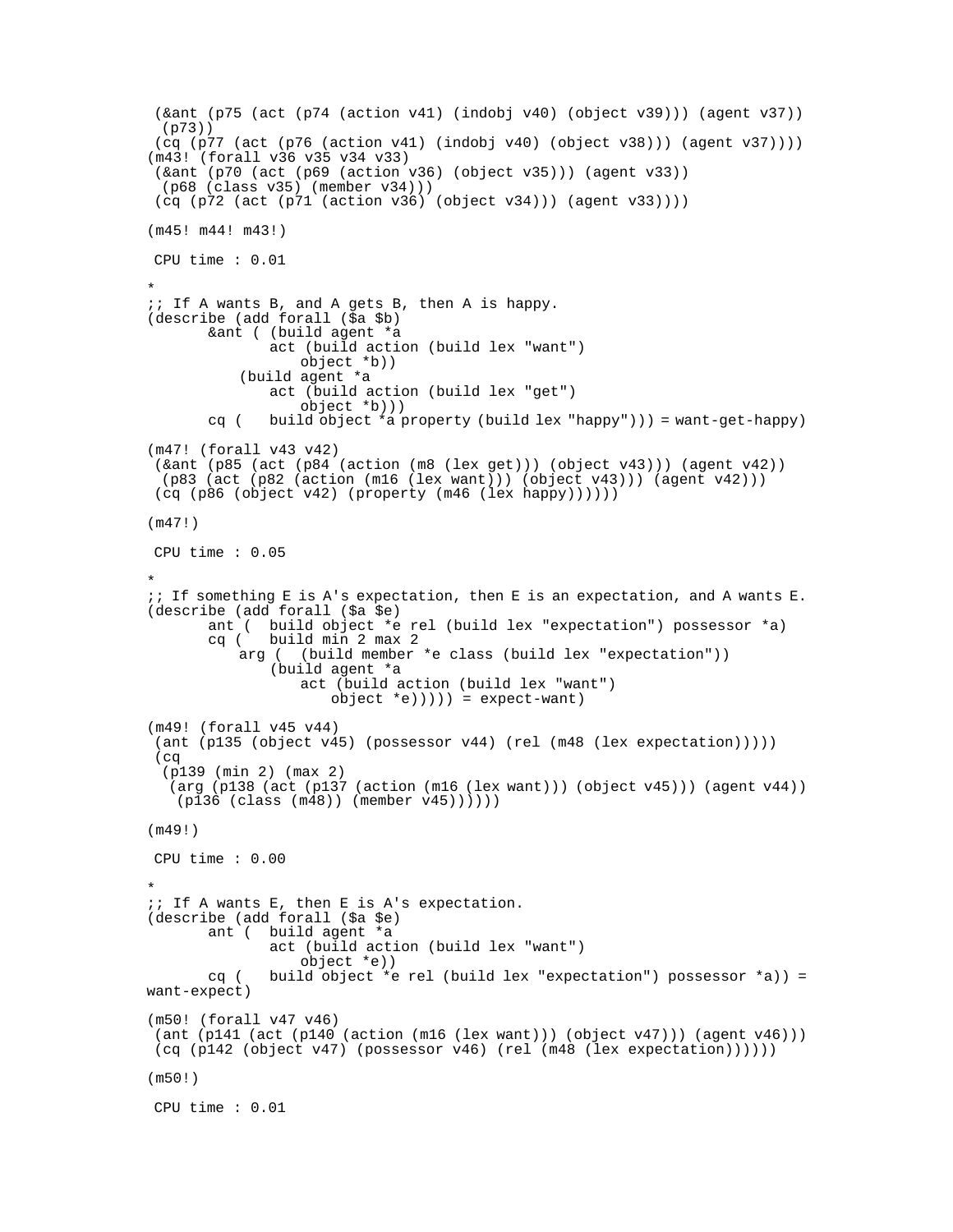```
* 
;; If A sniggers, and something E is A's expectation, then A gets E. 
(describe (add forall ($a $e) 
        ant ( build agent *a 
                act (build action (build lex "snigger"))) 
        cq ( build min 2 max 2 
            arg ( (build object #expectation rel (build lex "expectation") 
possessor *a) 
                (build agent *a 
                   act (build action (build lex "get") 
                       object *expectation))))) = snigger-get-expect) 
(m52! (forall v49 v48) 
 (ant (p143 (act (m30 (action (m29 (lex sniqqer)))) (aqent v48))) (cq 
   (p146 (min 2) (max 2) 
    (arg (p145 (act (m51 (action (m8 (lex get))) (object b1))) (agent v48)) 
    (p144 (object b1) (possessor v48) (rel (m48 (lex expectation)))))))) 
(m52!) 
 CPU time : 0.03 
* 
;; If A gets bounty, then A is a bounty hunter. 
(describe (add forall $a<br>ant ( (build age)
              (build agent *a
                act (build action (build lex "get") 
                  object (build lex "boundary"))))
        cq ( build member *a class (build class-mod (build lex "bounty") 
                       class-head (build lex "hunter")))) = 
want-bounty-bounty-hunter) 
(m54! (forall v50) 
  (ant 
   (p171 (act (m53 (action (m8 (lex get))) (object (m5 (lex bounty))))) 
    (agent v50))) 
  (cq 
   (p172 (class (m15 (class-head (m14 (lex hunter))) (class-mod (m5)))) 
    (member v50)))) 
(m13! (synonym (m9 (lex reward)) (m5))) 
(m54! m13!) 
 CPU time : 0.10 
* 
; CASSIE READS THE PASSAGE: 
; ========================= 
;; Sethe is a runaway female slave. 
; There is someone named Sethe. 
(describe (add object #sethe proper-name (build lex "Sethe")) = 
someone-is-named-sethe) 
(m68! (object b2) (proper-name (m67 (lex Sethe)))) 
(m68!) 
 CPU time : 0.02 
* 
; Someone is named John. 
(describe (add object #john proper-name (build lex "John"))) 
(m70! (object b3) (proper-name (m69 (lex John))))
```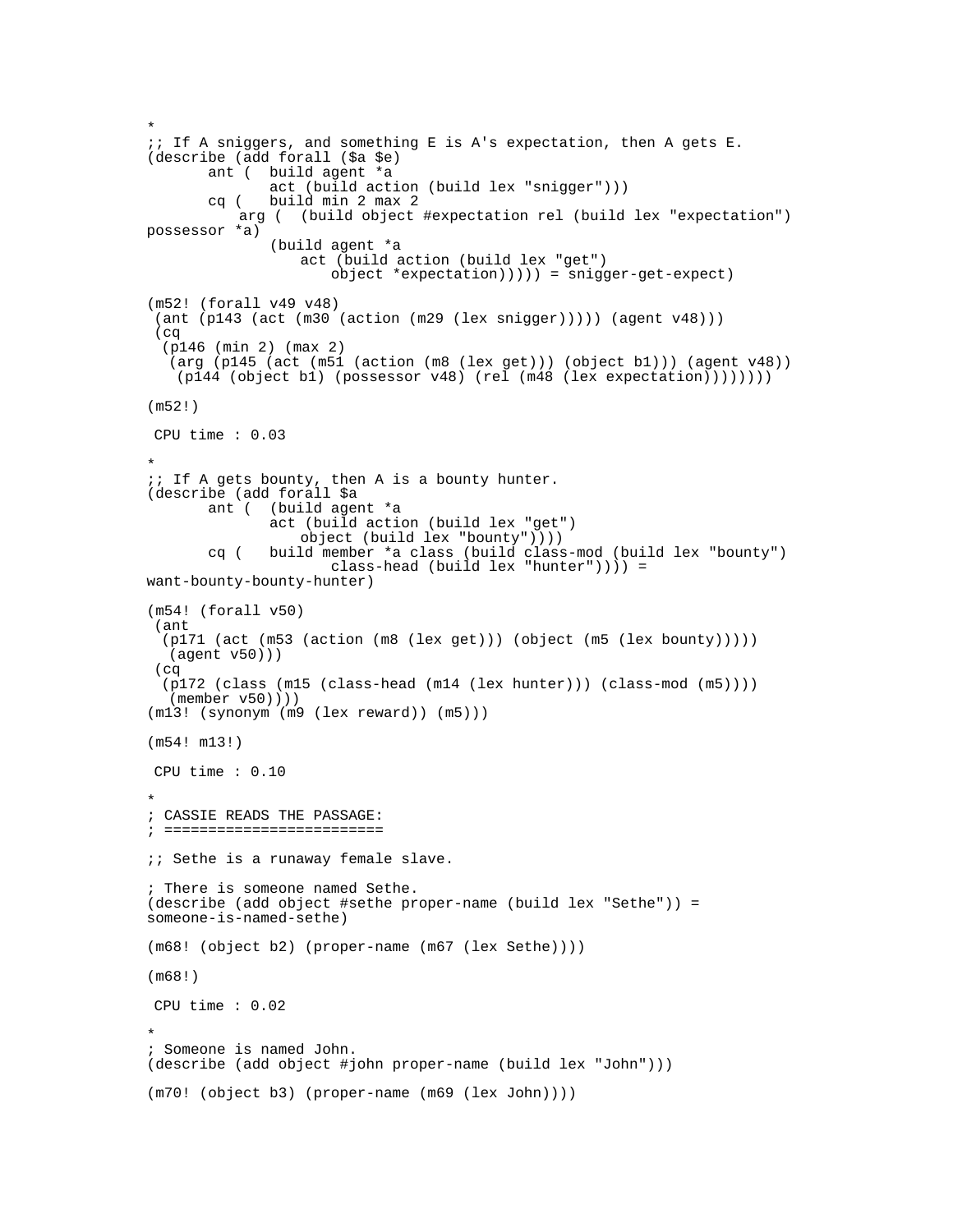```
(m70!) 
 CPU time : 0.00 
* 
; Sethe is a slave. 
(describe (add member *sethe class (build lex "slave")) = sethe-is-a-slave) 
(m71! (class (m1 (lex slave))) (member b2)) 
(m71!) 
 CPU time : 0.01 
* 
; Someone is a slave master. 
(describe (add member #master 
        class (build class-mod (build lex "slave") 
               class-head (build lex "master"))) = someone-is-a-slavemaster) 
(m73! (class (m21 (lex slave master))) (member b4))
(m72! (class (m3 (class-head (m2 (lex master))) (class-mod (m1 (lex slave))))) 
 (member b4)) 
(m73! m72!) 
 CPU time : 0.00 
* 
; Sethe is the master's slave. 
(describe (add object *sethe rel (build lex "slave") possessor *master) = 
sethe-is-masters-slave) 
(m84! (act (m83 (action (m4 (lex put))) (object (m11 (lex benefit))))) 
 (agent b4)) 
(m82! (act (m81 (action (m4)) (indobj b2) (object (m9 (lex reward))))) 
 (agent b4)) 
(m80! (act (m79 (action (m4)) (object (m9)))) (agent b4)) 
(m78! (act (m77 (action (m4)) (object (m5 (lex bounty))))) (agent b4)) 
(m76! (act (m75 (action (m4)) (indobj b2) (object (m5)))) (agent b4)) 
(m74! (object b2) (possessor b4) (rel (m1 (lex slave)))) 
(m84! m82! m80! m78! m76! m74!) 
 CPU time : 0.01 
* 
;; A pateroller passing would have sniggered to see two throwaway people, two 
lawless outlaws --- a slave and a barefoot white woman with unpinned hair --- 
wrapping a ten-minute-old baby in the rags they wore. 
; There is someone named Amy 
(describe (add object #amy proper-name (build lex "Amy"))) 
(m86! (object b5) (proper-name (m85 (lex Amy)))) 
(m86!) 
 CPU time : 0.01 
* 
; "pateroller" is an unknown word. 
(describe (add object (build lex "pateroller") property (build lex "unknown"))) 
(m89! (object (m87 (lex pateroller))) (property (m88 (lex unknown)))) 
(m89!) 
 CPU time : 0.00
```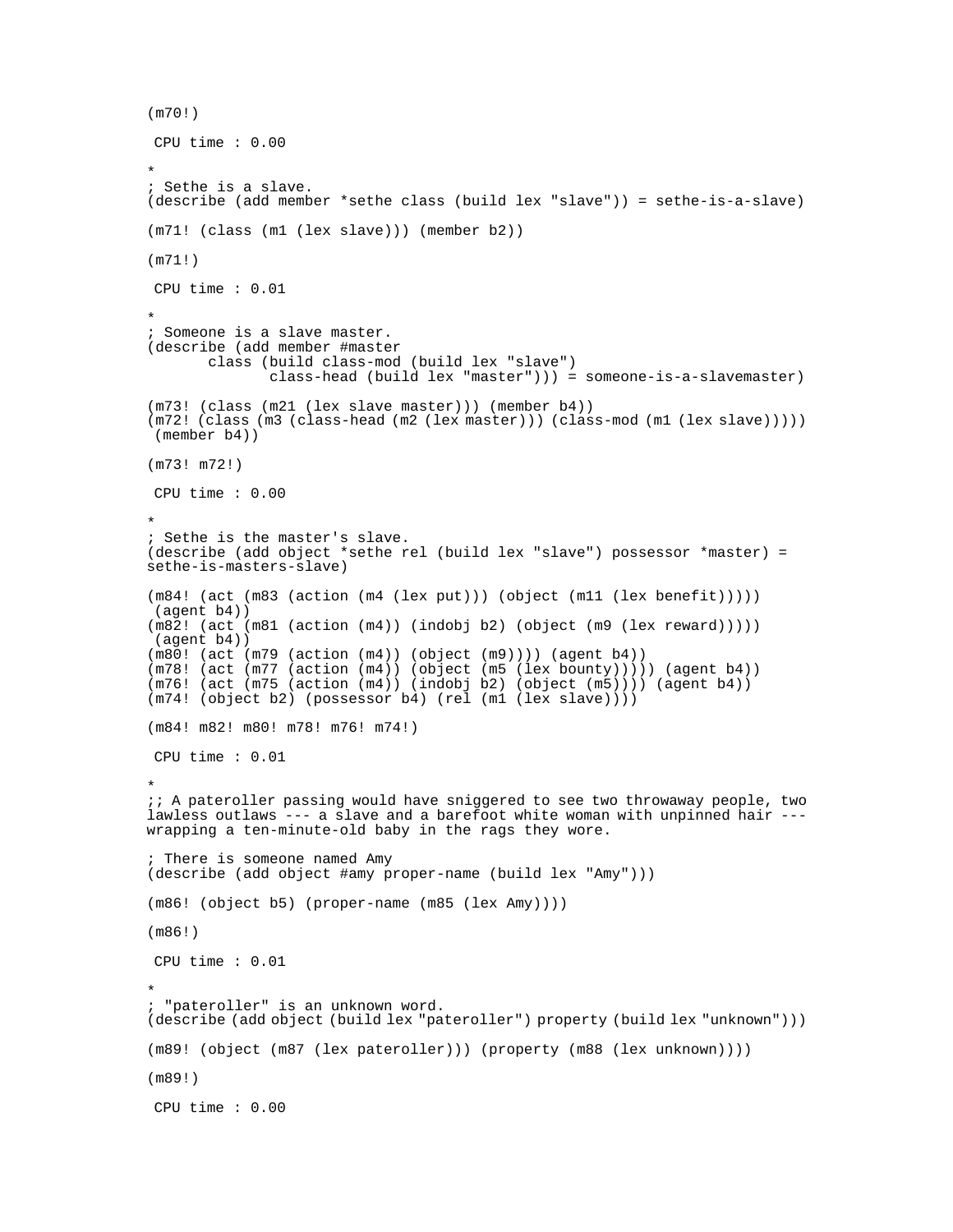```
* 
; Someone is a pateroller. 
(describe (add member #pt class (build lex "pateroller"))) 
(m90! (class (m87 (lex pateroller))) (member b6)) 
(m90!) 
 CPU time : 0.00 
* 
(describe (add agent *pt 
        act (build action (build lex "see") 
           object (*sethe *amy)))) 
(m96! (act (m95 (action (m26 (lex see))) (object b2))) (agent b6)) 
(m94! (act (m93 (action (m26)) (object b5))) (agent b6)) 
(m92! (act (m91 (action (m26)) (object b5 b2))) (agent b6)) 
(m96! m94! m92!) 
 CPU time : 0.01 
* 
; If a pateroller A sees Sethe and Amy, then A will snigger. 
(describe (add forall $p 
        &ant ( (build member *p class (build lex "pateroller")) 
           (build agent *p 
           act (build action (build lex "see") 
               object (*sethe *amy)))) 
        cq ( (build agent *p 
               act (build action (build lex "snigger")))))) 
(m126! (min 2) (max 2) 
 (arg (m125 (class (m48 (lex expectation))) (member (m11 (lex benefit)))) 
  (m121! (act (m120 (action (m16 (lex want))) (object (m11)))) (agent b6)))) 
(m124! (min 2) (max 2) 
 (arg (m123 (class (m48)) (member (m9 (lex reward)))) 
  (m117! (act (m116 (action (m16)) (object (m9)))) (agent b6)))) 
(m122! (object (m11)) (possessor b6) (rel (m48))) 
(m119! (object (m9)) (possessor b6) (rel (m48))) 
(m118! (min 2) (max 2) 
 (arg (m110! (act (m17 (action (m16)) (object (m5 (lex bounty))))) (agent b6)) 
  (m61! (class (m48)) (member (m5))))) 
(m115! (object b6) (property (m46 (lex happy)))) 
(m114! (object (m5)) (possessor b6) (rel (m48))) 
(m113! (act (m112 (action (m24 (lex catch))) (object b2))) (agent b6)) 
(m111! (class (m19 (lex bounty hunter))) (member b6)) 
(m109! (class (m15 (class-head (m14 (lex hunter))) (class-mod (m5)))) 
 (member b6)) 
(m108! (act (m53 (action (m8 (lex get))) (object (m5)))) (agent b6)) 
(m107! (act (m106 (action (m8)) (object (m9)))) (agent b6)) 
(m105! (act (m38 (action (m8)) (object (m11)))) (agent b6)) 
(m104! (min 2) (max 2) 
 (arg (m103 (object b1) (possessor b6) (rel (m48)))
  (m102 (act (m51 (action (m8)) (object b1))) (agent b6)))) 
(m101! (act (m100 (action (m36 (lex laugh))) (indobj b6))) (agent b6)) 
(m99! (object b6) (property (m32 (lex mean)) (m31 (lex smug)))) 
(m98! (act (m30 (action (m29 (lex snigger))))) (agent b6)) 
(m97! (forall v51) 
 (&ant (p294 (act (m91 (action (m26 (lex see))) (object b5 b2))) (agent v51)) 
  (p293 (class (m87 (lex pateroller))) (member v51))) 
 (cq (p295 (act (m30)) (agent v51)))) 
(m92! (act (m91)) (agent b6)) 
(m90! (class (m87)) (member b6)) 
(m126! m124! m122! m121! m119! m118! m117! m115! m114! m113! m111! m110! m109! 
 m108! m107! m105! m104! m101! m99! m98! m97! m92! m90! m61!)
```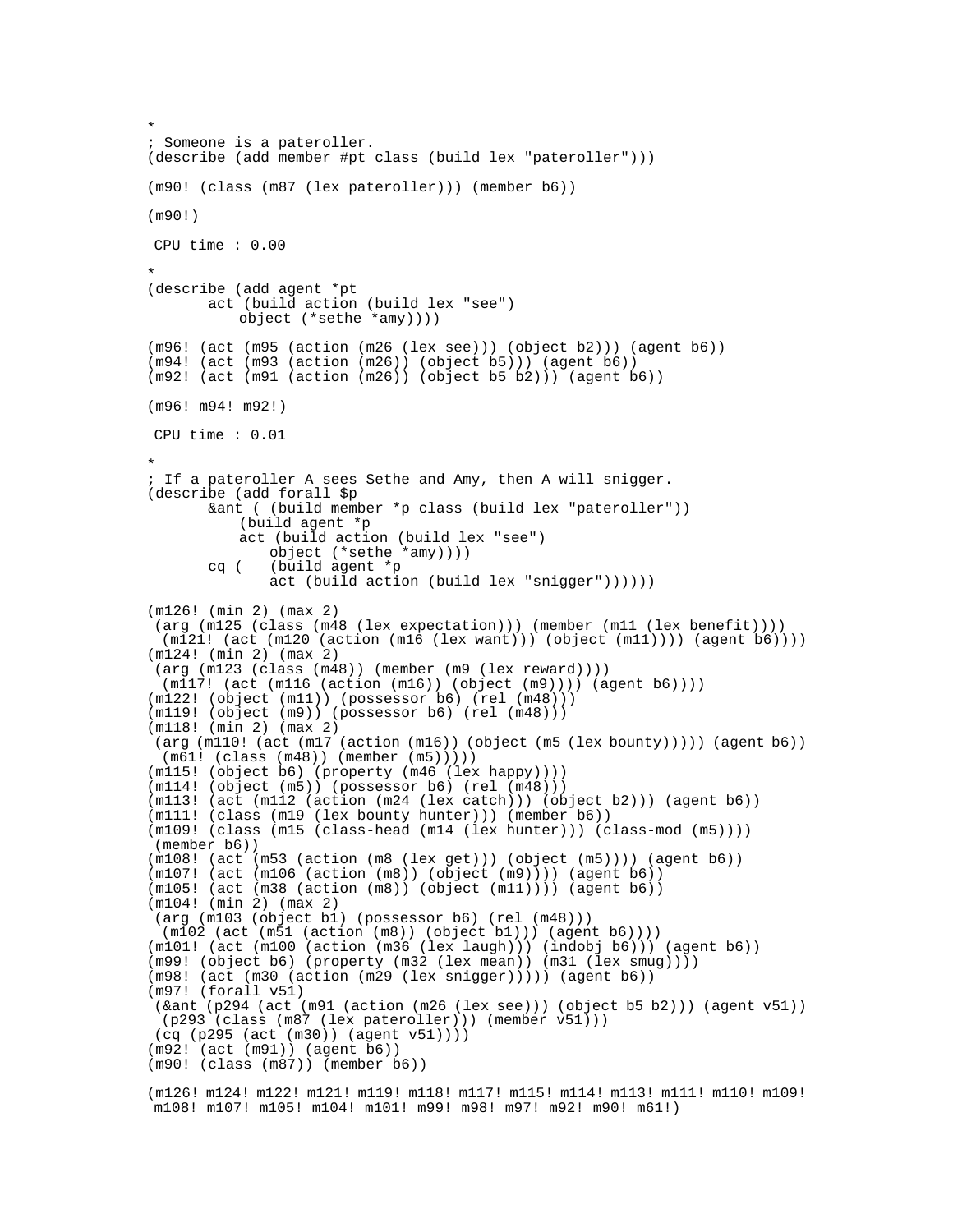```
 CPU time : 0.19 
* 
; Sethe and Amy are outlaws. 
(describe (add member (*sethe *amy) class (build lex "outlaw"))) 
(m130! (class (m127 (lex outlaw))) (member b5)) 
(m129! (class (m127)) (member b2)) 
(m128! (class (m127)) (member b5 b2)) 
(m130! m129! m128!) 
 CPU time : 0.00 
* 
\hat{\mathcal{L}}--> defineNoun "pateroller") 
8628736 bytes have been tenured, next gc will be global. 
See the documentation for variable excl:*global-gc-behavior* for more 
information. 
 Definition of pateroller: 
 Possible Class Inclusions: m15, bounty hunter, 
 Possible Actions: see bounty, see outlaw slave, see outlaw, snigger, laugh, 
catch bounty, catch outlaw slave, return bounty, return outlaw slave, get b1, 
get bounty, get benefit, get reward, get outlaw slave, want bl, want bounty,
want benefit, want reward, 
 Possible Properties: happy, smug, mean, 
nil 
 CPU time : 2.04 
* 
End of /home/csgrad/nanmeng/c2 demonstration. 
 CPU time : 2.57 
*
```